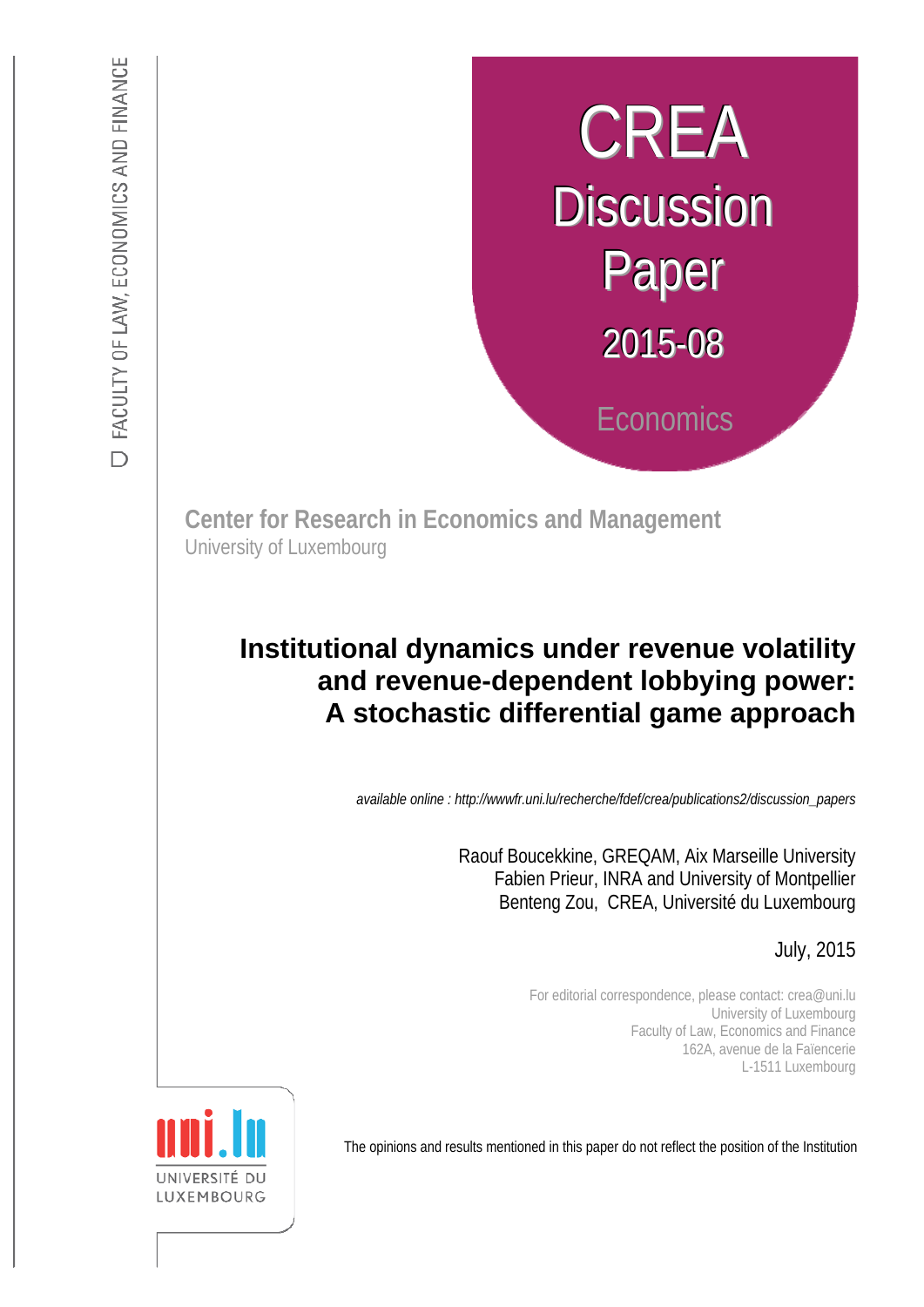# Institutional dynamics under revenue volatility and revenue-dependent lobbying power: A stochastic differential game approach

Raouf Boucekkine,*<sup>∗</sup>* Fabien Prieur,*†* Benteng Zou*‡*

#### **Abstract**

We propose an analysis of institutional dynamics under uncertainty by the means of a stochastic differential lobbying game with two main ingredients. The first one is uncertainty inherent in the institutional process itself. The second one has to do with the crucial role of resource windfalls in economic and political outcomes, shaping lobbying power and adding a second source of uncertainty. First, we focus on uncertainty surrounding the institutional process only and show that its main consequence is the existence of multiple equilibria with very distinct features: symmetric equilibria which lead the economy to reach almost surely a stable pointwise institutional steady state in the long run even in the absence of the retaliation motive put forward by the deterministic lobbying literature, and asymmetric equilibria which only show up under uncertainty and do no allow for stochastic convergence to a steady state. Second, when accounting for the two sources of uncertainty together with resource revenue-dependent lobbying power, we show that revenue volatility tends to stabilize institutional dynamics compared to the deterministic counterpart.

**Keywords:** institutional dynamics, lobbying games, state-dependent lobbying power, revenue volatility, stochastic differential games.

**JEL classification:** D72, C61, C63

*<sup>\*</sup>Aix-Marseille University (Aix-Marseille School of Economics), CNRS and EHESS. 2 rue de la charité,* 13002 Marseille, France. E-mail: Raouf.Boucekkine@univ-amu.fr

*<sup>†</sup>* INRA, and University of Montpellier, 2 place Viala 34060 Montpellier, France. E-mail: prieur@supagro.inra.fr

*<sup>‡</sup>*CREA, University of Luxembourg. 162a, avenue de la Faiencerie, L-1511, Luxembourg. E-mail: benteng.zou@uni.lu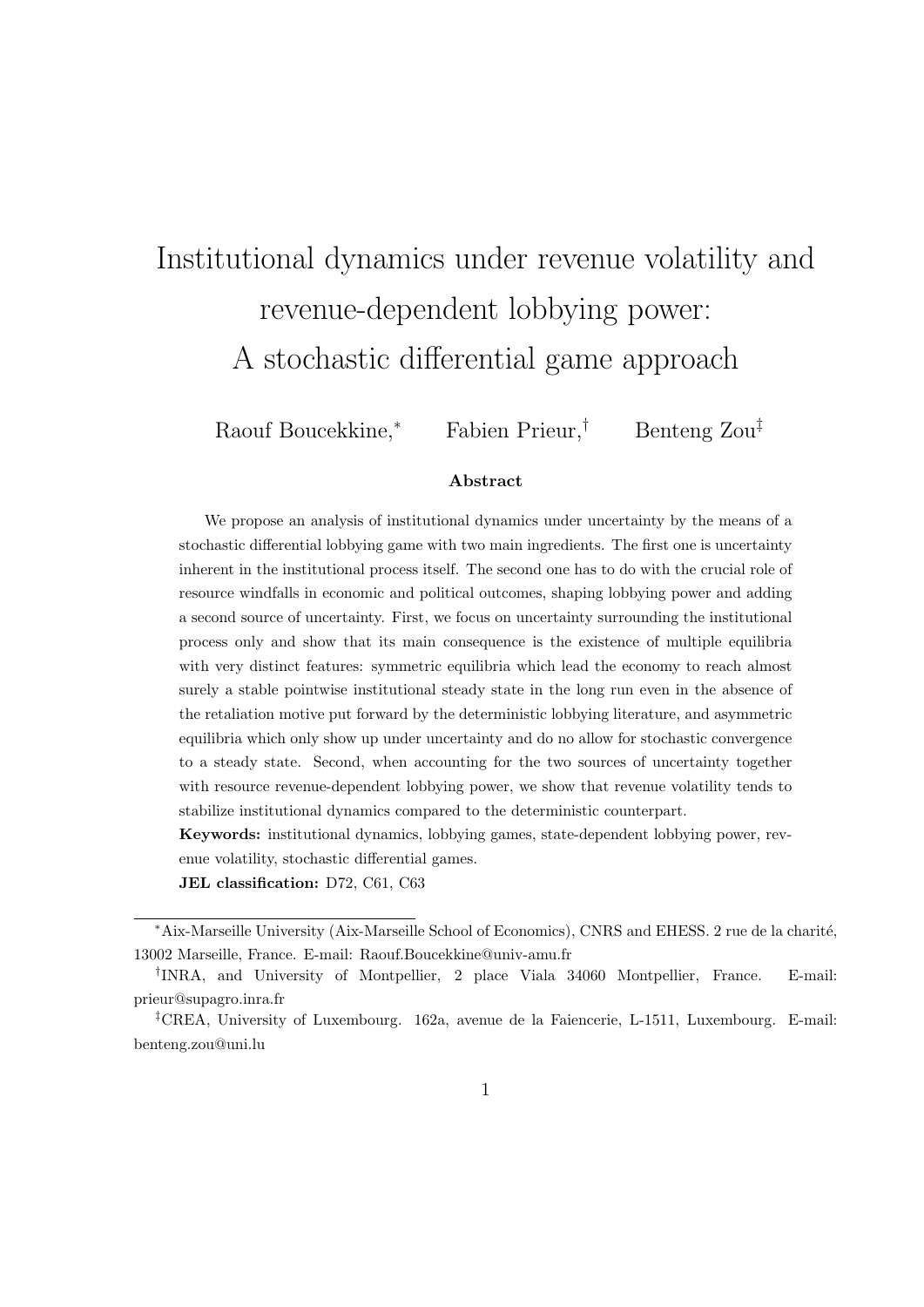## **1 Introduction**

It's well-known and quite tautological indeed that the economic performances of resourcedependent countries are highly correlated with the international price of the resource they depend on. A simple illustration of this property is the fact that these economies have typically a more volatile output (and aggregate fluctuations) than the non-resourcedependent countries reflecting the fact that agricultural or mineral commodity prices are usually far more volatile than the other fundamentals (see for example Pallage and Robe, 2003, on macroeconomic fluctuations in African economies). In contrast, the impact of commodity price (or revenues) volatility on the dynamics of institutions and public policies is much less studied. Indeed, the link between the resource-dependence characteristics and the institutional dynamics are almost always viewed within the general topic of the resource curse problem: resource-dependent economies are then shown to misuse the revenues accruing from exporting the resources (see for example Gylfason, 2001). More generally there is a lively debate on the impact of resource wealth on the quality of institutions, some arguing that oil and natural resources tend to impede democracy (Ross, 2001, and Tsui, 2011), others claiming that there is no empirical evidence supporting such a negative relationship (Alexeev and Conrad, 2009, and Haber and Menaldo, 2011). In any event, we are not aware of the existence of a theory exploring the impact of commodity price **volatility** on the internal functioning of the institutions in these countries, which is the main purpose of the present paper.

In this paper, we highlight the role of price or resource revenue volatility as an important source of institutional and public policy dynamics. Our motivating example is about an oil producer, Algeria. A striking feature of Algerian economic policy is that the principal legislations organizing the openness of the country to foreign goods, capital flows and multinationals have been closely driven by the price of the oil barrel, as detailed in Boucekkine and Bouklia (2011). For example, the Algerian economy has been fiercely closed in the 70s in the times of high barrel price levels, and turned to be significantly liberalized from the mid-80s after the 1986 oil counter-shock and a subsequent acute external debt crisis until 2008-2009 with the resurgence of strongly nationalist policy...coinciding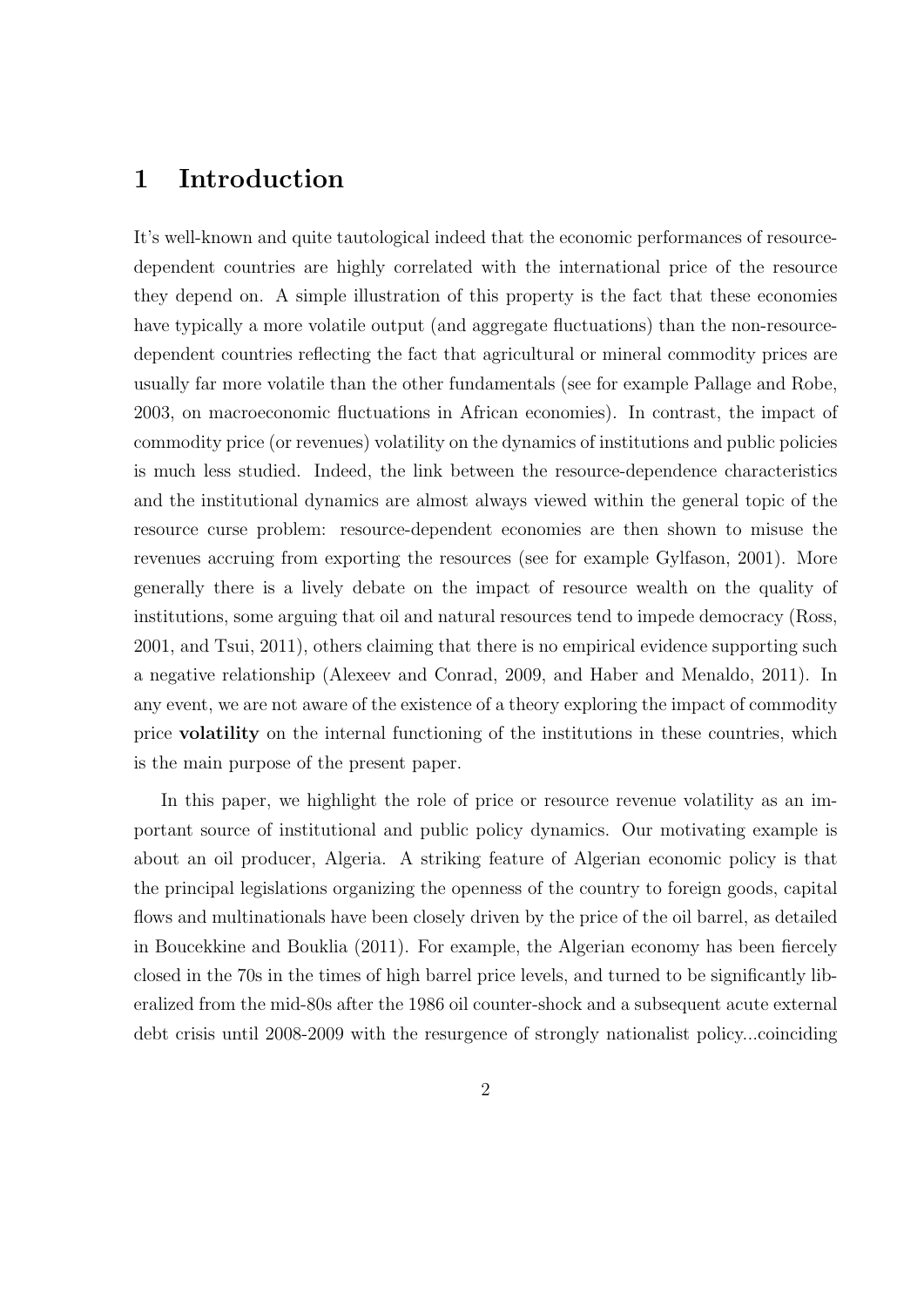with high price levels again for the oil barrel!

As documented by Boucekkine and Bouklia, these sharp variations in economic policy relative to the scope of liberalization are the outcomes of a continuous struggle within the *nomenklatura* between the representatives of the nationalist (socialist) line and a minority reformist (liberal) wing which has emerged more clearly after the nineteen eighty-six oil counter-shock. In periods of high oil prices, the nationalist wing is in better position to block the reforms (including political liberalization indeed) simply because the resulting massive inflows of capital (exports revenues) makes less urgent any further opening to foreign investment and the like.<sup>1</sup> A natural and broad research question is to inquire what could be the final outcome (or equilibrium) of such a struggle for given (stochastic) law of motion for the commodity price (or the commodity revenues). This is the question we tackle in this paper. Of course, we do not claim that the latter is the unique determinant of politico-economic equilibria in this type of countries. We also consider another source of uncertainty, affecting directly the political or constitutional state of the country to account for the existence of potential internal and/or external shocks. The crucial point is that revenue volatility does not only add uncertainty, **it may also affect the lobbying power of the players**.

The struggle between two rival groups within the elite can be modeled with the socalled lobbying game, which is itself closely related to the rent-seeking literature (Tullock, 1967, Kruger, 1974, or Becker, 1982). Dynamic deterministic versions of the game have been proposed by Leininger and Yang (1994) and Wirl (1994). Since our analysis builds on Wirl (1994), it is connected with this literature, and especially with the so-called rent dissipation hypothesis posed by Posner (1975), according to which, all the (monopoly) rents should be exhausted by the rent-seeking activities as rent-seeking is a competitive activity. If rent-seeking is not competitive as in Tullock (1980), who considered a static

<sup>&</sup>lt;sup>1</sup>In the case of Algeria, things could get even worse in periods of high oil prices, and some proliberalization legislations implemented in the past have been simply cancelled in the good times of the international oil markets (start and go). This is exactly what happened in 2009 when the algerian government came to cancel the opening of domestic banks' capital decided in 2003, see Boucekkine and Bouklia (2011).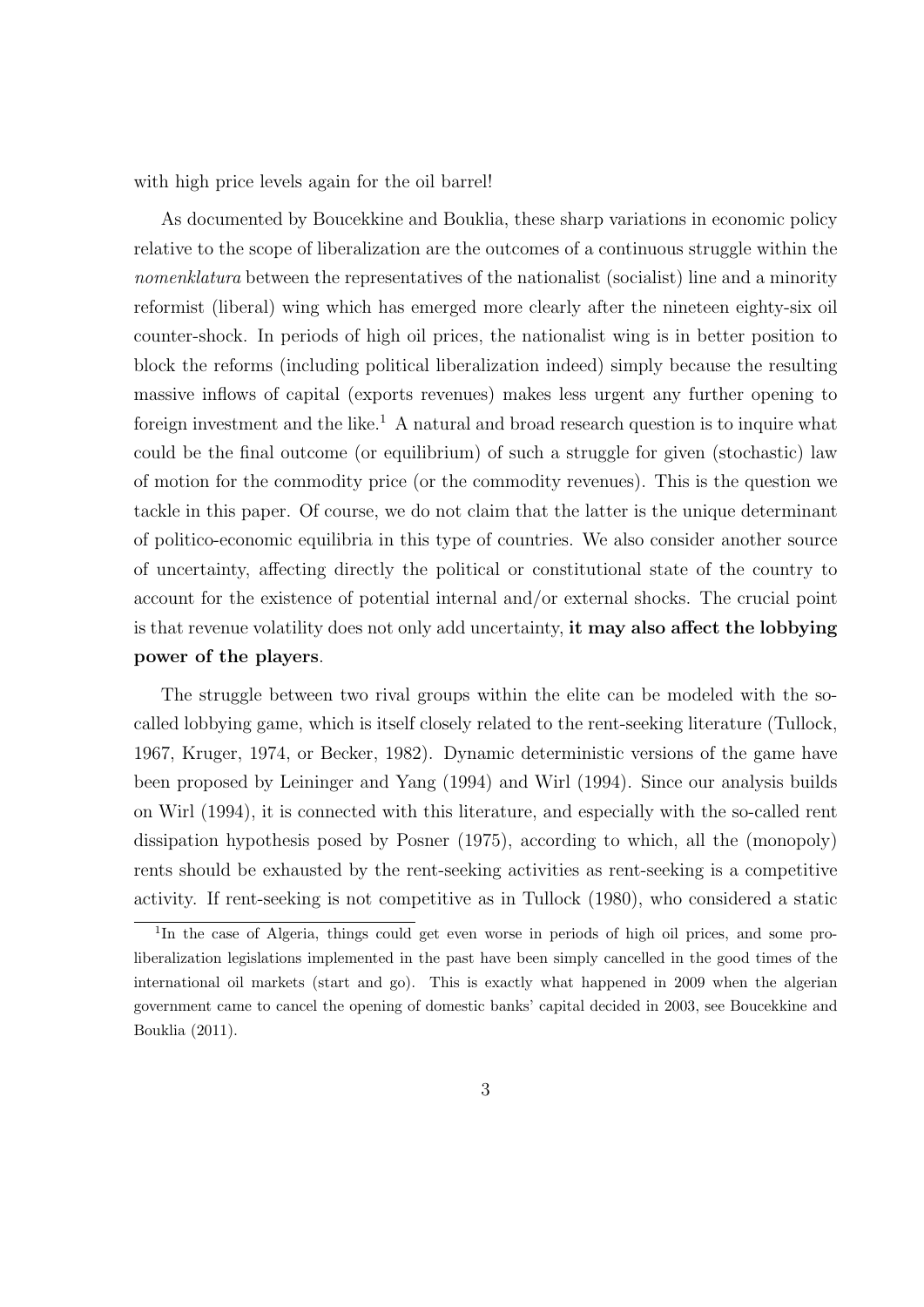Cournot-Nash framework with two players, one can get under-dissipation of rents at equilibrium. Other avenues have been explored in the static case to identify other underdissipation cases. Among them, Hillman and Katz (1984) have pointed out that risk aversion may reduce the social costs of rent-seeking under certain assumptions. This line of research has been intensively explored both empirically (see for example the lab experiments results reported in Millner and Pratt, 1991) and theoretically. Indeed, as explained by Treich (2010), the impact of risk aversion on the cost of rent-seeking is far from obvious in general, a bunch of papers have been devoted to clarify the theoretical conditions under which the Hillman-Katz result remains valid. As mentioned above, Leininger and Yang (1994) is an early dynamic contribution into this literature, it's indeed the dynamic (deterministic) extension of the original Tullock's static game-theoretical model through a sequential and dynamic conduct of rent-seeking competitions. If these competitions have to repeated, a credible threat of escalation in rent-seeking investments (bids in the Leininger-Yang model) could lead the players to reduce the latter, therefore lowering the social cost of rent-seeking.

Wirl (1994) takes a quite different approach and uses the powerful tool of differential games. A major departure from Tullock (1980) is that the players do not compete for a given prize but invest in rent-seeking to change the state of the institutional arrangements in their favor. Wirl computes the Markov perfect equilibrium and again shows that the social costs of rent-seeking are rather low because the threat of retaliation refrains the (Markov-like) players from investing a lot in rent-seeking.<sup>2</sup> We believe this framework is by construction best adapted to study institutional dynamics in the lobbying context outlined in our motivation example. To this end, we extend Wirl's game in two major aspects. In order to fit with the "Algerian case", we first consider that the relative lobbying power of the two groups – the nationalists vs the reformists – depend on the size of resource windfalls, the former group benefiting from large windfalls. Accounting for the role of natural resource, we have no other option but to introduce a first source of uncertainty to reflect natural resources revenue volatility. On top of that, the second extension of Wirl's setting consists of the inclusion of a second source of uncertainty affecting the dynamics

<sup>2</sup>Note that the argument is quite close to the Leininger-Yang's.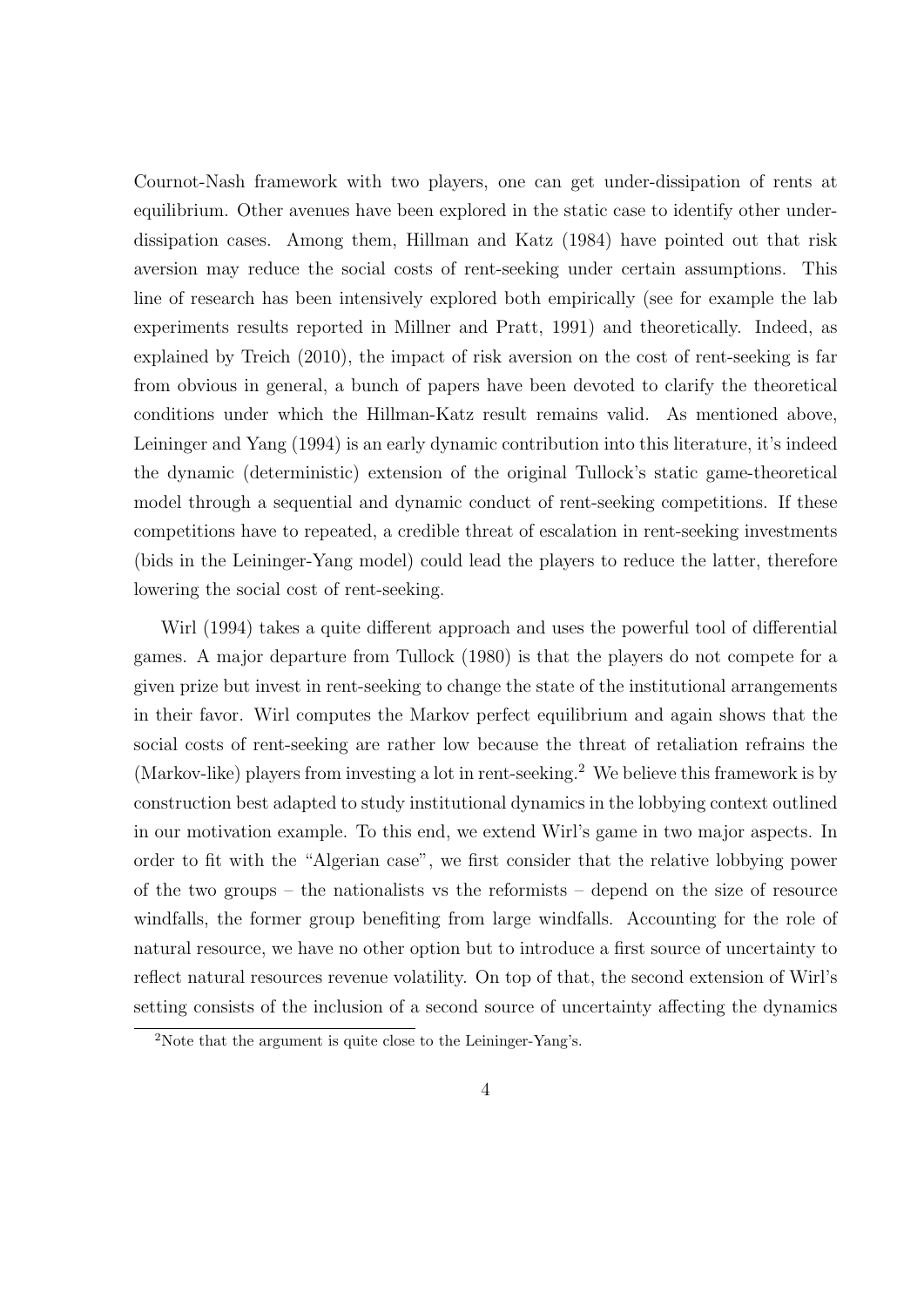of institutions or liberalization directly (for example, think about the internal turmoil that took place in Algeria and Morocco following the Arab Spring). An earlier attempt to build a stochastic version of Wirl (1994), to discuss the dynamics of liberalization in Arab countries, is due to Boucekkine et al. (2014), but within a very specific setting.<sup>3</sup> In this paper, we push the analysis further by explicitly modeling the impact of the stochastic resource revenue on the positions of the two players in the lobbying game: The revenue follows a given brownian motion, larger revenue making the anti-liberal player in better position to block the legislation in favor of economic openness or liberalization. In addition, we deal with the uncertainty in the dynamics of the constitutional state itself. Our analysis, that extensively uses the concept of stochastic stability of equilibria (see Boucekkine and Zou, 2014), reveals that these two stochastic ingredients dramatically alter the properties of Markov perfect equilibria and their economic implications. Indeed, when focusing on uncertainty surrounding the institutional process only, we show the occurrence of multiple equilibria with very distinct features: symmetric equilibria which lead the economy to reach almost surely a stable pointwise institutional steady state in the long run even in the absence of the retaliation motive put forward by Wirl and Leininger and Yang in the deterministic case, and asymmetric equilibria which only show up under uncertainty and do no allow for stochastic convergence to a steady state. Second, when accounting for the two sources of uncertainty together with resource revenue-dependent lobbying power, we show that revenue volatility tend to stabilize instituional dynamics compared to the deterministic counterpart.

Before developing our theory, it is worth mentioning that we are also contributing to two other research areas. The first one analyzes the impact of uncertainty and risk aversion on investment intensity, which can be addressed outside lobbying games, see for example Jullien et al. (1999). This question is indeed essential in several important contexts. For example, Bramoullé and Treich (2009) consider the context of global commons problems

<sup>&</sup>lt;sup>3</sup>The authors consider a quite ad-hoc form of uncertainty in resource wealth. They indeed model it as a discrete random variable taking two values with given probabilities. Assuming that any realization of this variable affects the players' payoffs only, they solve the resulting piecewise deterministic differential game and examine the impact of this kind of uncertainty on the equilibrium.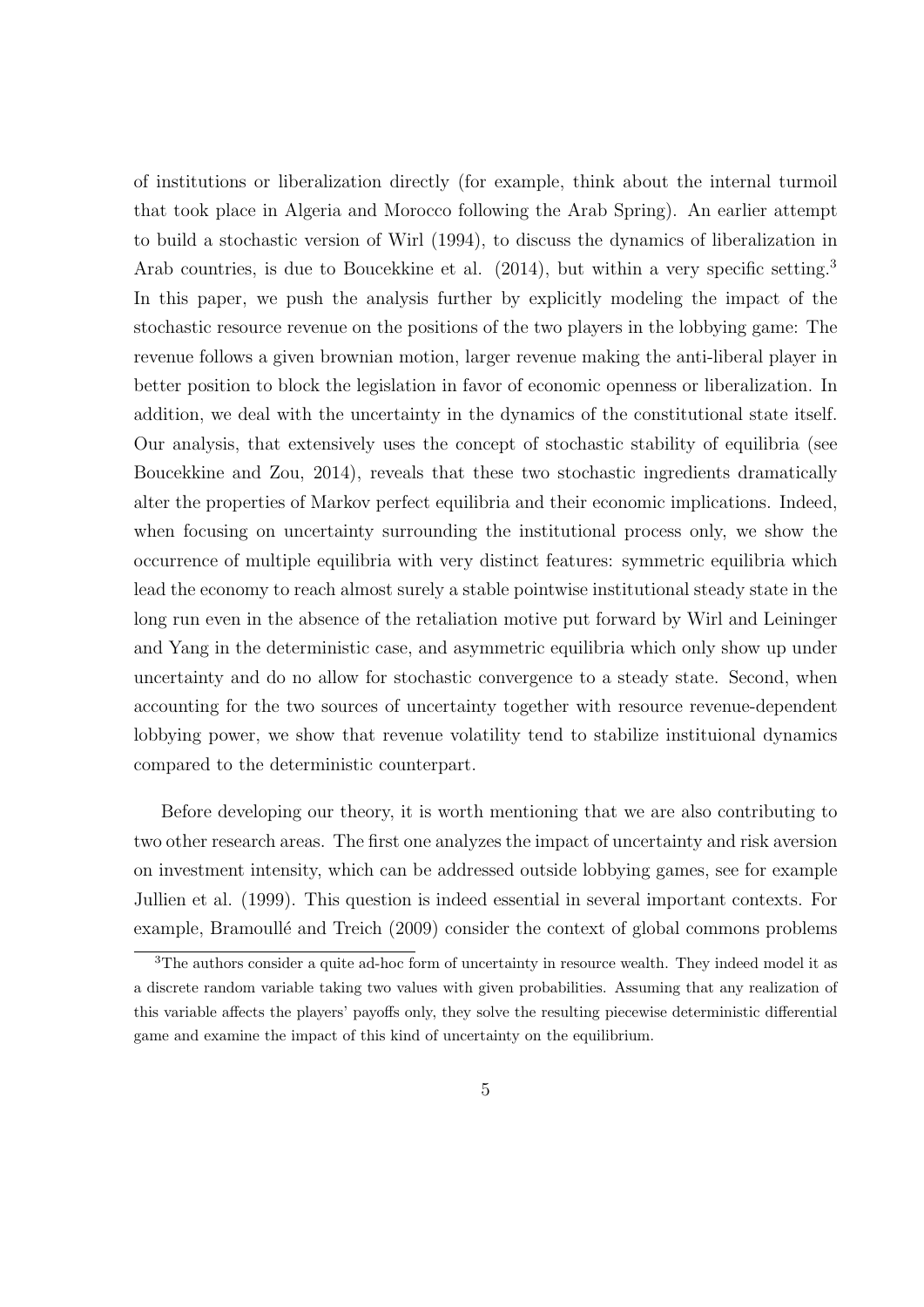like climate change, and study the effect of uncertainty on pollution emissions and welfare in a strategic context. They find that emissions are always lower under uncertainty than under certainty. To our knowledge, none of the papers, in this literature, have considered dynamic stochastic games, and the inherent stochastic stability issues, which are very important for long term issues such that climate change. Last but not least, as outlined in the beginning of the Introduction, our work is also related to the empirical literature examining the impact of resource dependence on institutional dynamics (the socalled resource curse hypothesis). To our knowledge, the present contribution is the first to explicitly study the impact of resource revenues volatility on institutional dynamics resulting from struggles within the elite.

The paper is organized as follows. Section 2 briefly presents the general stochastic differential game. Section 3 solves the special case where the outcomes of the stochastic lobbying game are independent of the resource revenues, this special case can be considered as the natural stochastic extension of Wirl's deterministic game, uncertainty being intrinsic to the lobbying process. Section 4 studies the Algerian case where the lobbying game also depends on the stochastic process driving resource revenues. In both sections 3 and 4, we study the stochastic stability of the resulting Markov Perfect Equilibria (MPE). Section 5 concludes.

## **2 Model**

We consider a differential game opposing two rival groups,  $i = 1, 2$ , who engage in lobbying efforts,  $x_i \geq 0$ , to push the legislation,  $z \in (-\infty, \infty)$ , in their preferred direction. The variable *z* can alternatively be interpreted as the state of (economic and/or political) liberalization. In both cases, *z* is an indicator of the quality of institutions, and by convention, the larger *z*, the better the institutions. Players have opposite views on how the legislation should evolve: Player 1 consists of the reformist group, i.e., wants *z* to be as high as possible, whereas player 2 exerts efforts to lower *z*. As in Wirl (1994),  $z = 0$  is the neutral level of legislation, or liberalization. We extend his framework in two essential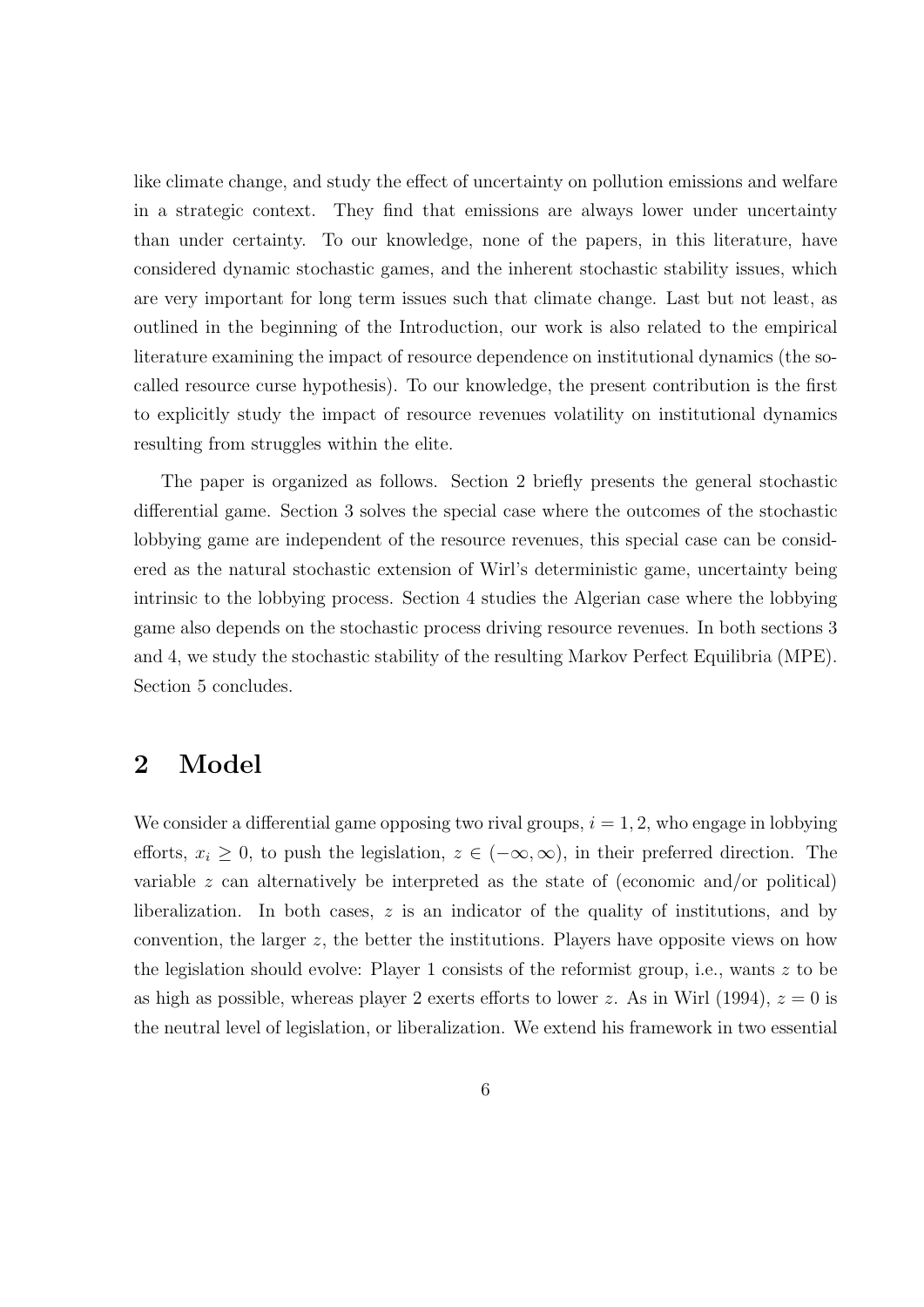ways.

First, we take into account the uncertainty surrounding the evolution of *z*. The legislative process is uncertain in the (obvious) sense that the legislation *z* does not only depend on the investments made by the lobbyists: it also depends on other political, economic, and social circumstances that we account for by making stochastic the law of motion of state *z*. In addition, interpreting *z* as the level of liberalization, it is fair to say that there are many factors – internal or external shocks – that also affect the evolution of *z*. It is enough to mention the consequences of the Arab Spring events in countries such as Algeria and Morocco where the uprising of the citizens didn't lead to the overthrow of the ruling elite but changed the political system (legislation and policies) quite substantially.

Second, we incorporate the "Algerian story", which basically means that the economy relies on windfall revenues from natural resources, *R*. In the resource-dependent economy, these revenues play a crucial role since they determine the positions of the players in the lobbying game. To fit with the Algerian case, we assume that the larger *R*, the more efficient is the investment of player 2 in moving the legislation *z*. Note that accounting for the impact of resources windfall on the relative lobbying power is very much in line with the resource curse hypothesis according to which natural resources wealth tends to make political institutions less democratic, or worse (see Ross, 2001, and Tsui, 2010). Of course, considering the impact of resources revenues also rises the question of their evolution in time and requires the volatility of these rents be taken into account (just think about the volatility in the price of oil). This adds a second source of uncertainty to our problem.

In our setting, the two types of uncertainties and the link between *z* and *R* are incorporated by means of two stochastic state equations:

$$
dz = [x_1 - g_z(R)x_2]dt + \sigma_z z \, dW,\tag{1}
$$

$$
dR = g_R(R)dt + \sigma_R R dW, \qquad (2)
$$

where  $W = (W_t)_{t \geq 0}$  is a standard Wiener process,<sup>4</sup> and  $\sigma_i$ ,  $i = z, R$ , measure volatilities

<sup>&</sup>lt;sup>4</sup>The same Wiener process is used in the two equations. This is not essential in this study. In addition,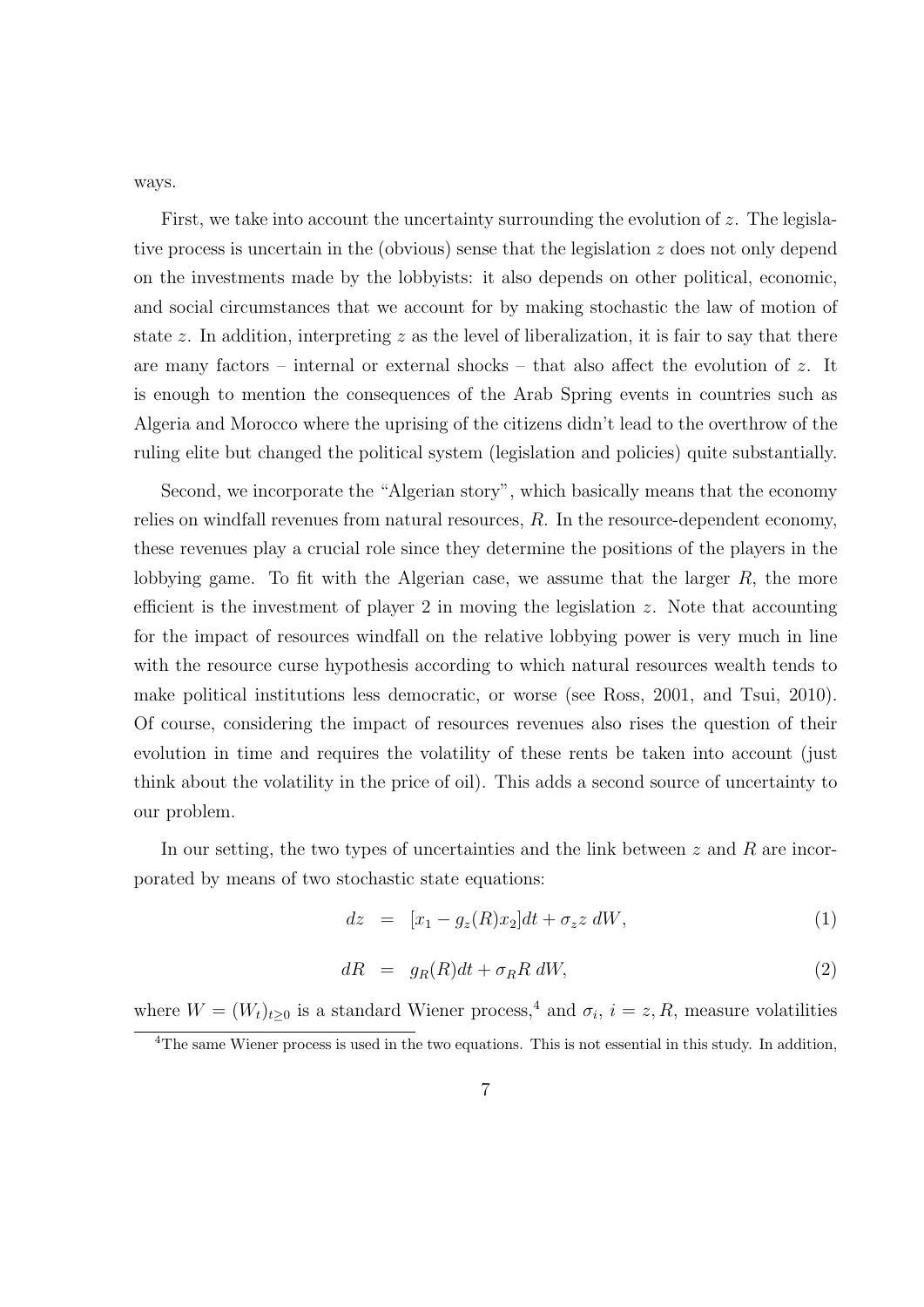of *z* and *R*, respectively. Function  $g_z(R)$  is increasing in *R* to reflect the fact that player 2 is more efficient in times of high windfalls. In general, function  $g_R(R)$  may take any form, depending on whether the resources are renewable or not. The important point is that what matters to lobbyists is the resource revenues (they barely control extraction directly anyway), which typically have a deterministic time trend (which can be positive or negative) but are essentially stochastic because of the volatility of international (energy) prices and unpredictable technological innovations or resource discoveries.

Note, however, that to have a chance to solve the differential game analytically, we have no other option but to resort to specific functional forms for  $g_z(.)$  and  $g_R(.)$ . In order to keep the well-known and very common linear-quadratic structure of the game, we will work with the following functions:

$$
g_z(R) = 1 + \varepsilon R,
$$
  
\n
$$
g_R(R) = \eta + \xi R,
$$
\n(3)

with  $\varepsilon \geq 0$ , and  $\eta, \xi \in \mathbb{R}$ . Despite their apparent simplicity, these forms are quite meaningful. In particular, it is quite easy to retrieve the expression of  $g_R(R)$  in (3) and the dynamics of *R* given by (2) from two separate state equations in the resource stock, and the resource price. Indeed, define  $R = pE$  as the resource rent, with p the price (in the absence of market power), and *E* the extraction (or harvesting) rate. For simplicity let us assume that the extraction rate takes the following form:  $E = eS$  with *S* the stock of resource and *e* a constant effort representing the share of the stock extracted at each date. This is enough to capture the decreasing time path of extraction over time. Then, define the dynamics of both variables as follows:

$$
dp = \alpha p dt + \sigma_p p dW,
$$
  

$$
dS = (a - eS)dt,
$$

this boils down to considering uncertainty in the evolution of the price only, which furthermore follows a constant deterministic and positive trend  $\alpha$  (this is the simplest version

considering two different Wiener processes with given correlation would complicate tremendously the algebra (in Section 4) without adding too much economic insight.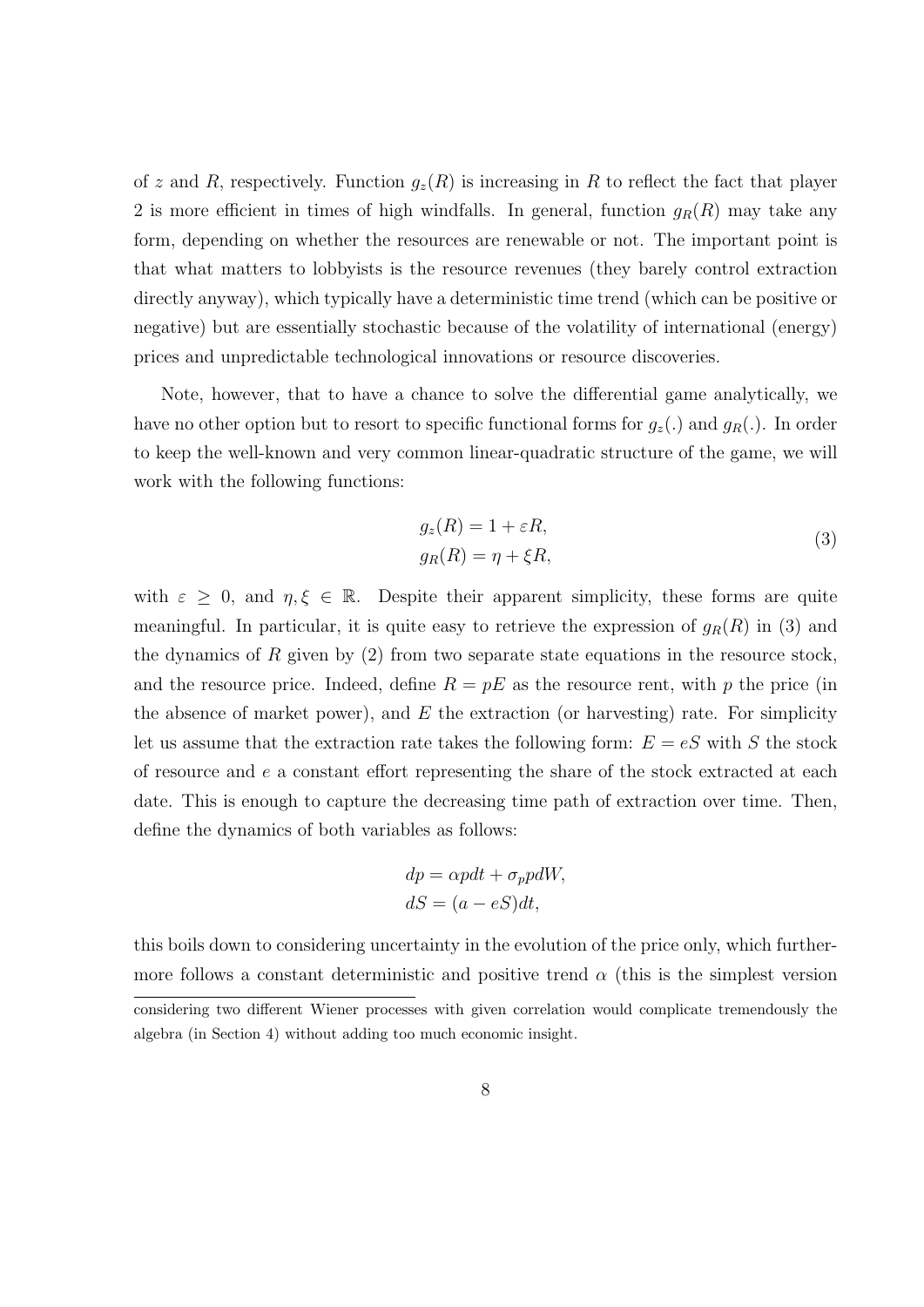of the Hotelling rule). Combining these two differential equations, we obtain the one characterizing the evolution of *R*:

$$
dR = [(\alpha - e)R + eap]dt + \sigma_p R dW.
$$

Now making a change of variable with  $\eta = \text{cap}, \xi = \alpha - e$ , and  $\sigma_R = \sigma_p$  is sufficient to obtain equation (2), given the specification in (3). Taking  $a = 0$ , which implies  $\eta = 0$ , brings us to the analysis of the case of a non-renewable resource like oil, which is the relevant one for describing the Algerian economy. In this case, the sign of *ξ* basically depends on the relative size of  $\alpha$  and  $e$ . Considering  $\alpha > e$  means that price increases exceed the decreasing trend of extraction rates and result in ever growing resources rents, whereas when  $\alpha < e$  resources revenues are driven down since the fall in extraction dominates the upward tendency of the price. The case with *a >* 0 (and furthermore *η* constant) is a very simple representation of the evolution of rents from a renewable resource. However, we keep considering this case to be as general as possible.

Let us now turn to the definition of players' payoffs. Players maximize the present value of benefit from their efforts of liberalization minus the associated cost:

$$
\max_{x_i} \int_0^\infty e^{-rt} \left[ \omega_i(z) - \beta(x_i) \right] dt,\tag{4}
$$

with  $r > 0$  the (same) rate of time preference subject to state constraints (1) and (2), with  $z(0) = z_0$  and  $R(0) = R_0$  given. Still motivated by our will to keep things as simple as possible, players' instantaneous benefit,  $\omega_i(z)$ , from the level of legislation or liberalization, takes a quadratic form:  $\omega_i(z) = a_0 \pm a_1 z + \frac{a_2}{2}$  $a_2^2 z^2$ , with  $a_0, a_1 > 0$ , and  $a_2 \leq 0$ . The opposite sign of the term in *z* reflects players' opposite interests with respect to the legislation. By convention, player 1 payoff is increasing in  $z$ , i.e, we put  $a + in$  front of *a*1. Moreover, exerting lobbying is a costly activity and we shall use a quadratic lobbying cost:  $\beta(x_i) = \frac{b}{2}x_i^2$ . Last but not least, notice that *R* does not affect the payoff functions directly. Corruption motives or office rents, which would imply that part of the revenues is captured by player 2 shows in her payoff, are left aside. This allows to focus on a game where the players are entirely devoted to push the legislation in the direction they wish, which is the essence of lobbying.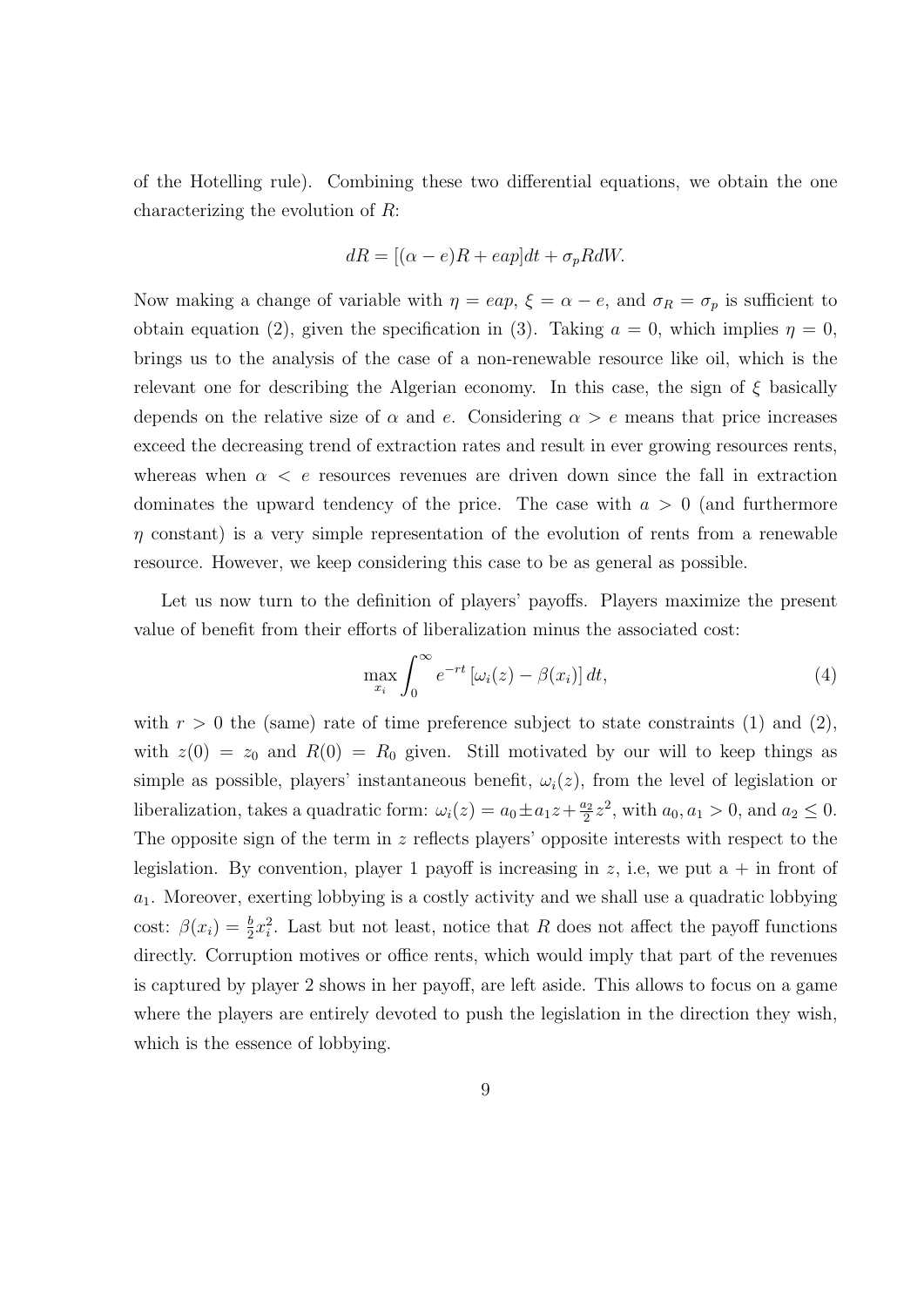It is worth closing this section with a summary of the differences between our framework and the ones considered in the related literature. Our model is similar to Wirl (1994) except that he works with  $\varepsilon = 0$  in (3), i.e., identical lobbying power, and does not pay attention to the role of resources revenues. Boucekkine et al. (2014) do account for stochastic resources revenues but choose a very different and somehow elementary approach. Actually, they extend Wirl's lobbying game by assuming that  $a_1$  is a discrete random variable that can take two values, with given probabilities. This is their unique source of uncertainty in the model, and the lobbying power are kept identical as in Wirl.

As explained above, the model entails two types of uncertainties: one affecting the legislation state, *z*, say *legislative uncertainty*, and the other resulting from *resource revenues volatility*. Of course, uncertainty on resource revenues may itself affect the political and legislative processes. An interesting special case is when resource revenues do not affect the lobbying power of the players: in such a case, the lobbyists only consider legislative uncertainty (that's resource revenues volatility has not impact on their decisions) in determining their lobbying efforts. The analysis of such a case brings out some important and striking results on the impact of uncertainty on both the properties (existence, stability and uniqueness) of the equilibrium and the shape of lobbying efforts and legislation levels. We shall consider both uncertainties in Section 4 and deal with the issue of stochastic stability, and its implications on the long run behavior of the economy. In these two sections, our analysis will mainly be based on the comparison between the deterministic benchmark and its stochastic counterpart. All the proofs are relegated in the Appendix.

## **3 Dynamics of lobbying under legislative uncertainty**

Let us start with the case where resources revenues *R* do not play any direct role in the institutional dynamics, that is:  $g_z(R) = 1$ . The stochastic game, characterized by the  $objective(4)$  and the constraint  $(1)$ , only has a linear quadratic structure, which allows to use Markov perfect Nash equilibrium (MPE) as the solution concept. Solving for the MPE, we show that there exist multiple equilibria with very distinct features. Among the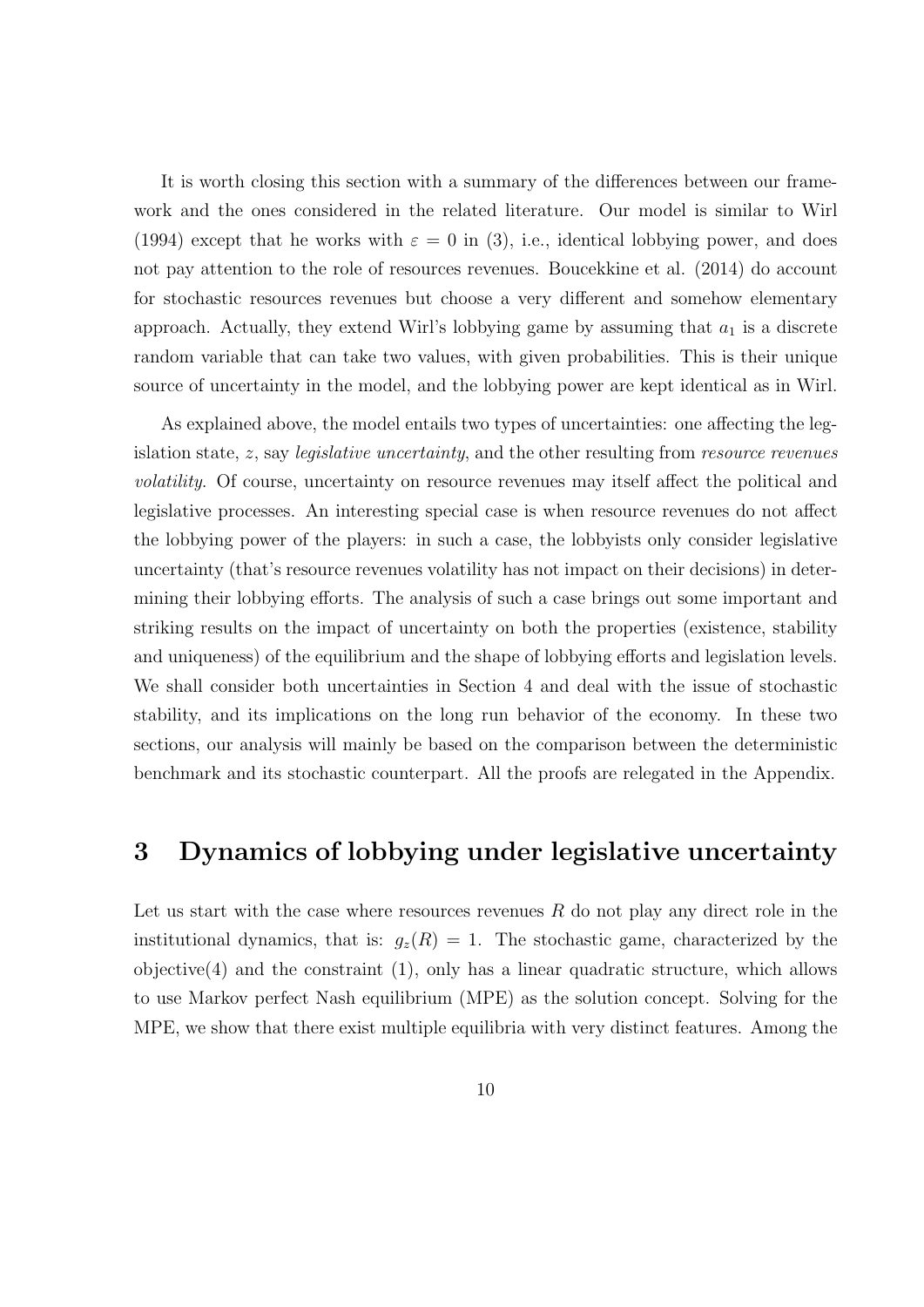important features that differentiate the equilibria, two are of particular interest.

The first property refers to the symmetric vs asymmetric nature of the equilibrium. We define symmetric MPE as follows:

**Definition 1** *An MPE is said symmetric if the corresponding state z converges almost surely to zero. Otherwise, the MPE is said asymmetric.*

In his deterministic game, Wirl says that a MPE is symmetric if the equilibrium lobbying efforts lead to the state variable to the neutral level  $z = 0$  along the symmetric MPE. In other words,  $z = 0$  is asymptotically stable along the MPE, which incidentally can only hold if the lobbying efforts are equal asymptotically (by the deterministic counterpart of equation (1)). Definition 1 is a direct extension of Wirl's approach to a stochastic environment.

The second important ingredient is the stochastic stability of the equilibrium. Here, we follow Merton (1975, Page 378) on the stability of stochastic dynamic processes and inquire whether *there is a unique distribution which is time and initial condition independent and toward which the stochastic process tends.* Accordingly a stochastic process  $X(t)$  is called stable if there is stationary time invariant distribution of  $X(t)$  for  $t \to \infty$ .<sup>5</sup>

Hereafter two striking differences with the deterministic case are put forward. We start with a comparison between stochastic MPE and their deterministic counterpart(s). This requires to focus on symmetric solutions since Wirl (1994) has proved the existence of a unique symmetric stable MPE. By contrast, we show that there generically exist two symmetric MPE and discuss the implications of multiplicity on the dynamic and long term behavior of the economy. Then, we leave the symmetric world and push the analysis of the impact of uncertainty further by showing the existence of a new type of equilibrium: The asymmetric MPE. Finally, the economic implications of this new and important result are disclosed.

<sup>&</sup>lt;sup>5</sup>If this density distribution degenerates into a Dirac function, then the stochastic process converges to a unique point.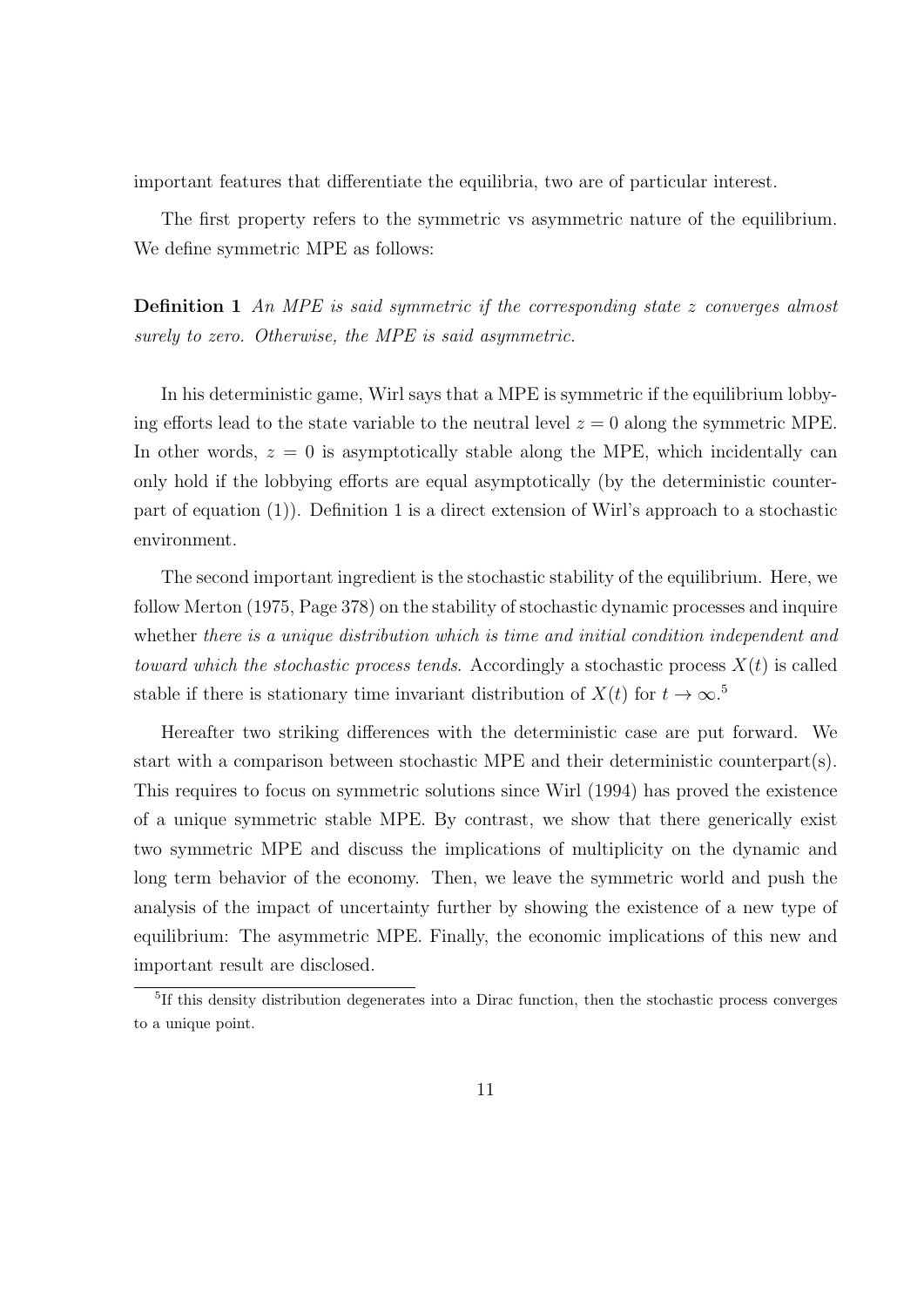### **3.1 First impact of uncertainty: The multiplicity of stable MPE**

At the least for the sake of (direct) comparison, we first concentrate our analysis on the symmetric case. Our findings are summarized in the following proposition.

**Proposition 1** *Under legislative uncertainty (only), there exist two symmetric MPE, indexed by*  $j = 1, 2$ *.* 

*(i) Players' lobbying strategies are given by the following linear feedback rules:*

$$
x_1^{(j)} = \frac{1}{b} \left( \frac{a_1}{br - C^{(j)}} + C^{(j)} z \right), \quad x_2^{(j)} = \frac{1}{b} \left( \frac{a_1}{br - C^{(j)}} - C^{(j)} z \right), \quad j = 1, 2 \tag{5}
$$

*where,*

$$
C^{(j)} = \frac{-b(\sigma_z^2 - r) \pm \sqrt{b^2(\sigma_z^2 - r)^2 - 12ba_2}}{6}, \text{ with } C^{(1)} < 0, \text{ and } C^{(2)} > 0. \tag{6}
$$

*(ii) The stochastic process z*(*t*)*, whose dynamic behavior is given by*

$$
dz = \frac{2C^{(j)}}{b}z dt + \sigma_z z dW,
$$

*almost surely converges to the steady state*  $z_{\infty} = 0$  *if and only if* 

$$
\frac{2C^{(j)}}{b} - \frac{\sigma_z^2}{2} < 0. \tag{7}
$$

Analogy with Wirl (1994) comes immediately when making  $\sigma_z$  going to zero, one recovers exactly the solutions to the deterministic counterpart of the problem. With  $\sigma_z = 0$ , the steady state  $\dot{z} = 0$  exists if and only if  $z = 0$  at equilibrium. But the MPE  $j = 2$  is obviously unstable because  $C^2 > 0$ . Henceforth, the MPE  $j = 1$  is the unique symmetric MPE in his study. Therefore, the first striking impact of uncertainty shows itself in the fact that uniqueness of the stable MPE is not necessarily the rule because of the stabilizing effects of the noise term. In the stochastic environment, the necessary and sufficient condition for stability (7) is always satisfied by the first MPE featuring  $C^{(1)} < 0$ , provided  $\sigma_z \geq 0$  (see Boucekkine and Zou, 2014). But one can observe that even though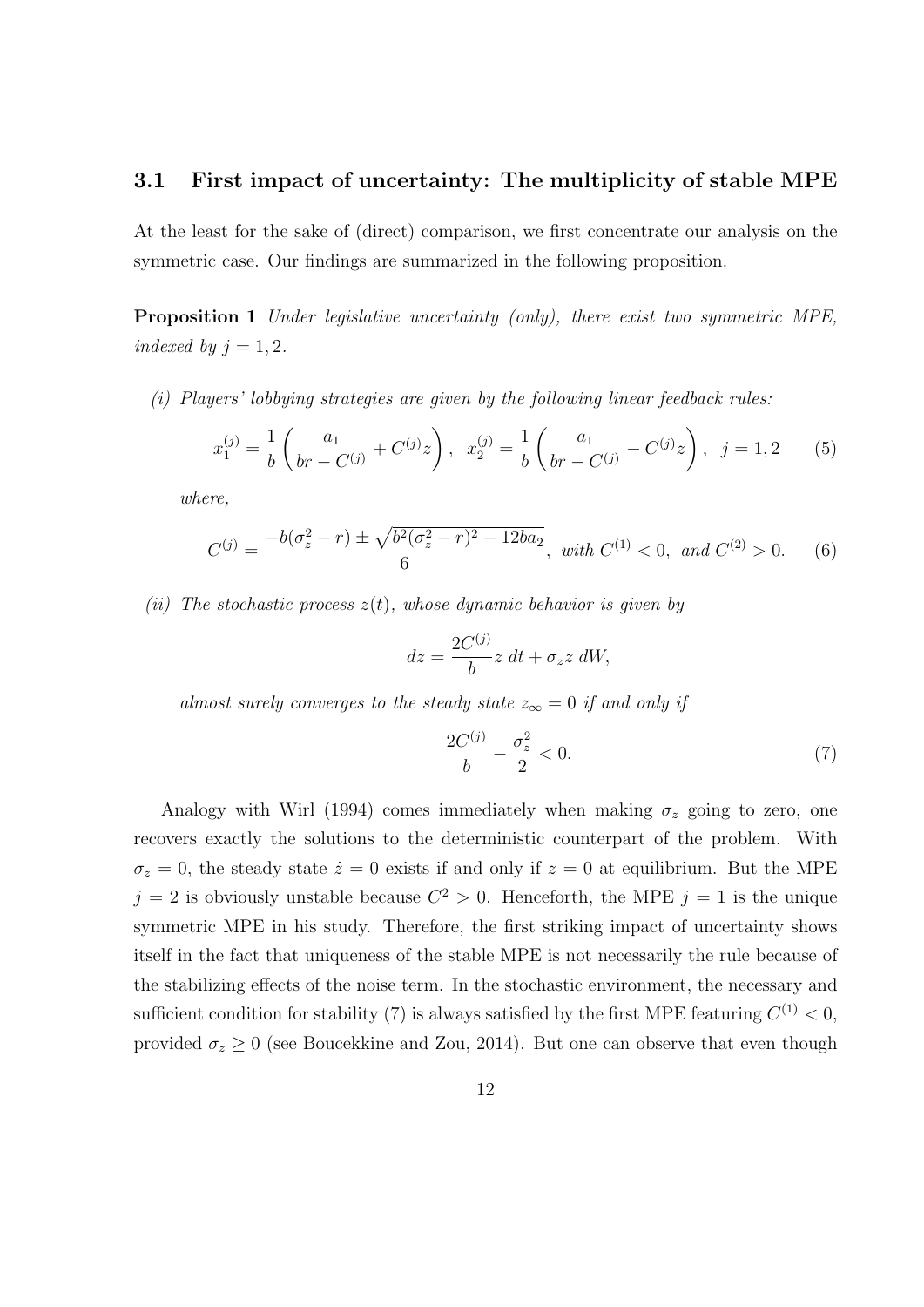$C^{(2)} > 0$ , condition (7) can also hold for the second MPE if  $\sigma_z$  is not too small.<sup>6</sup> So, in some sense, the stability condition is weaker under uncertainty, which gives rise to second symmetric MPE.

To understand why and how the stabilization by noise mechanism works, it is useful to examine players' reactions to a change in *z* as well as the differences in terms of reactions between our two solutions. For  $j = 1$ , and since  $C<sup>1</sup>$  is always negative (for any value of  $\sigma_z$  *>* 0), player 1's feedback rule is decreasing in *z* whereas player's 2 feedback is increasing in the state. The reason why player 1 behaves this way while she is interested in large values of *z* is the fear that player 2 would exert an opposite lobbying effort in retaliation. So one gets the retaliation motive invoked by Wirl to argue that the social cost of lobbying is likely to be low.<sup>7</sup> When  $j = 2, C^2$  turns positive, which means that the retaliation argument put forward by Wirl is no longer valid in the deterministic world: The player interested in large *z* increases her effort with *z* while the player vowing to push *z* down decreases her effort, which is incompatible with a stable legislative state in the long run.

In our stochastic environment, this kind of behavior may nevertheless lead the economy to a stable solution. The intuition behind the reversal in the reactions to changes in *z* can be found in Boucekkine et al. (2014). In their piecewise deterministic differential game with discrete uncertainty and two states of the world only, they also obtain that player 1'effort may be increasing in *z* in the anticipation of future tough times. Extending their argument to our setting with continuous uncertainty (affecting  $z$ , not  $R$ ), we claim that player 1 may want to push further for the increase in the level of legislation even if its the current level is good. This cautious behavior provides the equilibrium strategy when uncertainty, and the probability of a negative realization of the random part of *z*, are high. The symmetric reasoning applies to player 2.

The conditions under which uncertainty promotes stability are the following. When legislative uncertainty is too low, risk aversion is not enough to offset the destabilizing effect resulting from the absence of the retaliation motive. However, this effect gets dom-

<sup>&</sup>lt;sup>6</sup>Straightforward computations yield the lower bound on  $\sigma_z$  such that (7) is met.

<sup>7</sup>The same reasoning works by symmetry for player 2.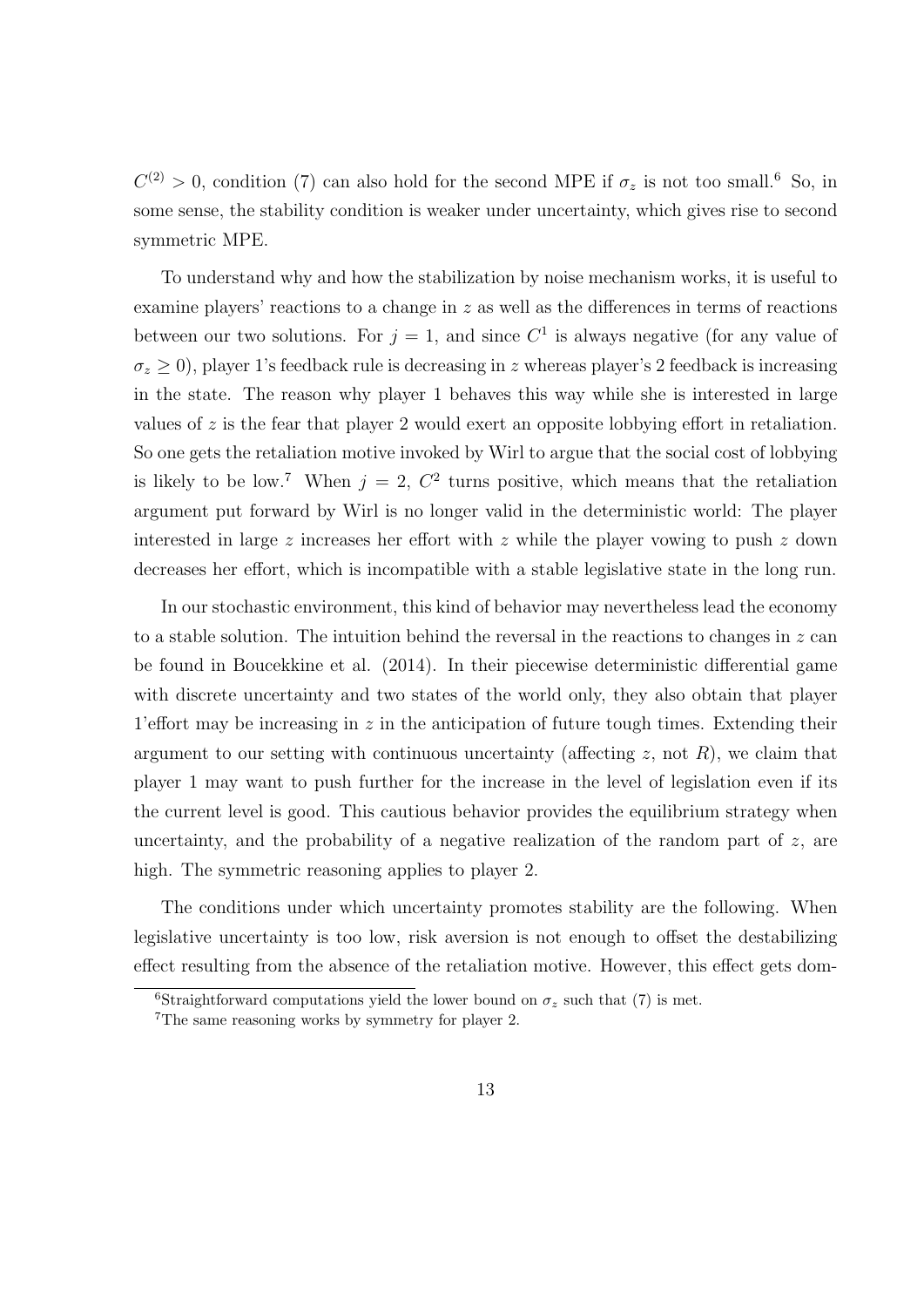inated by the new effect channeling through uncertainty when when  $\sigma_z$  is large enough. This result is quite consistent with the economic literature surveyed in the introduction pointing at the negative impact of uncertainty and risk aversion on effort intensity (see Treich, 2010). It's possible to assess more precisely the impact of uncertainty on the lobbying efforts at the MPE. For simplicity, we restrict attention the steady state equilibria, which allows us to establish that:

**Corollary 1** *At the MPE j=1, the larger the uncertainty, the lower the effort exerted by lobbyists. In addition, stochastic efforts are lower than their deterministic counterparts. The opposite property holds at the MPE j=2.*

Quite interestingly, we observe that (more) uncertainty is not always associated with lower lobbying effort. This again depends on the type of MPE considered. At the first MPE (and, by continuity, in its neighborhood), uncertainty supplements the retaliation effect and tends to lower the social cost of lobbying. By contrast, at the second MPE, uncertainty stimulates lobbying. This result somehow differs from the one obtained by the literature that studies the impact of uncertainty on static common resources problems (Bramoullé and Treich, 2009). Indeed, the general message conveyed by this literature is that uncertainty alleviates the tragedy of the commons. This illustrates another interesting result brought by our analysis.

In the next section, we will show that uncertainty is not always so sharply stabilizing. The discussion will be based on the analysis of the features of a new class of MPE, which emerges under uncertainty. This class of equilibria has the very characteristic of being asymmetric, in the sense of Definition 1. In particular, this will imply that none of them lead the system to the neutral level  $z = 0$  almost surely.

## **3.2 Second impact of uncertainty: The asymmetry of MPE**

Here we need to decouple the issue of existence (and uniqueness) from the one of stability, which deserves much more attention than in the previous symmetric situation. As for existence, Proposition 2 states that: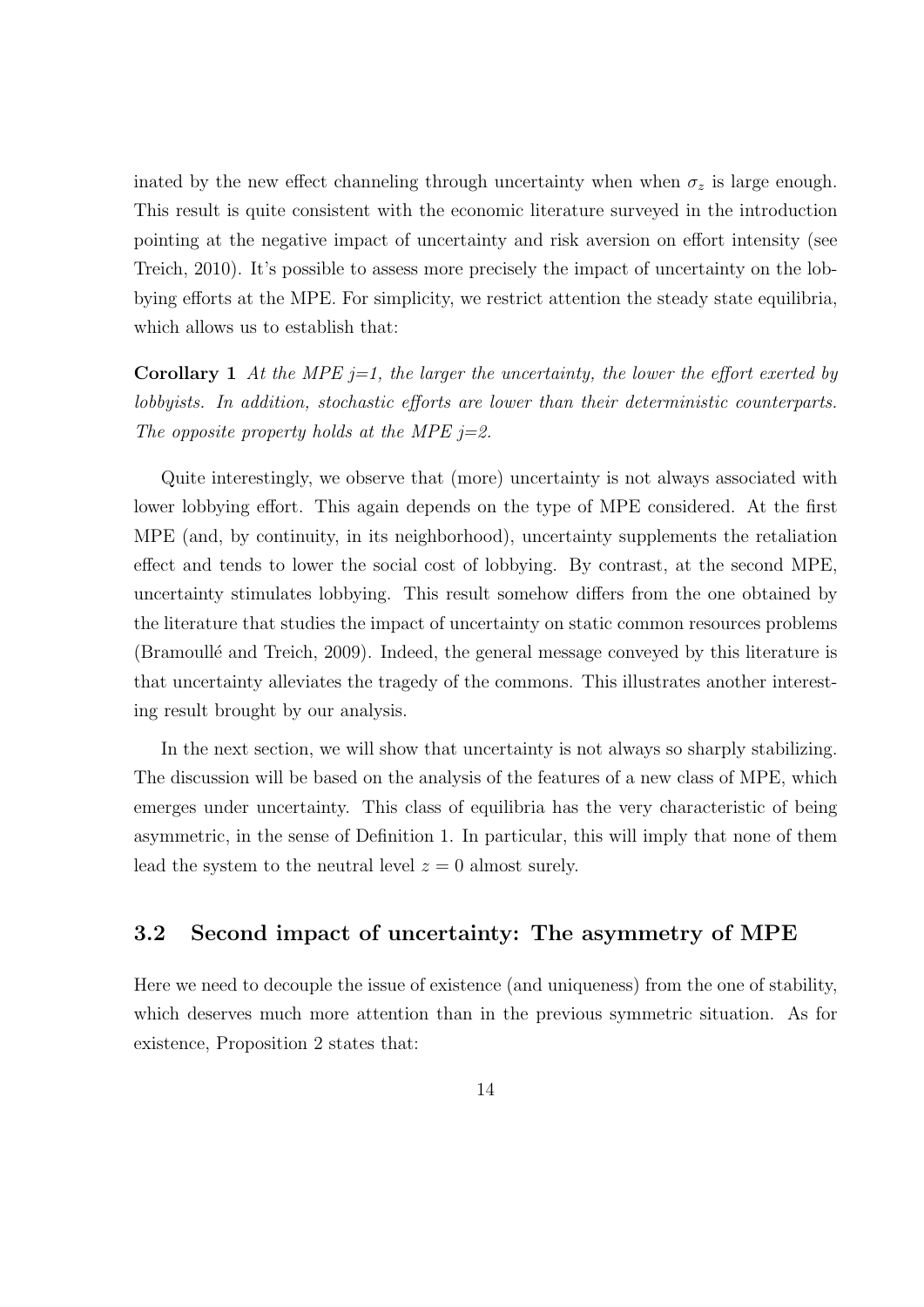**Proposition 2** *Under legislative uncertainty, the game of lobbying also exhibits two asymmetric MPE, indexed by*  $j = 3, 4$ *, that are characterized by the following lobbying efforts:* 

$$
x_1^{(j)} = \frac{B_1^{(j)} + C_1^{(j)}z}{b}, \quad x_2^{(j)} = -\frac{B_2^{(j)} + C_2^{(j)}z}{b},\tag{8}
$$

*where*

$$
C_1^{(3)} = \frac{-b(\sigma_z^2 - r) - \sqrt{b^2(\sigma_z^2 - r)^2 + 4a_2b}}{2} = C_2^{(4)}(< 0),
$$
  
\n
$$
C_2^{(3)} = \frac{-b(\sigma_z^2 - r) + \sqrt{b^2(\sigma_z^2 - r)^2 + 4a_2b}}{2} = C_1^{(4)}(> 0),
$$
\n(9)

*and,*

$$
B_1^{(j)} = \frac{a_1 b \left(b \sigma_z^2 - C_1^{(j)}\right)}{b^2 \sigma_z^4 - C_1^{(j)} C_2^{(j)}}, \quad B_2^{(j)} = \frac{a_1 b \left(C_2^{(j)} - b \sigma_z^2\right)}{b^2 \sigma_z^4 - C_1^{(j)} C_2^{(j)}},\tag{10}
$$

*provided the square roots above are real.*

It is fair to say that expressions above are quite ugly. But a simple examination of how players' adapt to a change in  $z$  (this is given by the sign of the  $C_i^{(j)}$  $\binom{J}{i}$  coefficients in (9)) is enough to emphasize the first distinction between asymmetric MPE and symmetric (deterministic and stochastic) ones.

**Corollary 2** *At the asymmetric MPE, lobbyists' efforts to change the legislation move along the same direction.*

In sharp contrast to the symmetric equilibria studied above, players' equilibrium efforts display the same response to a change in *z*, despite their opposite interests. For  $j = 3$  for example, both players' efforts decrease in *z*. The very different implication of Corollary 2 is the existence of a self-enforcing mechanism, that may play in both directions, that in essence constitutes a destabilizing force. This leads to the second (strong) difference with symmetric equilibria: By definition, none of these two new equilibria bring the legislative state almost surely to  $z = 0$ . To get this point, a few computations are needed. Substituting the equilibrium efforts  $x_1^{(j)}$  $x_1^{(j)}$  and  $x_2^{(j)}$  $_2^{(j)}$  into the state equation and simplifying yield

$$
dz^{(j)} = [x_1^{(j)} - x_2^{(j)}]dt + \sigma_z z^{(j)} dW = \left[ \frac{a_1(C_1^{(j)} - C_2^{(j)})}{b(b\sigma_z^4 + a_2)} + (r - \sigma_z^2)z^{(j)} \right] dt + \sigma_z z^{(j)} dW, \tag{11}
$$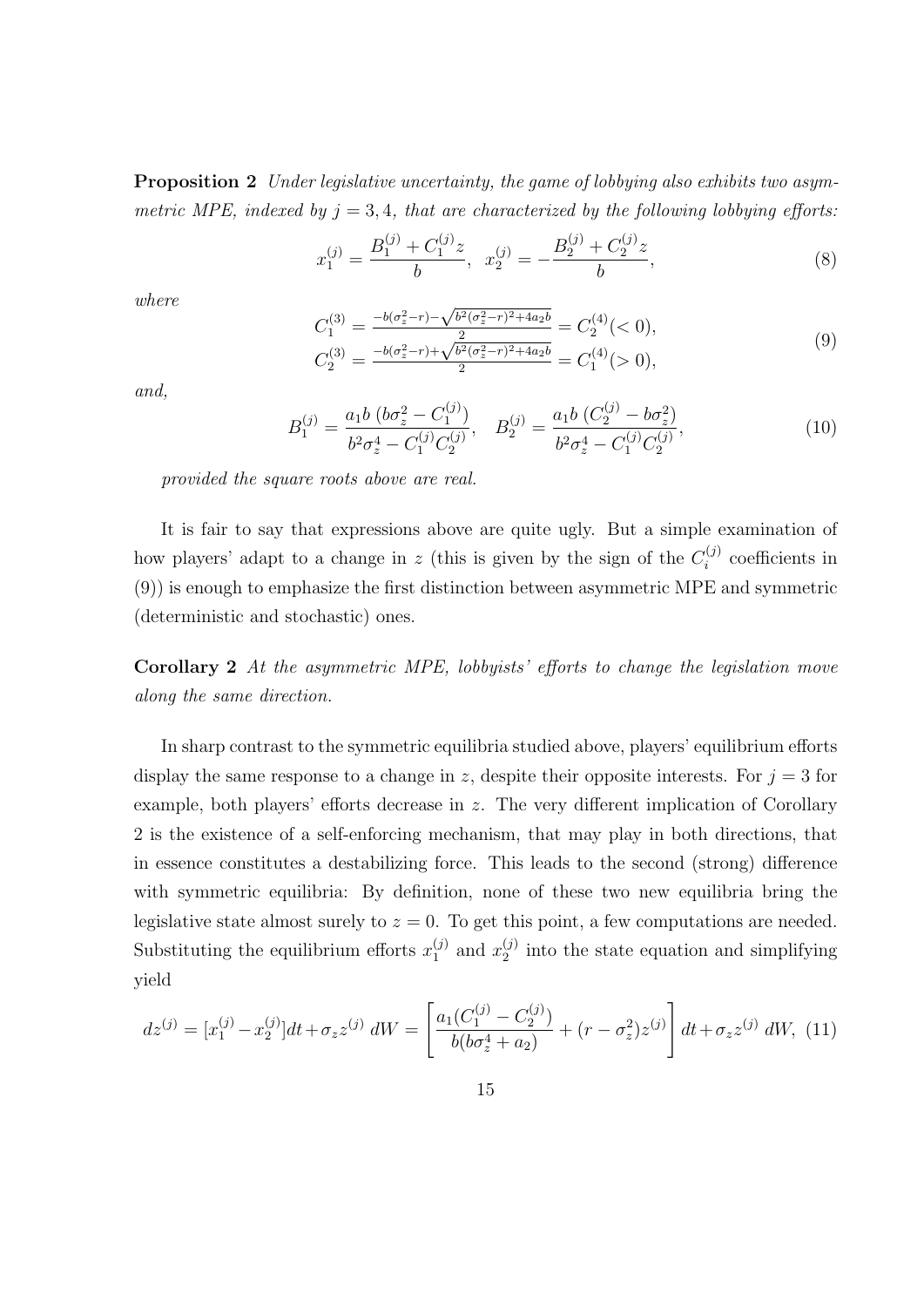with  $C_1^{(3)} - C_2^{(3)} = -\sqrt{b^2(\sigma_z^2 - r)^2 + 4a_2b} = -(C_1^{(4)} - C_2^{(4)}$  $\binom{4}{2}$  (< 0).

Define  $\Gamma^{(j)}$  as:  $\Gamma^{(j)} = \frac{a_1(C_1^{(j)} - C_2^{(j)})}{b(b \sigma^4 + a_2)}$  $\frac{(C_1^{(3)} - C_2^{(3)})}{b(b\sigma_x^4 + a_2)}, j = 3, 4.$  Since  $\Gamma^{(j)} \neq 0$ , it is clear that  $z = 0$  is not a solution to (11), hence  $z = 0$  cannot be a steady state for the deterministic part of the equation above. Instead, it can be show following the same strategy as Merton (1975) that while *z* cannot converge almost surely to 0, it admits a stationary invariant distribution which density is given in the following proposition.

**Proposition 3** At the asymmetric MPE, the density function of stochastic process  $z(t)$ *almost surely converges to its long-run steady state density function q*(*z*)*, which is given by*

$$
q(z^{(j)}) = \frac{M}{\sigma_z^2 (z^{(j)})^2} \exp\left\{2\int \frac{\Gamma^{(j)} + (r - \sigma_z^2)z^{(j)}}{\sigma_z^2 (z^{(j)})^2} dz\right\}, \quad j = 3, 4,
$$
 (12)

*where positive parameter M is chosen such that*  $\int_{0}^{+\infty}$ *−∞*  $q(z^{(j)})dz = 1$ 

Propositions 1, second item, and 3 provide with highly interesting and sharply contrasted results as to the asymptotic implications of symmetric vs asymmetric MPE. The main reason is that, in the symmetric case, the two players' efforts move along opposite directions, see (8), that's one's efforts increase with *z* and the rival player's efforts decrease with *z*. The two efforts end up balancing each over and the legislative state converges almost surely to  $z_{\infty} = 0$ . However, in the asymmetric case, the two players efforts move along the same direction, see the Corollary 2, and such a race can hardly result in any type of compensation mechanism pushing the economy towards  $z_\infty = 0$ . Instead, the *z*-process has an invariant distribution on the whole real line. As a consequence, uncertainty and risk aversion are much less stabilizing in a sense than at symmetric equilibria, and the cost of lobbying can be much higher than in the latter class of equilibria.

A more politically-oriented interpretation of the result is that uncertainty in the dynamics of legislation, or institutions, itself may induce opposing groups to adopt strategies that are not generally compatible with the convergence to the status quo  $z_\infty = 0$ , that arises at the symmetric MPE. Indeed, following the lobbying strategies of the asymmetric MPE, anything can happen asymptotically, that is, any level of legislation can be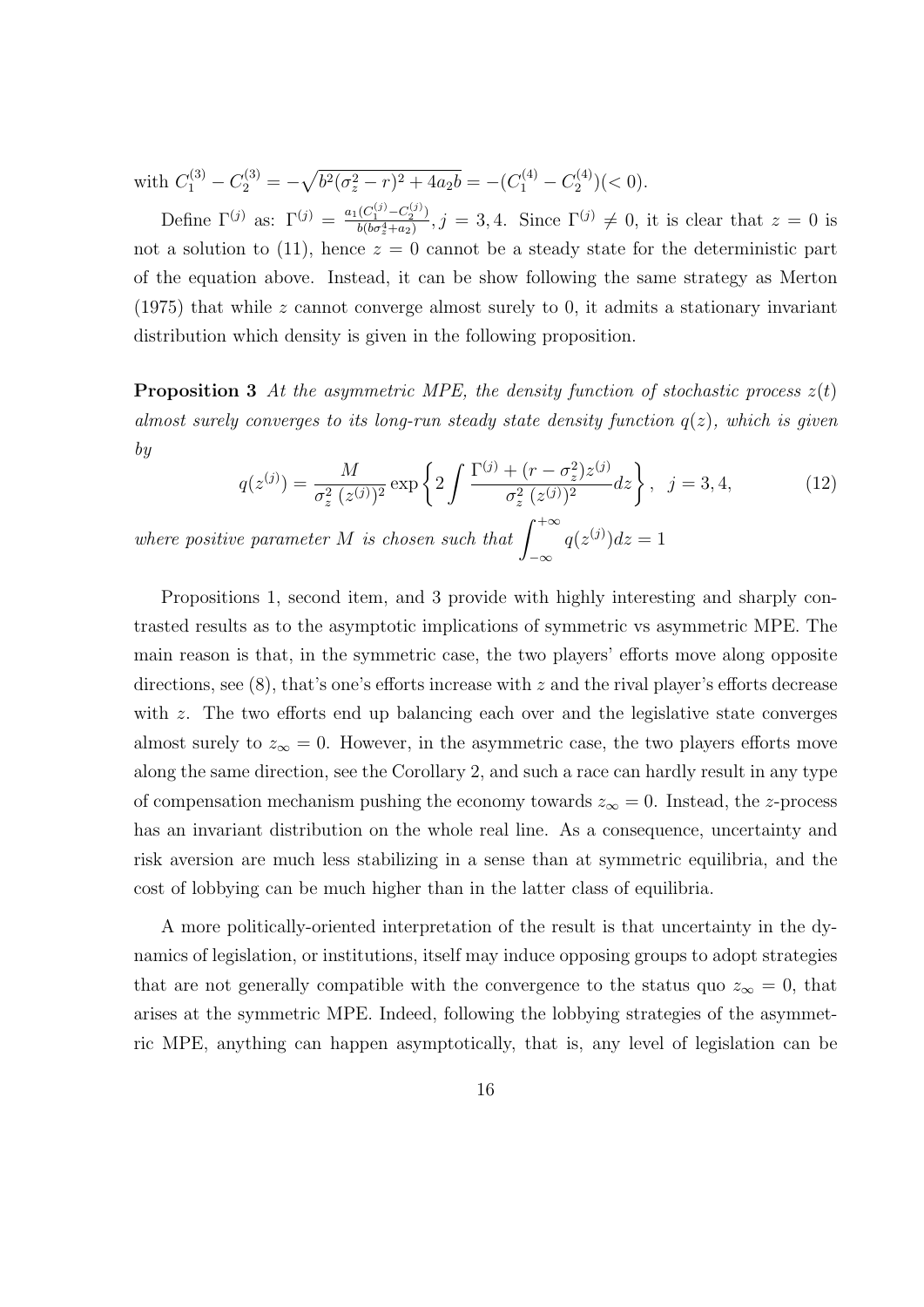achieved with a positive probability, and the economy can end up with very bad or very good political and economic institutions.

The next section deals with the extended version of our political game where legislative uncertainty is combined with the uncertainty surrounding the evolution of natural resources rents.

# **4 Revenue-dependent lobbying power and institutional dynamics**

We now introduce the second ingredient discussed in Section 2. To fit with the Algerian case, we consider that *(i)* relative lobbying powers are determined by resource revenues, and *(i)* the dynamics of resource wealth are stochastic (because of price volatility). This boils down to working with the dynamical system  $(1)-(2)$ , with the specification of  $g_R(.)$ and  $g_z(.)$  given in (3). Moreover, due to the (more) complex structure of the differential game, that encompasses now two state variables, we have to resort to a further simplification of the model. We set coefficient  $a_2$  to zero in the payoff functions, thus removing the quadratic term in *z* from these functions. Though the resulting MPE are particular, they ultimately say a lot on how resource revenue volatility matters in the lobbying game. In fact, as it will be apparent soon, taking  $a_2 = 0$  is a means to neutralize the effect of  $z$ and thus to isolate the specific effect of  $R$  – on the equilibrium.

In this section, we leave the framework originally developed by Wirl (1994) but our aim still consists in measuring the impact of uncertainty on the features of the equilibrium. For that purpose, we proceed to a comparison between the MPE obtained in the deterministic problem and the corresponding ones that arise under uncertainties.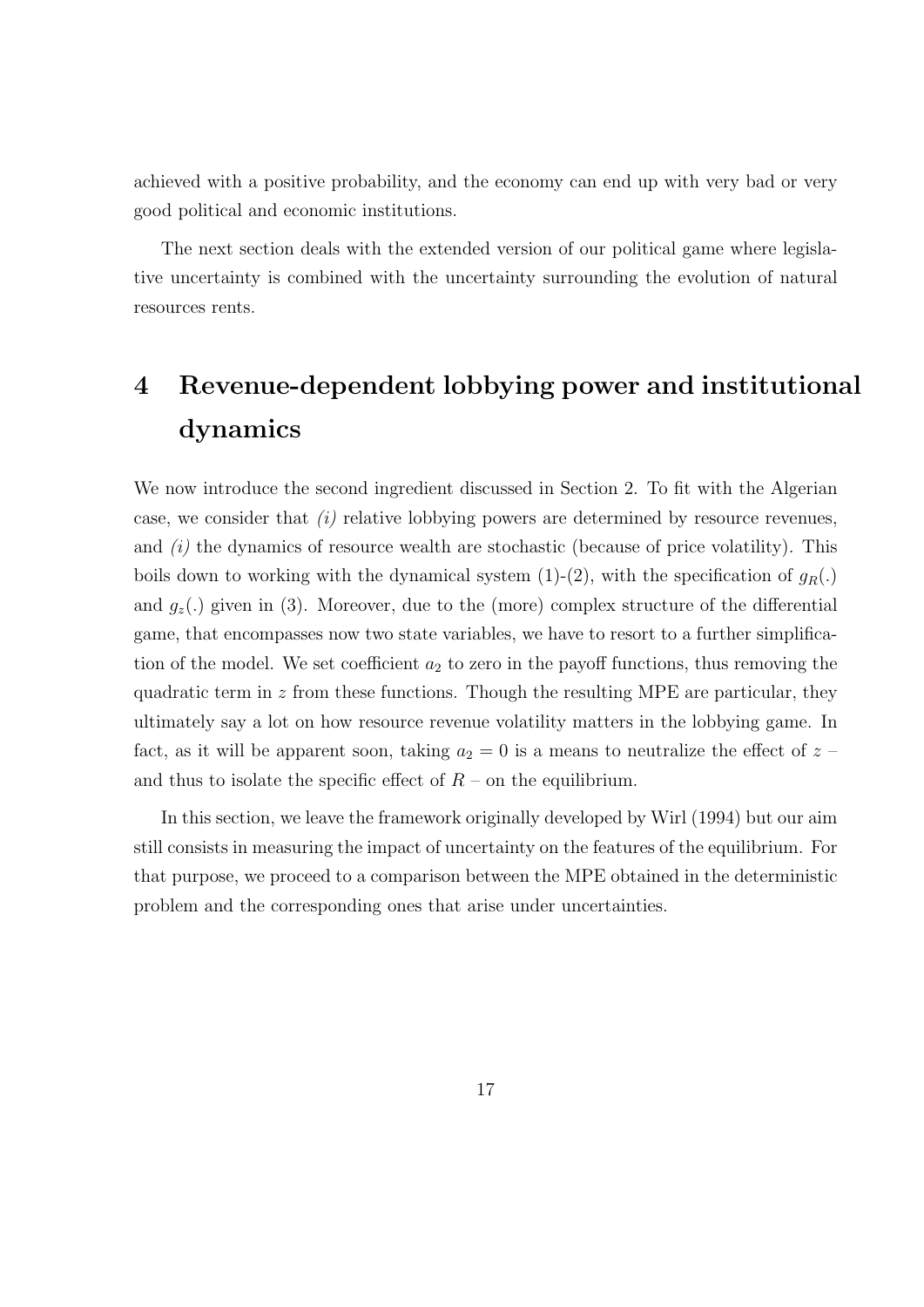## **4.1 Deterministic vs stochastic MPE**

Using the same methodology as in Section 3, we start by solving for the MPE (see the details in Appendix A.2). Then, we turn to the most interesting and difficult part of the problem where stability properties of both the deterministic and the stochastic MPE are established and compared. Finally, we discuss the implications of the results in terms of the dynamics of the legislation and of the institutions.

As far as existence is concerned, we show that:

**Proposition 4** *Under legislative and resource revenue uncertainties, there exists a unique MPE. Players' lobbying efforts are defined by the following feedback rules:*

$$
x_1(t) = \frac{a_1}{br}, \ \ x_2(t) = \frac{a_1(1 + \varepsilon R(t))}{br}.
$$
 (13)

*The corresponding canonical dynamic system is given by*

$$
\begin{cases}\n dz = -\frac{a_1 \varepsilon}{br}(2 + \varepsilon R)Rdt + \sigma_z z \, dW, \\
 dR = (\eta + \xi R)dt + \sigma_R R \, dW.\n\end{cases}
$$
\n(14)

Thus player 1's equilibrium effort is constant while player 2's efforts linearly depend on the resource rent *R*. More precisely, one can see that the equilibrium strategies are independent of the legislative state, *z*. This is the price to pay to be able to derive linear feedback rules in our setting, which requires zeroing  $a_2$ . However, this exercise is nonetheless most useful since it allows us to emphasize the pure impact of resource revenues on the lobbying game: Player 1, which is by assumption not directly affected by these windfalls, has a constant feedback, whereas player 2 does care about resource revenue because they increase her lobbying power. Then it appears that player 2's lobbying effort goes up as the economy gets more revenue from natural resources. One may expect that player 2 rests on (high) resource revenue to change the legislation toward her preferred direction, without investing much in lobbying. This is not the case here. In fact, rising resource ! revenues is a positive signal for the second lobbyist, who knows that in this situation her effort is more efficient. So the larger  $R$ , the larger the lobbying effort of this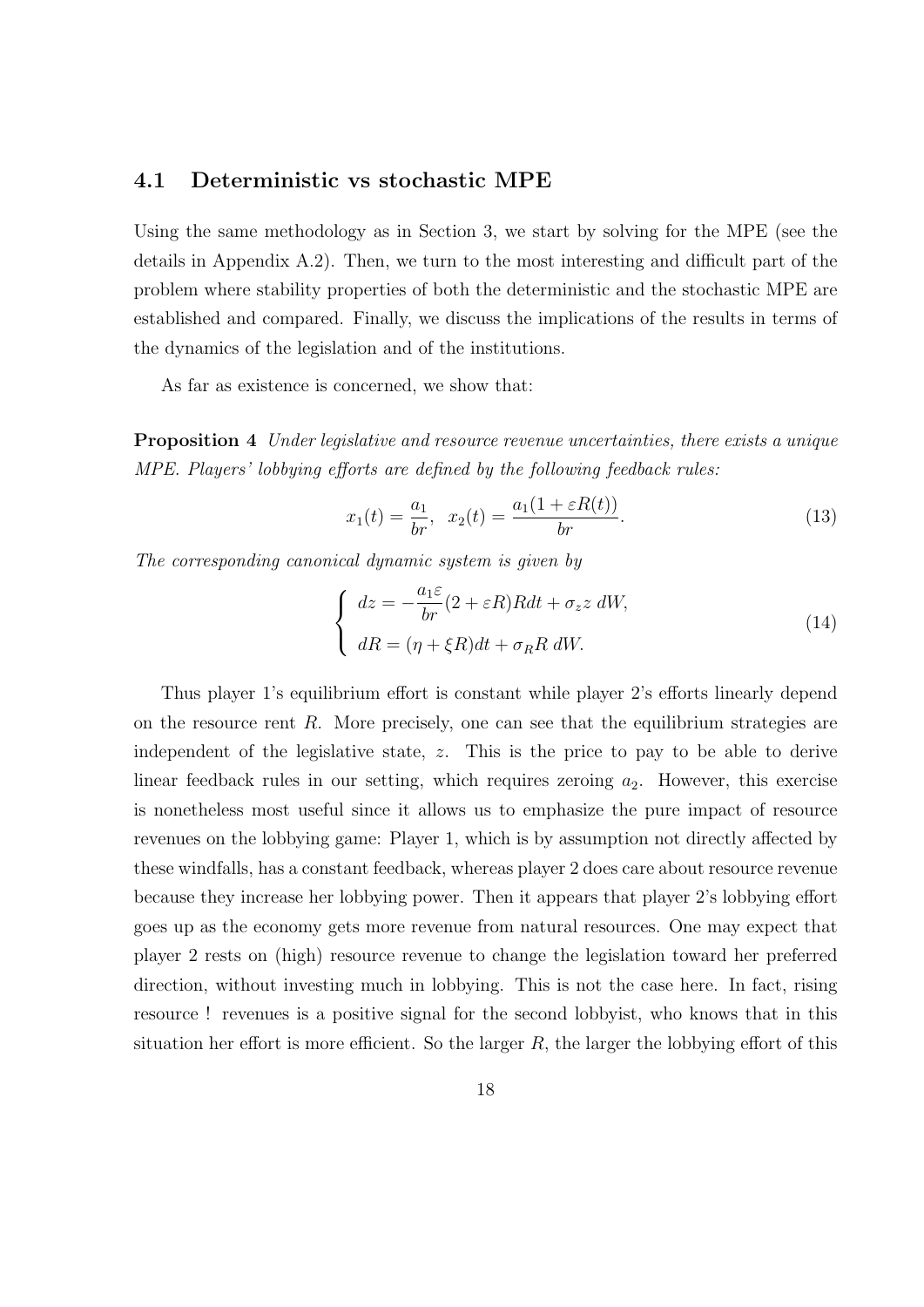player. In a deterministic world, one would therefore conclude that the cost of lobbying is linearly increasing in the resource revenues, abstracting away from corruption and other distortions.

Still it remains to study the dynamic and asymptotic implications of the optimal feedback rules identified just above. At first glance, at least the parameters determining the stochastic resource revenue law of motion should matter.

Before moving to this analysis, it proves useful to solve the canonical system (14) to obtain the expressions of *z* and *R* at the MPE:

$$
R(t) = e^{\left(\xi - \frac{\sigma_R^2}{2}\right)t + \sigma_R W_t} \left[ R_0 + \eta \int_0^t e^{-\left(\xi - \frac{\sigma_R^2}{2}\right)s - \sigma_R W_s} ds \right],
$$
  
\n
$$
z(t) = e^{-\frac{\sigma_z^2}{2}t + \sigma_z W_t} \left[ z_0 + \int_0^t A(s) e^{\frac{\sigma_z^2}{2}s - \sigma_z W_s} ds \right].
$$
\n(15)

with  $A(t) = -\frac{a_1 \varepsilon}{br}(2 + \varepsilon R(t))R(t)$ . In addition, from the dynamic system (14), it is clear that the stability analysis can be performed sequentially, studying the stability of  $R(t)$ first, then moving to the one of  $z(t)$ .

## **4.2 Long term implications of the resource revenue volatility**

Let us start with a quick investigation of what is going on in the deterministic benchmark. Then we examine the stochastic stability properties of the MPE and bring out some conclusions on how the volatility of resource revenue affects the outcomes of the lobbying game asymptotically.

First, consider the deterministic case, that is,  $\sigma_R = \sigma_z = 0$ . It is easy to show that the solutions in (15) reduce to

$$
R(t) = \left(R_0 + \frac{\eta}{\xi}\right)e^{\xi t} - \frac{\eta}{\xi},
$$
  
\n
$$
z(t) = -\frac{a_1 \varepsilon}{br} \left[ \left(R_0 + \frac{\eta}{\xi}\right)\frac{e^{\xi t} - 1}{\xi} - \frac{\eta}{\xi}t \right] - \frac{a_1 \varepsilon^2}{br} \left[ \left(R_0 + \frac{\eta}{\xi}\right)^2 \frac{e^{2\xi t} - 1}{2\xi} + \frac{\eta^2}{\xi^2}t - \left(R_0 + \frac{\eta}{\xi}\right)\frac{2\eta(e^{\xi t} - 1)}{\xi^2} \right].
$$
\n(16)

Then we have,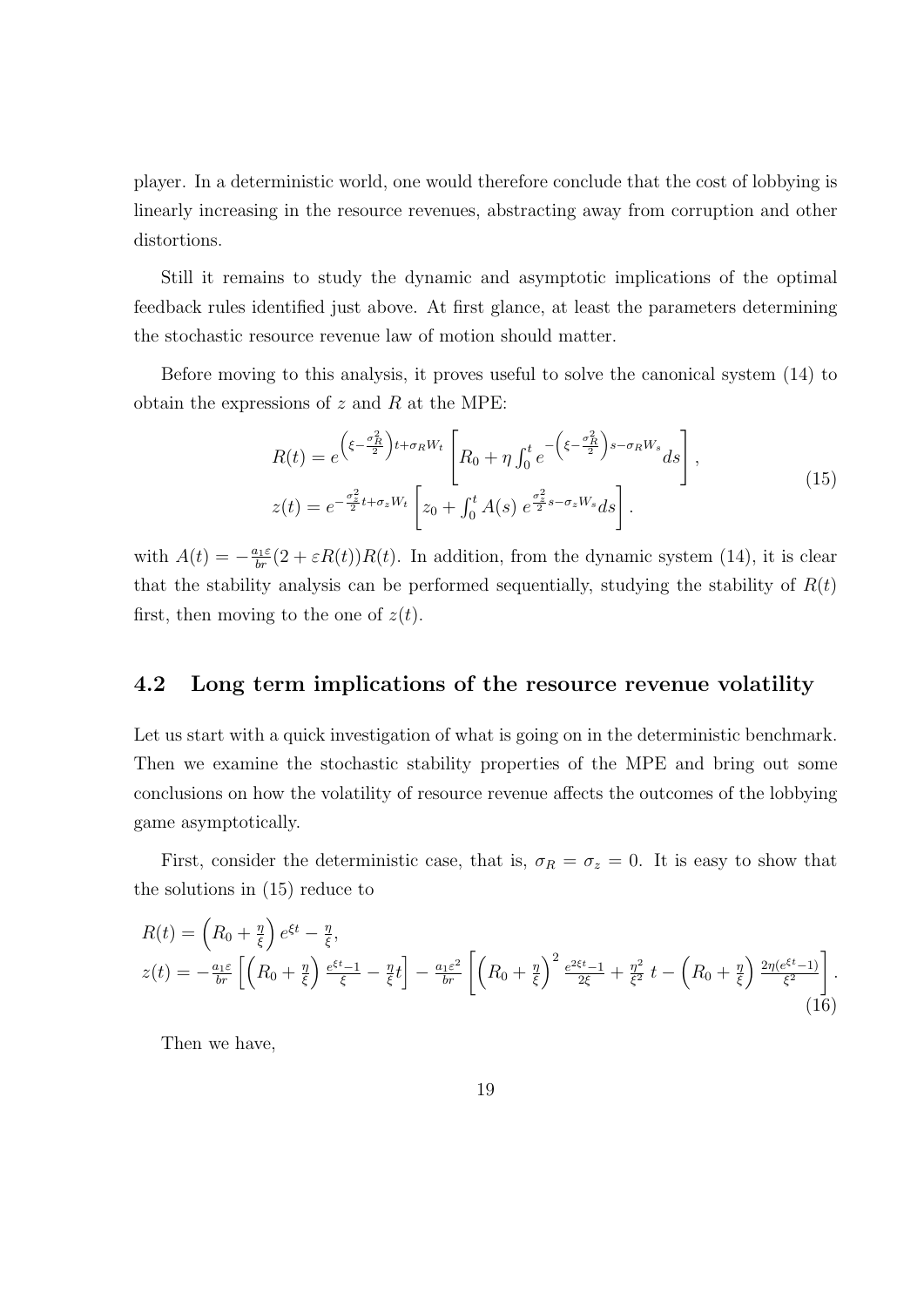**Proposition 5** *Suppose that*  $\eta \geq 0$ . Then the unique solution of the deterministic dy*namic system, which is given by (15) with*  $\sigma_R = \sigma_z = 0$ , exhibits the following properties:

- *(1) Along the MPE, z and R follow the trajectories reported in (16).*
- *(2) In long-run, there are three possible situations, depending on the sign of the coefficients of the function*  $q_R(.)$ :
	- *(2.a) If*  $ξ > 0$  *and*  $η ≥ 0$ *, we have* lim *t→∞*  $R(t) = +\infty$  *and* lim *t→∞*  $z(t) = -\infty$ . *(2.b) If ξ <* 0 *and η >* 0*, we have* lim *t→∞*  $R(t) =$ *η ξ and* lim *t→∞*  $z(t) = -\infty$ . *(2.c) If ξ <* 0 *and η* = 0*, we have* lim *t→∞*  $R(t) = 0$  *while*

$$
\lim_{t \to \infty} z(t) = \frac{a_1 \varepsilon R_0}{br\xi} + \frac{a_1 \varepsilon^2 R_0^2}{2br\xi} < 0. \tag{17}
$$

Not surprisingly, given the shape of the optimal feedback rules given in Proposition 4, the deterministic differential game yields an explosive steady state as the legislative state *z* goes to  $\infty$ , with the exception of the parametric case  $\eta = 0$  and  $\xi < 0$ . Even in the case where resource revenues are finite and finite asymptotically  $(\eta > 0 \text{ and } \xi < 0)$ , the system leads to an economy which is infinitely conservative. Only in the case where the resource rents vanish in the long-run, that is the case  $\eta = 0$  and  $\xi < 0$ , the economy can converge to a steady state, thereby implying that the corresponding costs of lobbying get limited asymptotically.

As mentioned in Section 2, the cases with  $\eta = 0$  and  $\xi \leq 0$  describe the dynamic behavior of an economy that relies on non-renewable resources rents. For this kind of economy, we observe that both situations are possible. In particular, the economy will reach in the long run a steady state with finite *R* and *z* if and only if the effect of decreasing extraction rates exceeds the positive trend of the resource price (case *2.c*).<sup>8</sup> In the opposite situation however, resource wealth goes to  $+\infty$ , which in turn brings the level of legislation to  $-\infty$  (case 2.a with  $\eta = 0$ ). Finally, the cases with  $\eta > 0$ 

<sup>8</sup>Actually, in this case, the resource will be exhausted asymptotically.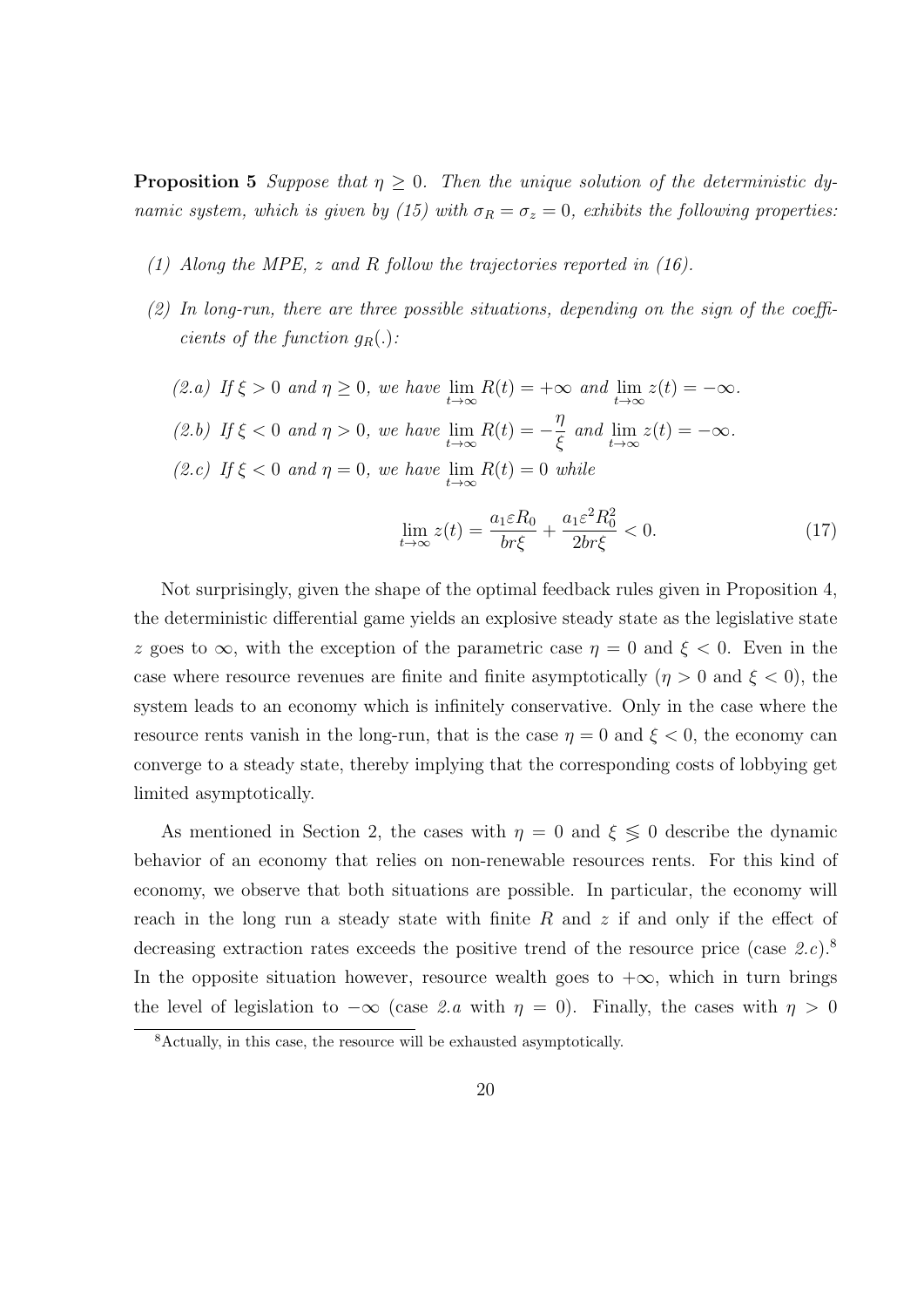and  $\xi \leq 0$  better represent economies that own and sell renewable resources. In these cases, regardless of the level to which resource rents converge, the economy ends up in an infinitely conservative system, with  $z = -\infty$ .

Next, the question is: Could uncertainty and its inherent stabilization by noise mechanism via risk aversion reduce these costs? To answer this question, $9$  note that the expression of *R* given in (15) can be rewritten as

$$
R(t) = R_0 e^{\left(\xi - \frac{\sigma_R^2}{2}\right)t} + \eta \int_0^t e^{\left(\xi - \frac{\sigma_R^2}{2}\right)(t-s) + \sigma_R(W_t - W_s)} ds.
$$
 (18)

From Boucekkine and Zou (2014), we know that the first term is (stochastically) stable if and only if

$$
\xi - \frac{\sigma_R^2}{2} < 0. \tag{19}
$$

Thus, a straightforward result is that if  $\eta = 0$ , the resource revenue process, as given by (18), is stochastically stable if and only if (19) holds. Here it is worth comparing this result with the ones obtained in the deterministic counterpart of our problem, as stated in Proposition 5. If  $\eta = 0$  (non-renewable resource case), then either the resource revenue process goes to zero when  $\xi < 0$  or it goes to  $\infty$  when  $\xi > 0$ . Under uncertainty, we show that noise is fully stabilizing in the latter case provided the revenue volatility, or uncertainty, is large enough. But this is far from a definitive result since the endogenous variable is the legislative state, *z*. The following proposition proves that (19) is enough to ensure the boundedness of the *z*-process whatever  $\eta \geq 0$ .

$$
dX(t) = dR(t) = (\eta + \xi R(t))dt + \sigma_R R(t)dW_t = X(t)dt + \sigma_R \left(\frac{X - \eta}{\xi}\right)dW_t.
$$

That is, the extra constant term appears in the volatility term instead of the mean term, and hence the non-homogeneity is the same.

<sup>9</sup>Technically, the task is nontrivial as we can no longer use, as in the deterministic case, the re-scaling method to deal with the nonzero constant term *η*. This can be seen easily from the following exercise. Denote  $X(t) = \eta + \xi R(t)$ . In deterministic case,  $\dot{X} = \dot{R} = \eta + \xi R(t) = X(t)$ . Thus, the steady state of  $R^{ss} = -\frac{\eta}{\xi}$  could be easily transfer to the steady state of  $X^{ss} = 0$ . However, under stochastic environment, the Ito stochastic differential equation will change to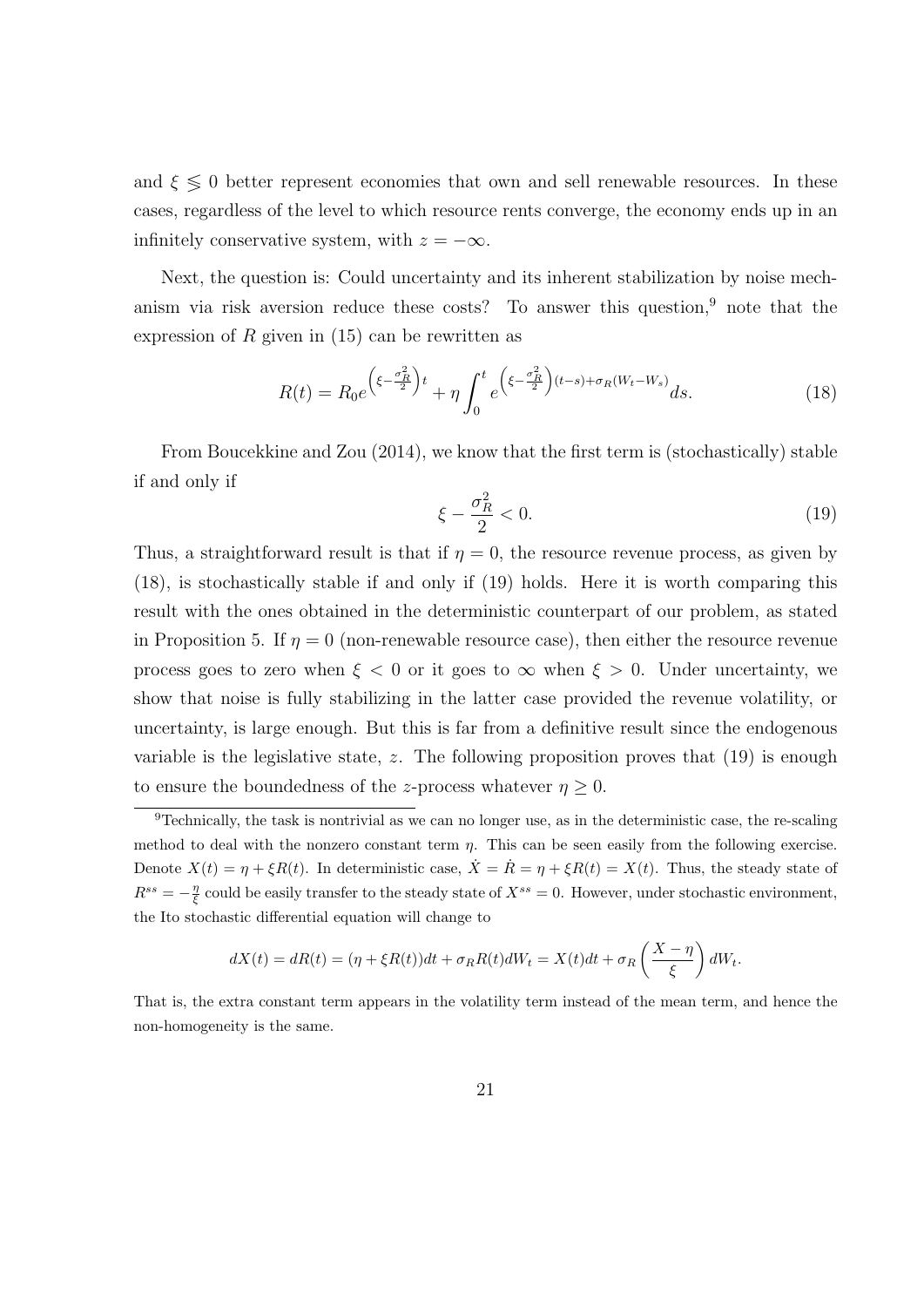**Proposition 6** *Suppose that condition (19) and*  $\sigma_z > 0$  *hold, then there exist*  $M_R =$  $M_R(\xi, \sigma_R) > 0$  *and*  $M_z = M_z(\xi, \sigma_R, \sigma_z) > 0$ *, such that, both stochastic processes R and z are almost surely bounded in the sense of absolute values:*

$$
0 \le R(t) \le M_R, \ \ | \ z(t) \le M_z, \ \ \forall t \ge 0.
$$

Thus in contrast to the deterministic case, one can assure the almost sure boundedness of the legislative state even in the case where  $\xi > 0$ , that is even when the deterministic part of resource revenue dynamics leads to explosive rents. In our working example, the MPE feedback rules,  $x_i(t)$ ,  $i = 1, 2$ , only depend on resource revenues (because  $a_2 = 0$ ), and therefore the deterministic part of the dynamics of the legislative state only depends on the latter variable. Proposition 6 establishes that when the process of resource revenue is stochastically stable, the stochastic legislative state is almost surely bounded for any level of political uncertainty  $\sigma_z$ .

With this in mind, we can take a step further, and proceed to the computation of asymptotic invariant distribution. The results are summarized in the next proposition (again we use the mathematical apparatus developed in the Appendix B of Merton (1975), see the Appendix A.4).

#### **Proposition 7** *Consider the stochastic differential game above.*

- *(7.1) Under condition (19)* and  $\sigma_z > 0$ , both *R* and *z* will converge to their long-run *stationary distributions which are time invariant and independent of initial states.*
- *(7.2) Let η >* 0*. The long run density function of the legislative state z is given by*

$$
\pi_z(z) = \frac{m}{\sigma_z^2 z^2} \exp\left\{-\frac{2a_1 \varepsilon R(2 + \varepsilon R)}{b r \sigma_z^2} \frac{1}{z}\right\},\tag{20}
$$

*where*  $m > 0$  *is chosen such that*  $\int_{0}^{+\infty} \pi_{z}(z) dz = 1$ , and the long run density *−∞ function of revenue R is characterized by:*

$$
\pi_R(R;\eta) = \frac{n \ R^{\frac{2\xi}{\sigma_R^2}}}{\sigma_R^2 R^2} \exp\left\{-\frac{2\eta}{\sigma_R^2 R}\right\} \tag{21}
$$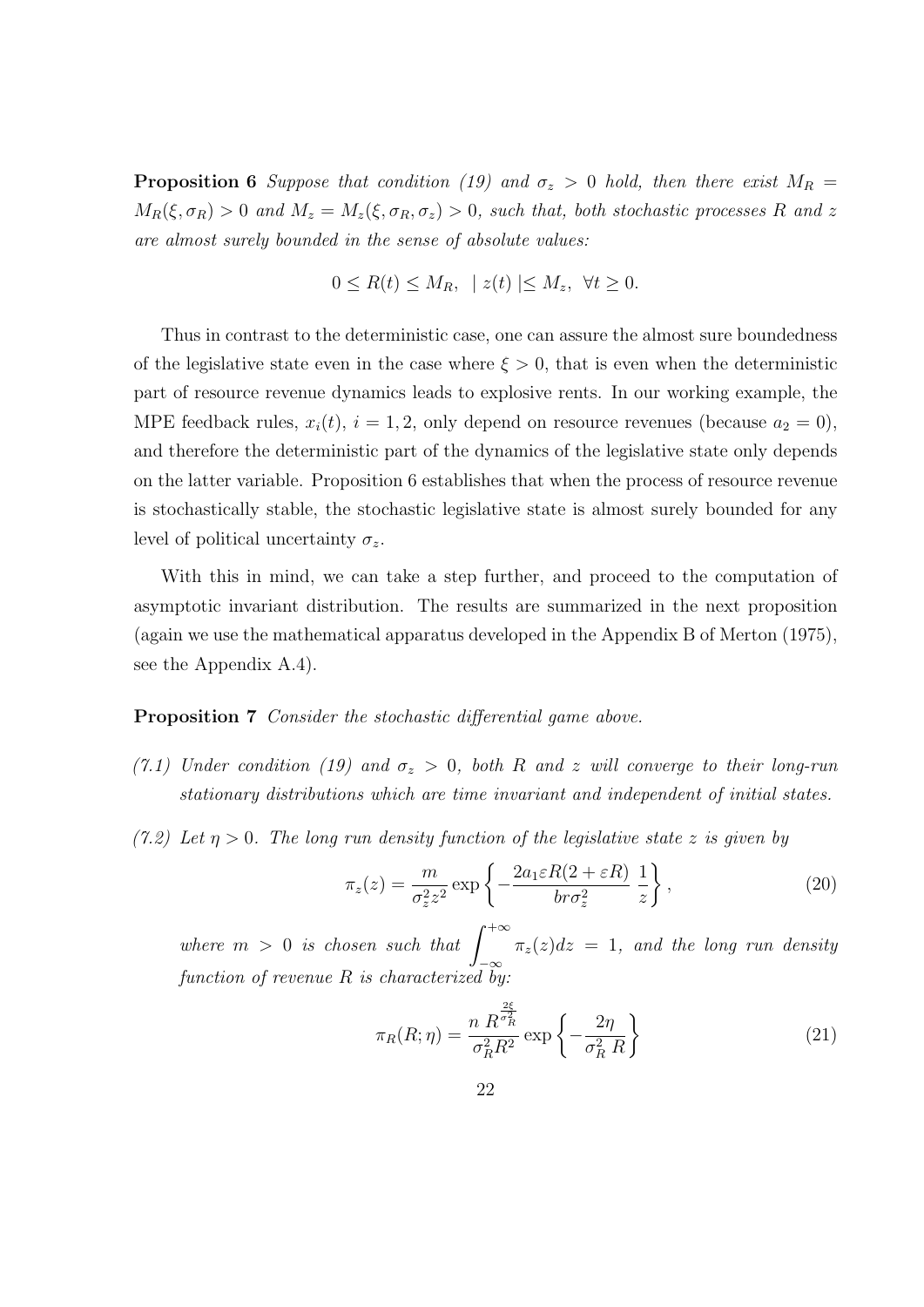with 
$$
n > 0
$$
 chosen such that  $\int_0^{+\infty} \pi_R(R; \eta) dR = 1$ .

Note that in Proposition 7, we voluntarily pay attention to the case  $\eta > 0$  only. The reason for this is quite simple. If  $\eta = 0$ , the density function (21) simplifies to

$$
\pi_R(R;\eta=0) = \frac{n}{\sigma_R^2} R^{\frac{2}{\sigma_R^2}(\xi-\sigma_R^2)},
$$

but then it is impossible that

$$
\int_0^\infty \pi_R(R; \eta = 0) dR = 1.
$$

In other word, when  $\eta = 0$ , the limit of the density function (21) can not serve as a density function. Nonetheless, in this case, it is easy to show that  $10$ 

**Proposition 8** *Suppose that*  $\eta = 0$  *and*  $\xi - \frac{\sigma_R^2}{2} < 0$ *. Then both stochastic processes R and z converge to their long run steady state* ( $R_\infty$ ,  $z_\infty$ ) *with* 

$$
R_{\infty} = z_{\infty} = 0. \tag{22}
$$

Finally, we can put all of these elements together to emphasize the role of uncertainty in our differential game of lobbying. Legislative uncertainty and the resource revenue volatility mostly play through the long run properties of the MPE. More precisely, the comparison between Proposition 5 on the one hand, and Propositions 6-8 on the other,

$$
dR(t) = \xi R(t)dt + \sigma_R R dW_t.
$$

Boucekkine and Zou (2014) show that the *R* process almost surely converges to its steady state  $R_\infty = 0$ , provided  $\xi - \frac{\sigma_B^2}{2} < 0$ . This means that, at the limit, the *z* process in turn follows

$$
dz = \mu_z z dt + \sigma_z z dW,
$$

with  $\mu_z = 0$ , and hence  $\mu_z - \frac{\sigma_z^2}{2} = -\frac{\sigma_z^2}{2} < 0$  is always true. Thus, by Boucekkine and Zou (2014) again, we have that process *z* converges to its long run steady state  $z_{\infty} = 0$ .

<sup>&</sup>lt;sup>10</sup>With  $\eta = 0$ , the process *R* follows a linear homogenous stochastic differential equation: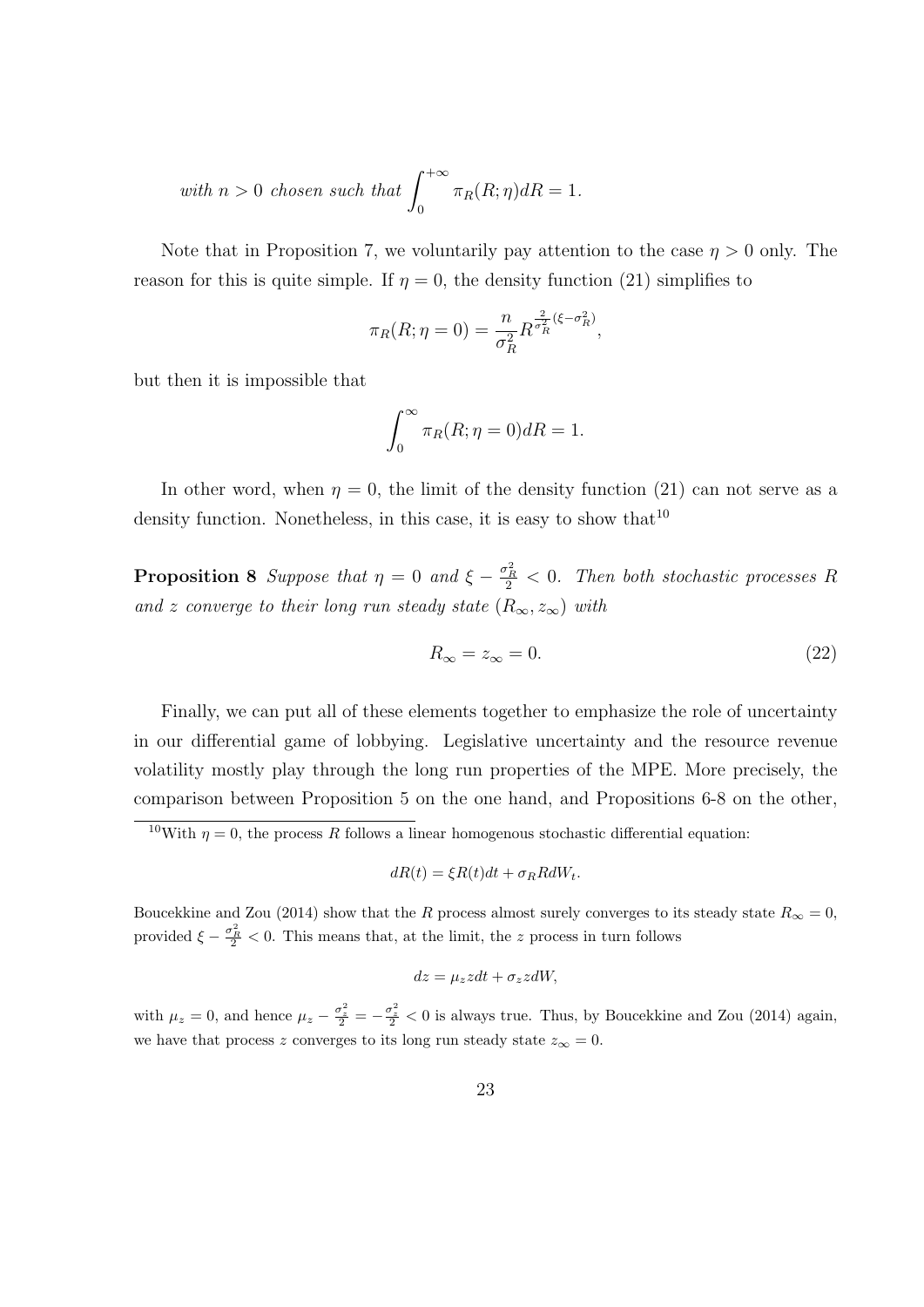clearly highlights the stabilization power of uncertainty. First, when the deterministic MPE is stable (case *2.c*), we obtain that the stochastic MPE is necessarily stable as well. More importantly, when the conditions are such that the deterministic economy follows an explosive path (at least in terms of *z*, cases *2.a* & *2.b*), a sufficient level of uncertainty in the *R*-process ensures that the stochastic system will reach a stationary state in the long run, that is characterized by the density functions in Proposition 7. Here again, risk aversion plays a stabilization role.

As far as the policy implications of our results are concerned, let us focus first on the implications of uncertainties on the steady state level of legislation or institutions (case *2.c*). Here we observe that beside stabilization, uncertainties endow the economy with better institutions in the long run. Therefore, our results tend to weaken the case for the resource curse hypothesis (Ross, 2001). Resource wealth might lead to inefficient institutions (this is the sense of our results in the deterministic case). But, what ultimately matters is not the level of this wealth but its volatility. Once we account for such volatility, we obtain that resource wealth may indeed improve the institutions (at least when  $z_0 < 0$ ). At least, it is apparent from (17) and (22) that it drives the system to a higher level of *z*, i.e. to a higher quality of institutions. The same kind of conclusion can be drawn from the analysis of the more general cases *2.a* & *2.b*, except that we have now to discuss about long run densities rather than steady states. Indeed, in these situations, considering the impact of resource rents introduces a bias in the interaction between lobbyists toward the conservatives and necessarily leads, in the long run, to a terribly bad outcome in terms of the legislation, or the institutions, in the deterministic world. This is no longer the case with uncertainties. Again, anything can happen because of the convergence to time invariant and independent of initial states distributions for both *z* and *R*. But this in particular implies that the economy might achieve a long run equilibrium characterized by a finite and even positive state of legislation (with positive probability).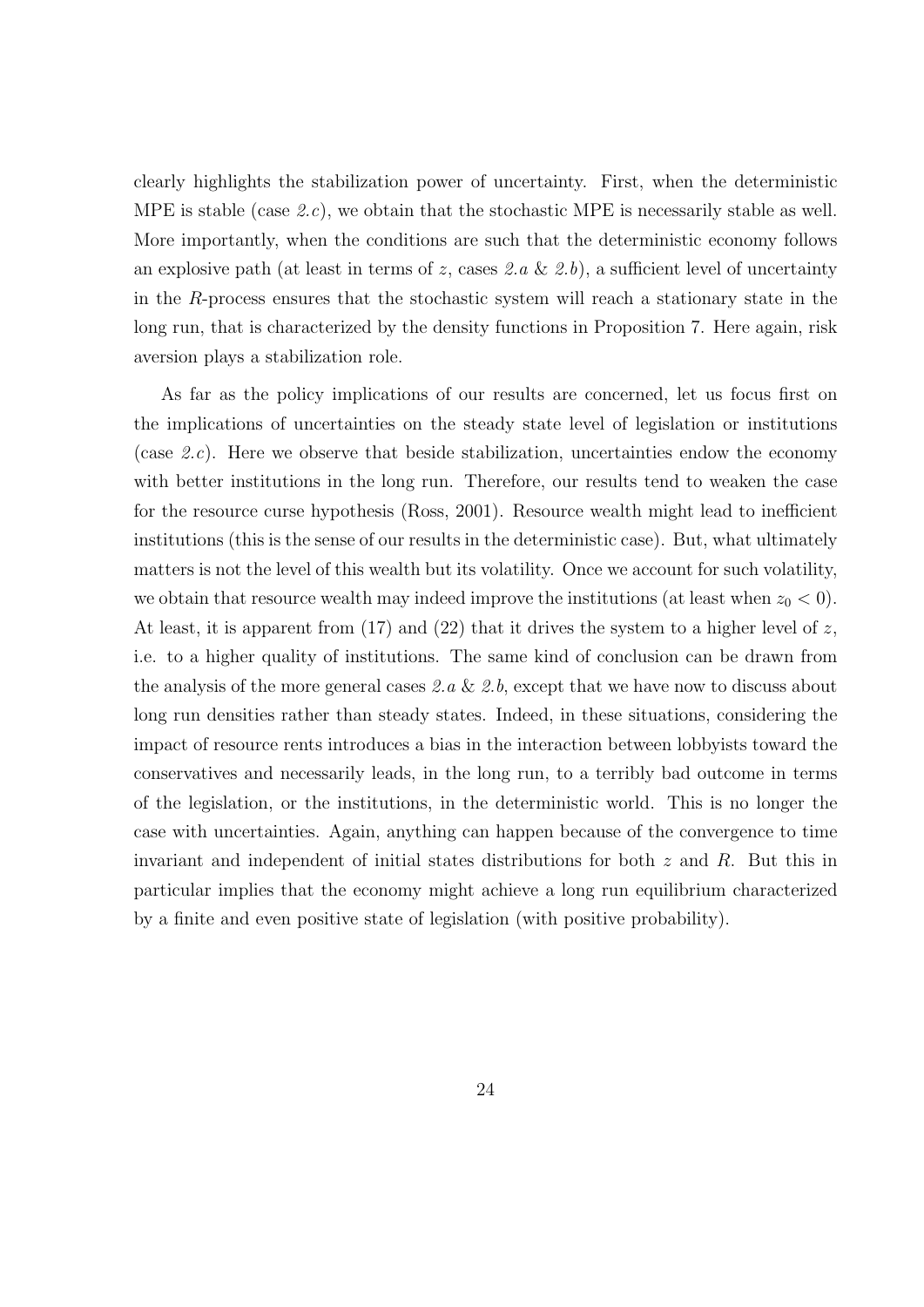## **5 Conclusion**

This paper proposes a dynamic analysis of the economic and political liberalization process in resource-dependent countries. For that purpose, Wirl (1994)'s differential game of lobbying in extended in two major directions. The basic structure of Wirl (1994) is retained: We model the interaction between two groups with opposing interests with regard to the state of the legislation. When it comes to the analysis of the dynamics of institutions in Arab countries, such as Algeria, two more ingredients, absent from Wirl's analysis, seem to be particularly important. The first ingredient is the uncertainty in the process of liberalization itself. The second one has to do with the crucial role of resource windfalls in economic and political outcomes, which also rises the question of the role of a second source of uncertainty playing through the dynamics of resource rents. Our study precisely aims at investigating the impact of these two uncertainties on the players' strategies, and more generally, on the properties of the equilibrium.

In the first place, we focus on the uncertainty surrounding the liberalization process only and show that this element alone sheds new light on the results. The main consequence of uncertainty is the existence of multiple equilibria that have very distinct features. The analysis of symmetric equilibria allows us to identify a new mechanism – directly linked to the size of uncertainty and players' risk aversion – that helps to explain why the economy can reach a stable state in the long run even in the absence of the retaliation motive put forward by Wirl, in his deterministic framework. But a second type of asymmetric equilibria may also arise where players offer the same response to a change in the level of liberalization despite their opposing interests. In this situation, the compensation mechanisms no longer come into operation, which tends to destabilize the whole system. So, the evidence for a stabilizing power of uncertainty in the liberalization process is mixed.

In the second place, it is assumed that the player who controls resource revenue benefits from this because it increases her relative lobbying power. Moreover, we put the two sources of uncertainty together in the same picture (the second coming from price volatility). Here, the true impact of uncertainty shows itself in the stability property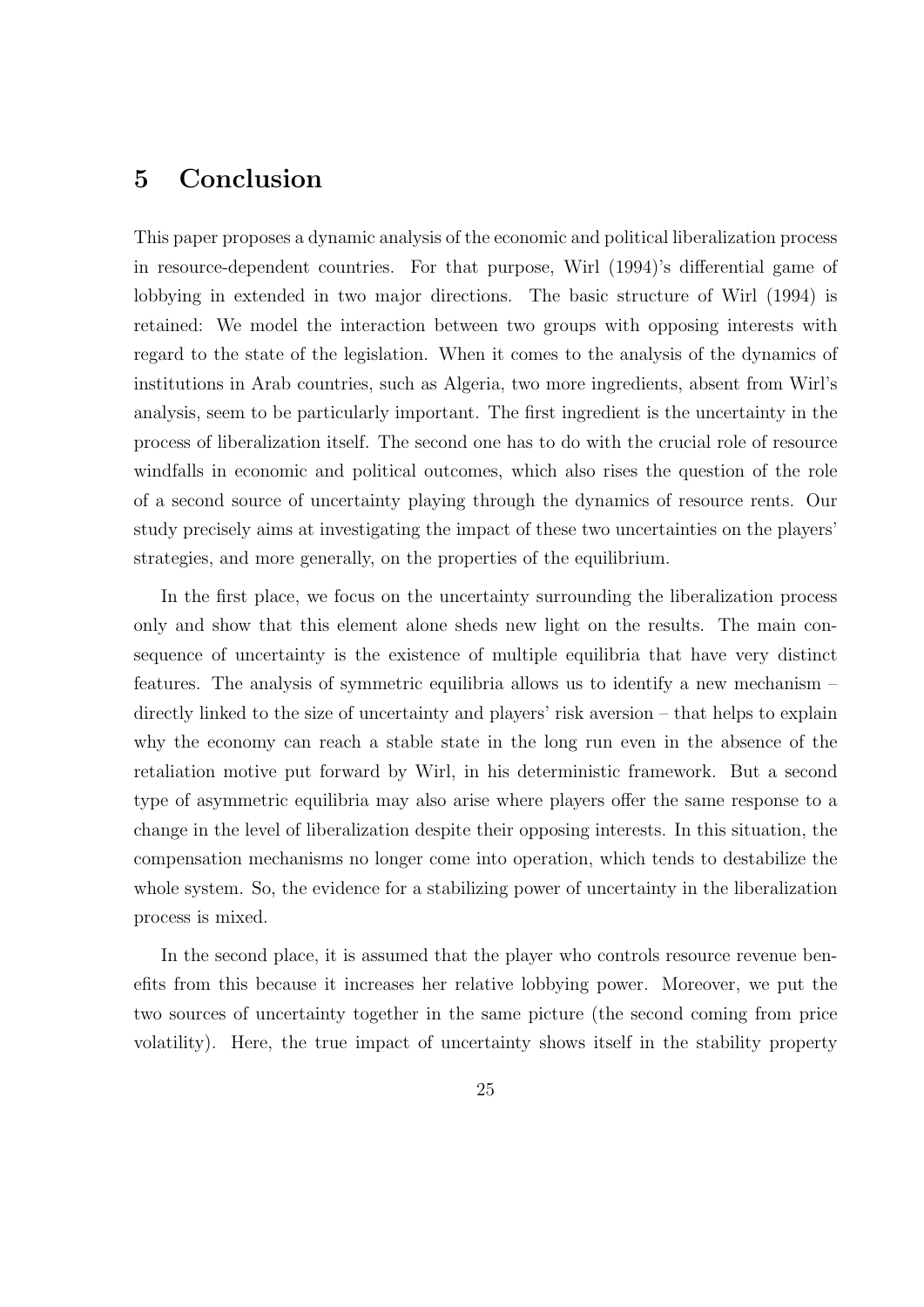of the equilibrium. Quite interestingly we obtain under a fairly general condition that uncertainties not only tend to stabilize the behavior of the economy (at least) in the long run, but also promote the convergence toward a state of liberalization that is better than its deterministic counterpart. Taking liberalization as a good indicator of the quality of economic and political institutions, this result helps to explain the mixed support for the oil impedes democracy hypothesis: If resource wealth may tend to worsen institutions, what ultimately matters to understand the impact of resource rents on resource-dependent countries is less their level than their volatility.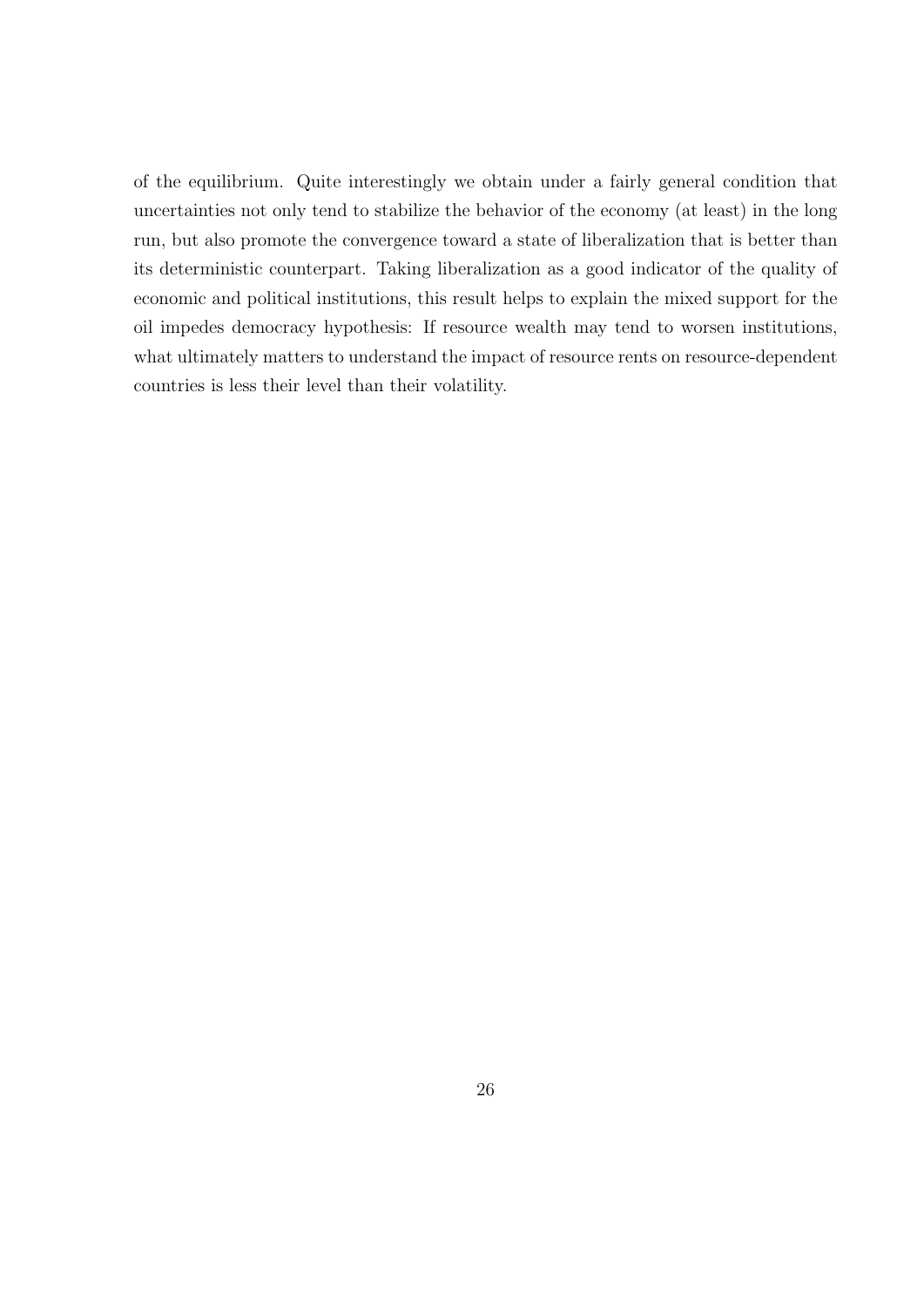## **References**

- [1] Alexeev, M. & R. Conrad. 2009. The Elusive Curse of Oil. *Review of Economics and Statistics*, vol. 91(3), pages 586-598.
- [2] Becker G. (1983). *A theory of competition among pressure groups for political inffluence*. Quarterly Journal of Economics, 98, 371- 400.
- [3] Boucekkine R. and B. Zou (2014). *On stochastic stability of endogenous growth*. CREA Working Paper 2014-30.
- [4] Boucekkine R., F. Prieur and K. Puzon (2014). *The Dynamics of Lobbying under Uncertainty: On Political Liberalization in Arab Countries*. In: Dynamic Games in Economics, J. Haunschmied, V. Veliov et S. Wrzaczek (Eds.), 69-88. Springer-Verlag: Berlin.
- [5] Boucekkine R. and R. Bouklia-Hassane (2011). *Rente, corruption et violence: vers l'emergence d'un ordre nouveau dans les pays arabes?* Regards Economiques, 92.
- [6] Bramoull´e Y. and N. Treich (2009). *Can uncertainty alleviate the common problem?*. Journal of the European Economic Association, 7, 1042-1067.
- [7] Cox D. A. and H. Miller (1968). *The theory of stochastic processes*, John Wiley and Sons. New York.
- [8] Dockner E., S. Jorgensen, N. Van Long , and G. Sorger (2000). *Differential games in economics and management*, Cambridge University Press.
- [9] Gylfason T. (2001). *Natural resources, education, and economic development*. European Economic Review, 45, 847-859.
- [10] Haber, S. & V. Menaldo. 2011. Do Natural Resources Fuel Authoritarism? A Reappraisal of the Resource Curse. *American Political Science Review*, vol. 105(1), pages 1-26.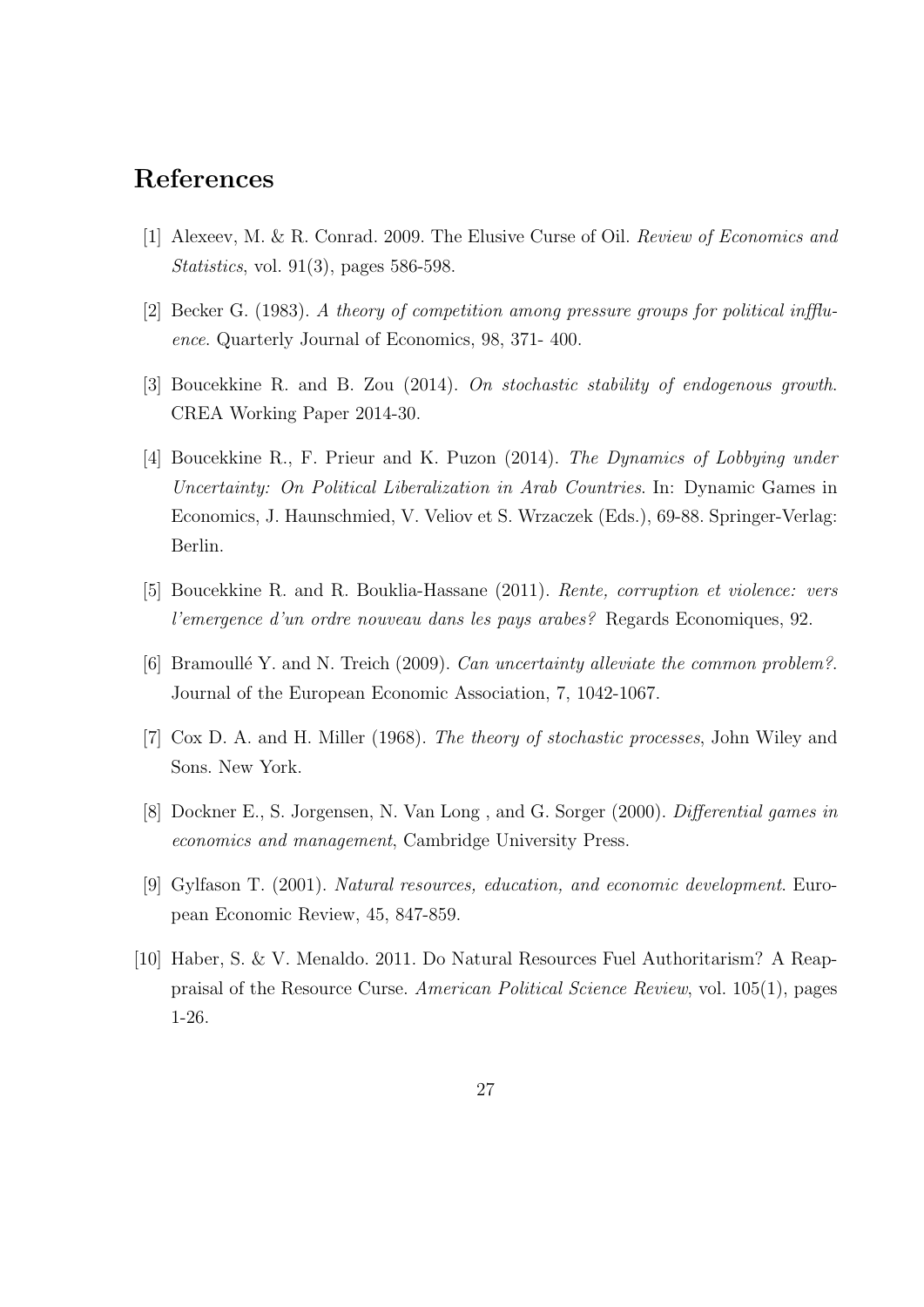- [11] Hillman A. and E. Katz (1984). *Risk-averse rent seekers and the social cost of monopoly power*. Economic Journal, 94, 104-110.
- [12] Jullien B. B. Salani´e and F. Salani´e (1999). *Should more risk-averse agents exert more efforts?* Geneva Papers on Risk and Insurance Theory, 24, 19-28.
- [13] Krueger A. (1974). *The political economy of the rent-seeking society*. The American Economic Review, 64, 291-303.
- [14] Leininger W. and C-L. Yang (1994). *Dynamic rent-seeking games. Games and Economic Behaviour*, 7, 406-427.
- [15] Merton R. (1975). *An asymptotic theory of growth under uncertainty*. The Review of Economic Studies, 42(3), 375-393.
- [16] Millner E. and M. Pratt (1991). *Risk aversion and rent-seeking: an extension and some experimental evidence*. Public Choice, 69, 81-92.
- [17] Pallage, S., and A. Robe (2003). *On the welfare cost of economic uctuations in developing countries*. International Economic Review, 44, 677-698.
- [18] Posner A. (1975). *The social costs of monopoly and regulation*. Journal of Law and Economics, 83, 807-827.
- [19] Ross, M. 2001. Does Oil Hinder Democracy? *World Politics*, vol. 53, pages 325-361.
- [20] Treich N. (2010). *Risk-aversion and prudence in rent-seeking games*. Public Choice, 145, 339-349.
- [21] Tsui, K. 2011. More Oil, Less Democracy: Evidence from the Worldwide Crude Oil Discoveries. *Economic Journal*, vol. 121, pages 89-115.
- [22] Tullock G. (1980). *Efficient rent-seeking. In: Towards a Theory of the Rent-Seeking Society*, J. Buchanan, R. Tollison and G. Tullock (Eds.), 91-112. Texas A & M University Press.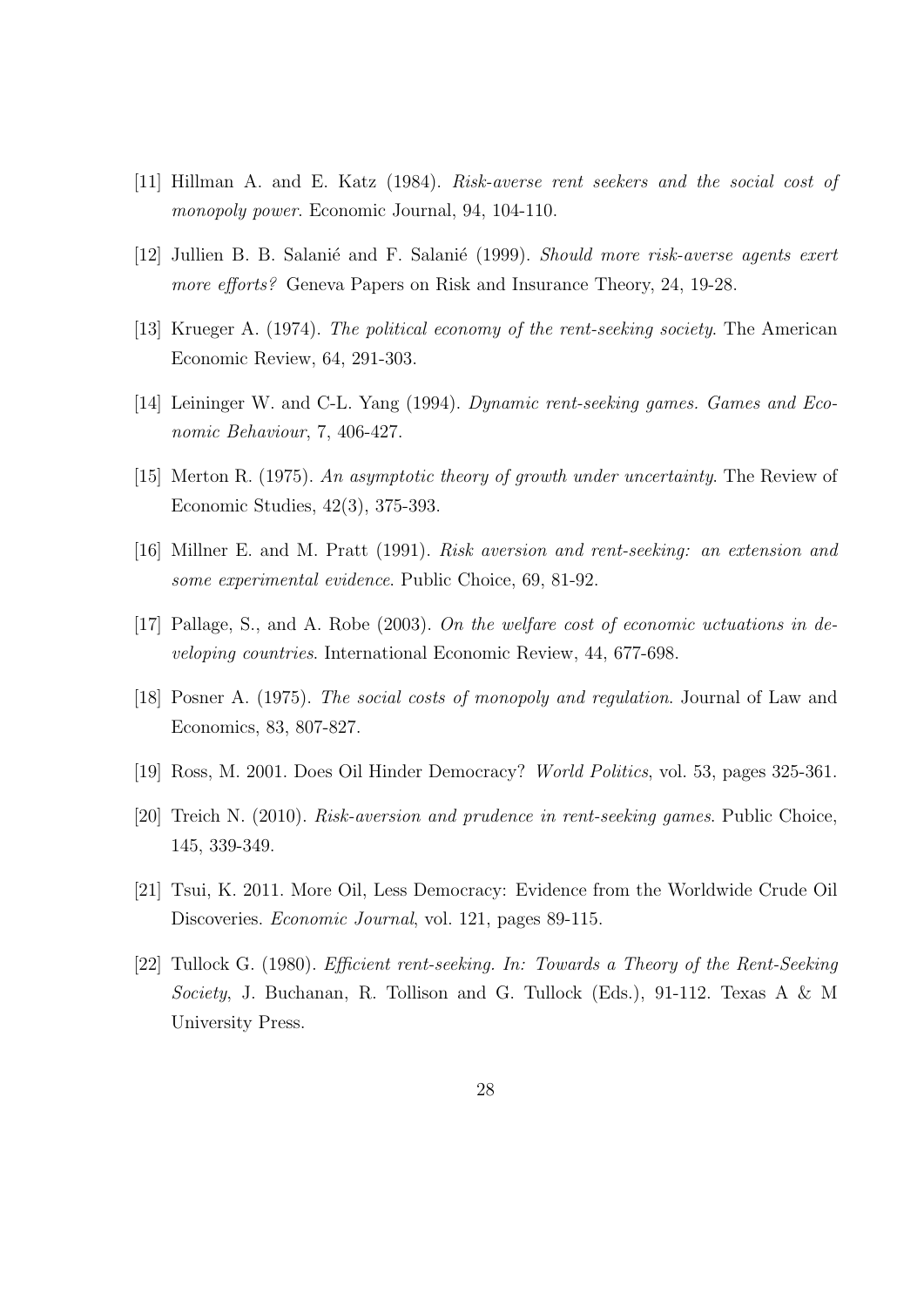- [23] Tullock G. (1967). *The welfare costs of tarifs, monopolies, and theft*. Western Economic Journal, 5, 224-232.
- [24] Wirl F. (1994). *The dynamics of lobbying- a differential game*. Public Choice, 80, 307-323.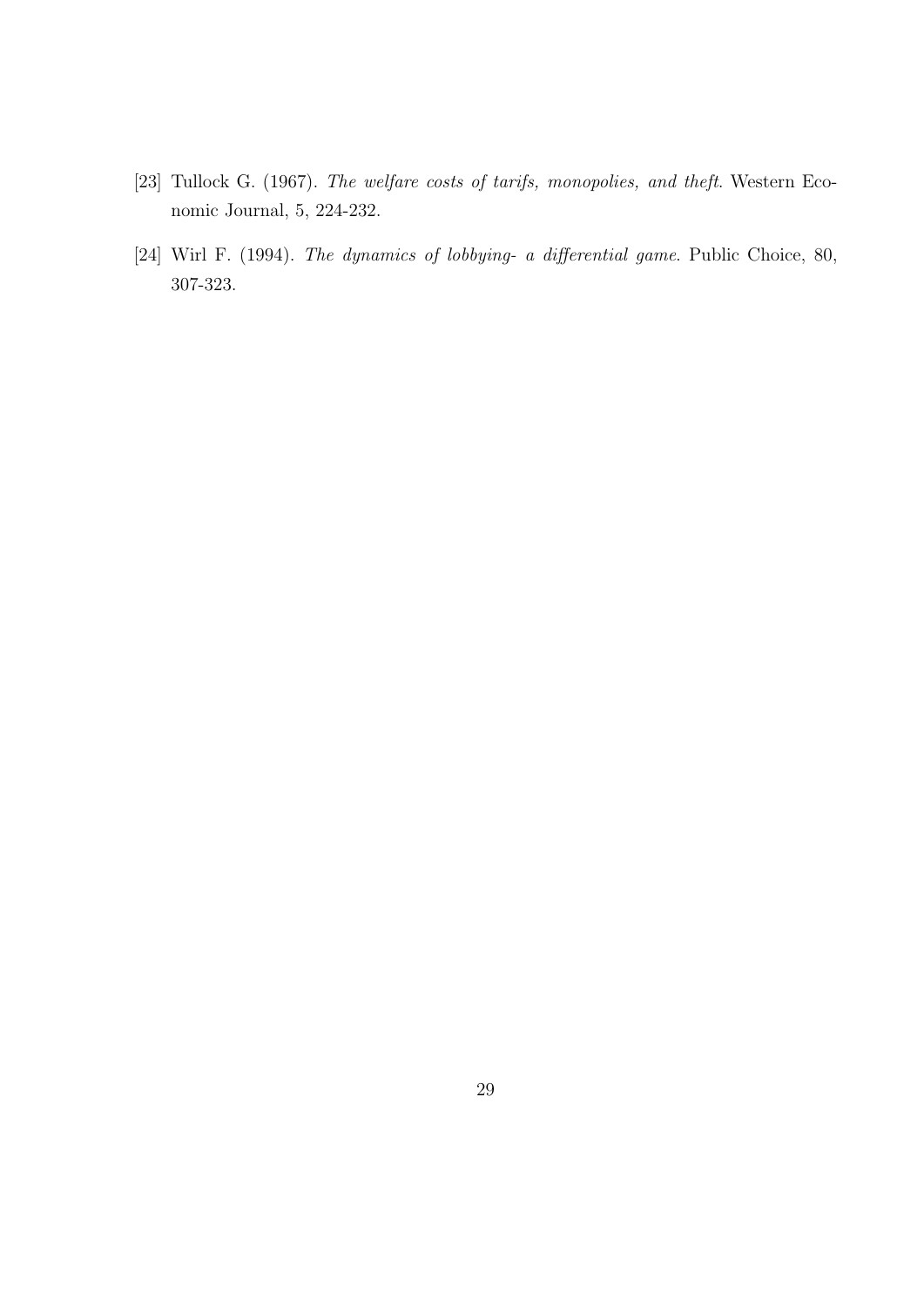## **A Appendix**

## **A.1 Proof of Propositions 1, 2, and 3**

The proof of Propositions 1, 2, and 3 can be done altogether, since they all come from the solution of the same stochastic dynamic game. Thus, in the following, we first present the general calculation and then show one by one of the proofs of the propositions.

To make it clear, we restate the the dynamic game as following: objective of player 1 is

$$
\max_{x_1} \int_0^{+\infty} F_1(x_1, z) e^{-rt} dt = \int_0^{+\infty} e^{-rt} \left[ a_0 + a_1 z + \frac{a_2}{2} z^2 - \frac{b}{2} x_1^2 \right] dt
$$

and the Objective of player 2 is

$$
\max_{x_2} \int_0^{+\infty} F_2(x_2, z) e^{-rt} dt = \int_0^{+\infty} e^{-rt} \left[ a_0 - a_1 z + \frac{a_2}{2} z^2 - \frac{b}{2} x_1^2 \right] dt,
$$

with constants  $a_0, a_1, b$  positive and  $a_2$  non-positive. The common state constraint is

$$
dz = (x_1 - x_2)dt + \sigma_z z dW.
$$

It is easy to see this is a standard linear-quadratic stochastic differential game. To obtain the stationary MPE, we define the value function of player *i* as

$$
V_i(z) = A_i + B_i z + \frac{C_i}{2} z^2, \ \ i = 1, 2,
$$

with  $A_i, B_i, C_i$  undetermined coefficients. Thus these value functions must check the following Hamilton-Jacob-Bellman equations:

$$
rV_i(z) = \max_{x_i} \left[ F_i(x_i, z) + \frac{dV_i}{dz} (x_1 - x_2) + \frac{\sigma_z^2 z^2}{2} \frac{d^2 V_i}{dz^2} \right], \quad i = 1, 2.
$$
 (23)

The standard first order (necessary and sufficient) conditions on the right hand sides of (23) yield the optimal choice of player 1 and 2:

$$
x_1^* = \frac{1}{b} \frac{dV_1}{dz} = \frac{B_1 + C_1 z}{b}
$$
 and  $x_2^* = -\frac{1}{b} \frac{dV_2}{dz} = -\frac{B_2 + C_2 z}{b}$ .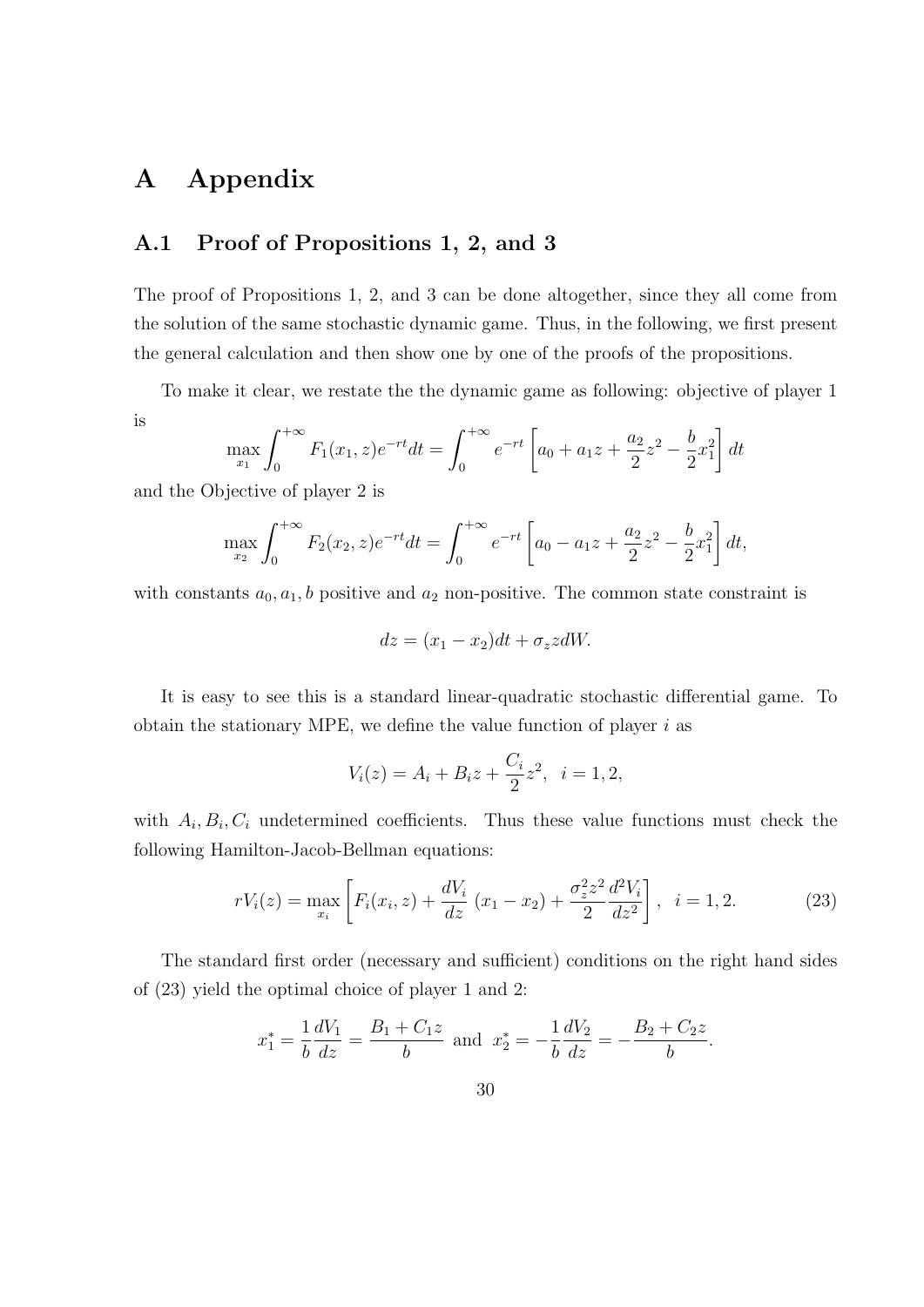Substituting these optimal choices into the right hand sides of equation (23) and comparing the coefficients of term *z* on both left and right hand sides of (23), we obtain the following equation system for parameters:

$$
\begin{cases}\nrA_1 = a_0 + \frac{B_1^2}{2b} + \frac{B_1 B_2}{b}, \nrB_1 = a_1 + \frac{B_1 C_1}{b} + \frac{B_1 C_2 + B_2 C_1}{b}, \nrC_1 = a_2 + \frac{C_1^2}{b} + \frac{2C_1 C_2}{b} + \sigma_z^2 C_1\n\end{cases}
$$
\n(24)

and

$$
\begin{cases}\nrA_2 = a_0 + \frac{B_2^2}{2b} + \frac{B_1 B_2}{b}, \nrB_2 = -a_1 + \frac{B_2 C_2}{b} + \frac{B_1 C_2 + B_2 C_1}{b}, \nrC_2 = a_2 + \frac{C_2^2}{b} + \frac{2C_1 C_2}{b} + \sigma_z^2 C_2.\n\end{cases}
$$
\n(25)

Combining the last equation of (24) and (25) together and rearranging terms, it yields

$$
(r - \sigma_z^2) (C_1 - C_2) = \frac{(C_1 - C_2)(C_1 + C_2)}{b}.
$$

Thus, two groups of solutions are possible:

 $C_1 = C_2$ 

and

$$
C_1 \neq C_2
$$
, then  $C_2 = b(r - \sigma_z^2) - C_1$ .

#### **A.1.1 Proof of Proposition 1**

Substituting  $C_1 = C_2 = C$  into the last equation of  $(24)$  (or  $(25)$ ), it yields that

$$
C_1 = C_2 = \frac{-b(\sigma_z^2 - r) \pm \sqrt{b^2(\sigma_z^2 - r)^2 - 12ba_2}}{6},
$$

which is always real, given  $a_2 < 0$ . For shortening the notation, we denote the above  $C_1 = C_2$  as  $C^{(j)}$ ,  $j = 1, 2$ , with  $C^{(1)}$  taking positive in front of the square root term, while  $C^{(2)}$  taking the negative one.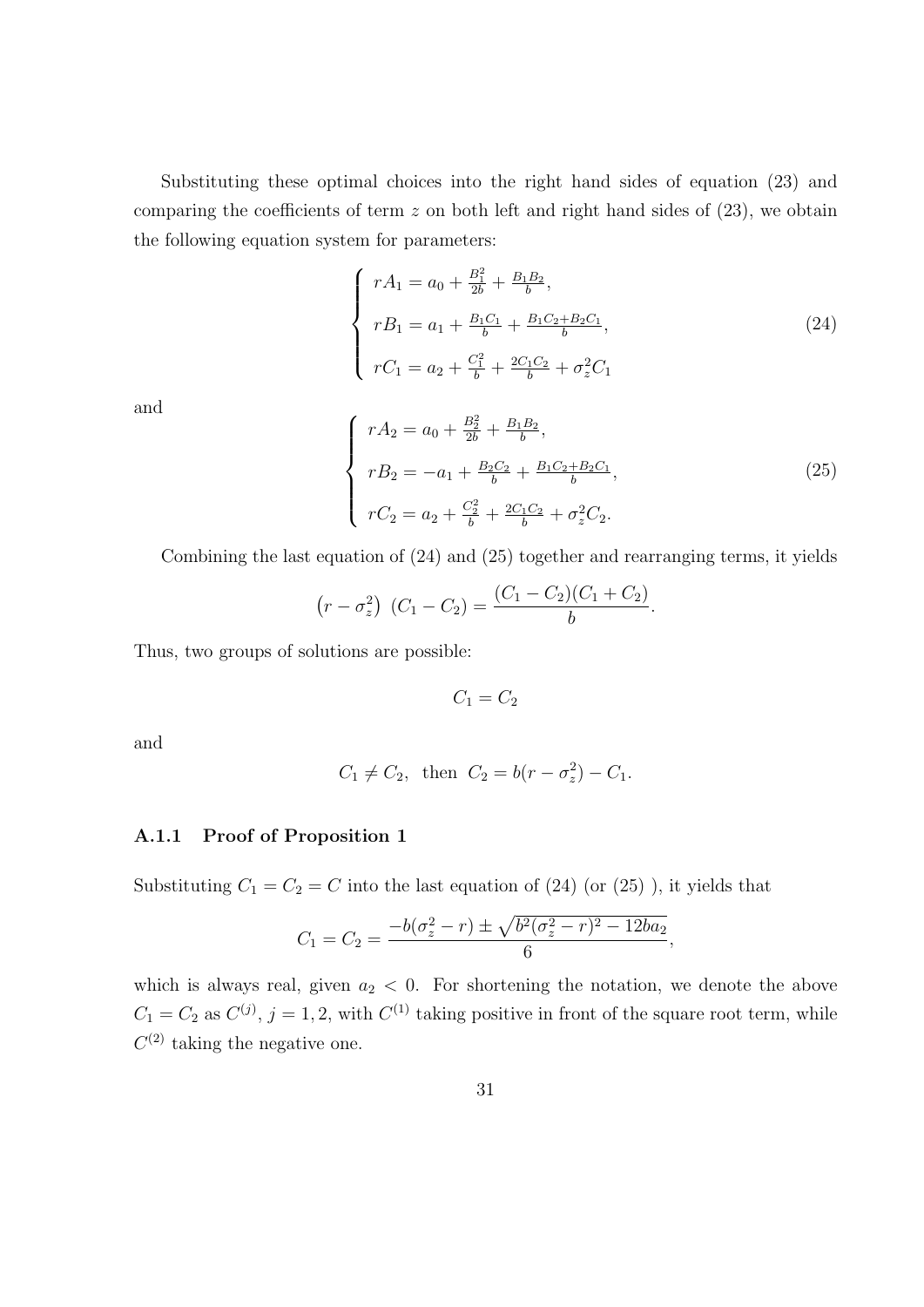Furthermore, substituting  $C_1 = C_2$  into the second equations of (24) and (25), it yields

$$
B_1 + B_2 = 0
$$
, or  $B_1 = -B_2$ .

Thus, by the second equation of (24) again, we have

$$
B_1 = \frac{a_1}{br - C} = -B_2.
$$

Substituting  $B_i, C_i$  ( $i = 1, 2$ ) into the optimal choice, we obtain the results of Proposition 1.

Substituting now the above two equilibrium strategies into the stochastic state equation, we have

$$
dz = [x_1 - x_2]dt + \sigma_z z \, dW = \frac{2C^{(j)}}{b}z \, dt + \sigma_z z \, dW,
$$

which is a linear homogenous stochastic differential equation with  $z = 0$  as one long-run solution. From the *AK−*type model of Boucekkine and Zou (2014), it is easy to check that  $z = 0$  is almost surely stochastically stable if and only if

$$
\frac{2C^j}{b} - \sigma_z^2 < 0.
$$

#### **A.1.2 Proof of Proposition 2**

Substituting  $C_2 = b(r - \sigma_z^2) - C_1$  into the last equation of (24) and rearranging terms, it follows:

$$
C_1^{(j)} = \frac{-b(\sigma_z^2 - r) \pm \sqrt{b^2(\sigma_z^2 - r)^2 + rba_2}}{2}, \ \ j = 3, 4
$$

with  $C_1^{(3)}$ <sup>(3)</sup> taking positive sign of the square root term and  $C_1^{(4)}$  $\int_1^{(4)}$  taking negative one. Thus,

$$
C_2^{(j)} = b(r - \sigma_z^2) - C_1^{(j)} = \frac{-b(\sigma_z^2 - r) \mp \sqrt{b^2(\sigma_z^2 - r)^2 + rba_2}}{2}, \ \ j = 3, 4.
$$

**Remark.** To guarantee that the square root term is real, some conditions on the parameters are needed, however, it is not essential for the current study, for example we can assume the absolute value of  $a_2$  is not too large.

Combining the above explicit  $C_i^{(j)}$  $i^{(3)}$  into the second equations of (24) and (25)), we obtain the  $B_i^{(j)}$  $i^{(j)}$ ,  $i = 1, 2$  and  $j = 3, 4$ , as presented in the Proposition 2.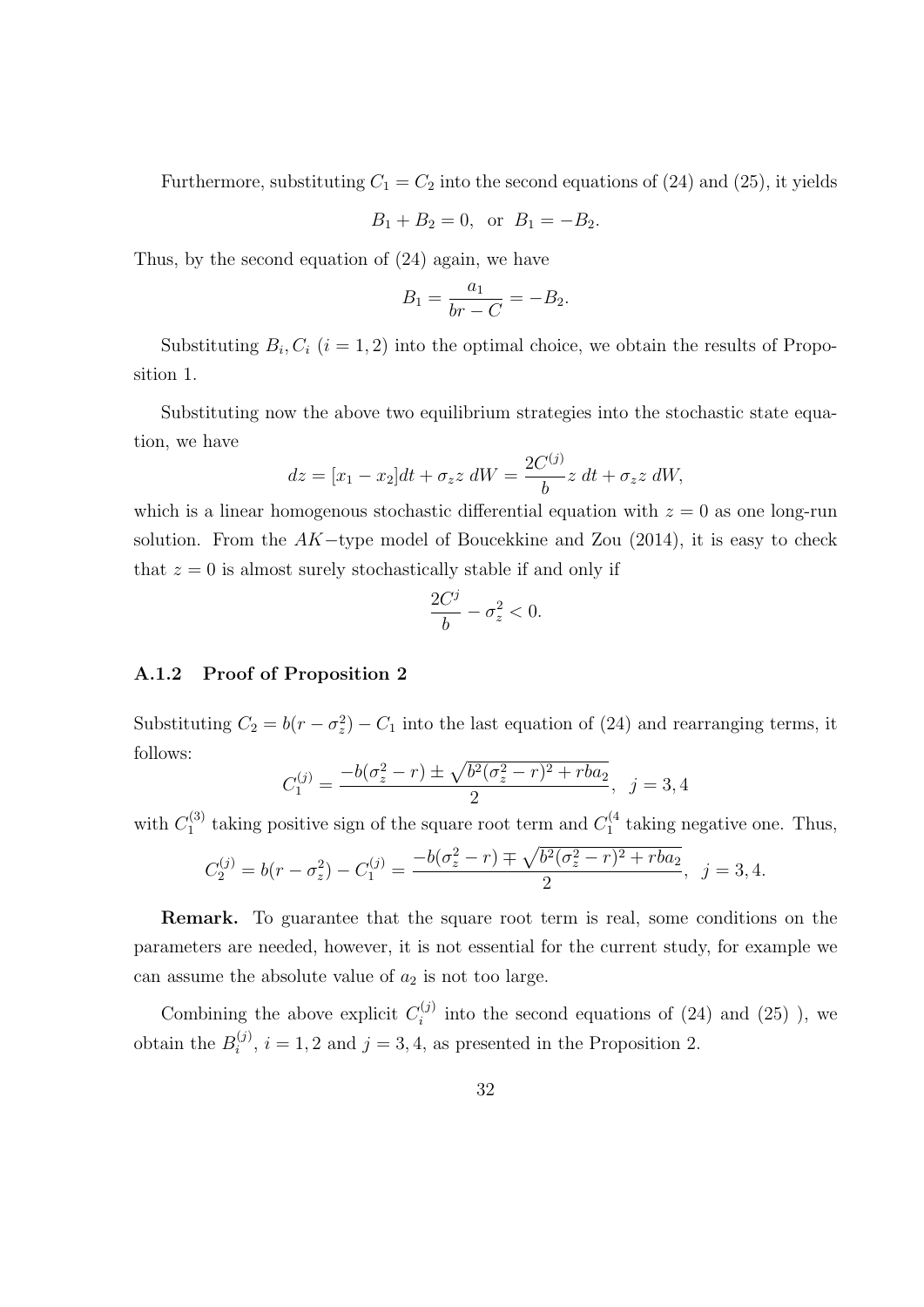#### **A.1.3 Proof of Proposition 3**

Similar as the proof of Proposition 1, substituting the above optimal efforts of both players into the stochastic differential equation, and simplifying terms, we have

$$
dz^{(j)} = [x_1^{(j)} - x_2^{(j)}]dt + \sigma_z z^{(j)} dW = \left[ \frac{a_1(C_1^{(j)} - C_2^{(j)})}{b(b\sigma_z^4 + a_2)} + (r - \sigma_z^2)z^{(j)} \right] dt + \sigma_z z^{(j)} dW.
$$

Following Merton (1975, Page 390) that "*a steady state distribution will always exist in the sense that*" *z*(*t*) "*will either (1) be absorbed at one of the natural boundaries (i.e. a degenerate distribution with a dirac function for a density)" or (2) it will have a finite density function of the interval*"  $(-\infty, +\infty)$  " *or (3) it will have a discrete probability mix of (1) and (2)*".

The same arguments as Merton (1975) by applying the results of Cox and Miller (1968, Page 223-225), that both natural boundaries *±∞* are inaccessible, provided some simple parameter conditions are imposed on  $a_1, a_2, b, r$  and  $\sigma_z$ .

The rest of the proof can be done straightforward following the same arguments as Merton (1975, Page 389-390) by applying the Kolmogorov-Fokker-Planck "forward" equation.

Given  $z(t)$  is a diffusion process, its transition density function will satisfy the Kolmogorov-Foller-Planck "forward" equation. Let  $Q(z, t; z(0))$  be the conditional probability density for process  $z(t)$  at time *t*, given initial condition  $z(0)$ . Then the corresponding Kolmogorov-Foller-Planck "forward" equation would be

$$
\frac{\partial Q(z,t)}{\partial t} = \frac{1}{2} \frac{\partial^2}{\partial z^2} \left( \sigma_z^2 z^2 Q(z,t) \right) - \frac{\partial}{\partial z} \left[ \left( \frac{a_1 (C_1 - C_2)}{b (b \sigma_z^4 + a_2)} + (r - \sigma_z^2) z \right) Q(z,t) \right].
$$

Suppose  $z(t)$  has a steady state distribution, which is independent of initial condition  $z(0)$ . then

$$
\lim_{t \to +\infty} Q(z, t) = q(z), \ \ \lim_{t \to +\infty} \frac{\partial Q(z, t)}{\partial t} = 0,
$$

and  $q(z)$  satisfies

$$
\frac{1}{2}\frac{d^2}{dz^2}(\sigma_z^2 z^2 Q(z,t)) - \frac{d}{dz}\left[\left(\frac{a_1(C_1 - C_2)}{b(b\sigma_z^4 + a_2)} + (r - \sigma_z^2)z\right)Q(z,t)\right] = 0.
$$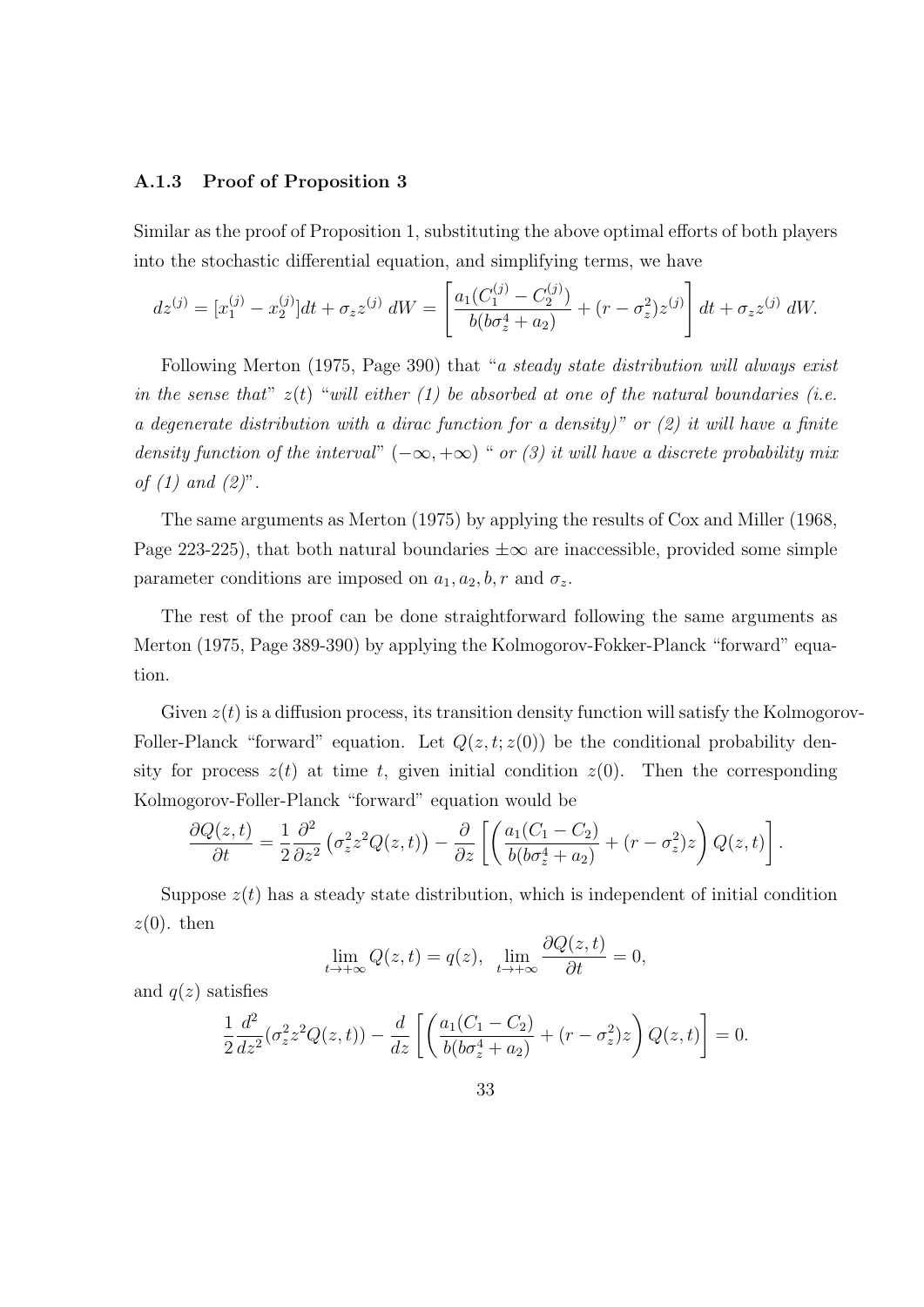The last equation can be easily solved by the standard variation of coefficient method in ordinary differential equation. Combining with the above arguments that boundaries *±∞* are inaccessible, then following Merton (1975, Page 390), the steady state density function must be given as in the Proposition 3.

That completes the proofs of the three Propositions displayed in Section 3.

## **A.2 Proof of Proposition 4**

Player 1 considers

$$
\max_{x_1} \int_0^\infty e^{-rt} F_1(x_1, z) dt = \int_0^\infty e^{-rt} \left[ a_0 + a_1 z - \frac{b}{2} x_1^2 \right] dt
$$

and Player 2 considers

$$
\max_{x_2} \int_0^\infty e^{-rt} F_2(x_2, z) dt = \int_0^\infty e^{-rt} \left[ a_0 - a_1 z - \frac{b}{2} x_2^2 \right] dt.
$$

Both players are subject to the following general constraints:

$$
dz(t) = [x_1(t) - g_z(R)x_2(t)]dt + \sigma_z z dW_t = [x_1(t) - (1 + \varepsilon R(t))x_2(t)]dt + \sigma_z z dW_t
$$

and

$$
dR(t) = g_R(R)dt + \sigma_R R dW_t = (\eta + \xi R)dt + \sigma_R R dW_t,
$$

where process  $(W_t)_{t\geq 0}$  read standard Brownian motion.

Denote the stationary value function of player i as  $V_i(z, R)$ , then the Hamilton-Jacob-Bellman equation of player  $i$   $(i = 1, 2)$  is

$$
rV_i(z,R) = \max_{x_i} \left[ F_i(x_i, z) + \frac{\partial V_i}{\partial z} \cdot (x_1 - (1 + \varepsilon R)x_2) + \frac{\partial V_i}{\partial R} (\eta + \xi R) + \frac{1}{2} \sigma D^2 V_i \sigma' \right],
$$

with  $\sigma = (\sigma_z z \ \sigma_R R)$ , its transpose  $\sigma^T =$  $\int \sigma_z z$ *σRR*  $\setminus$ and  $D^2V_i$  the second order derivative.

Consider linear-quadratic value function

$$
V_i(z, R) = A_i + B_i z + \frac{C_i}{2} z^2 + D_i R + \frac{E_i}{2} R^2 + H_i z R,
$$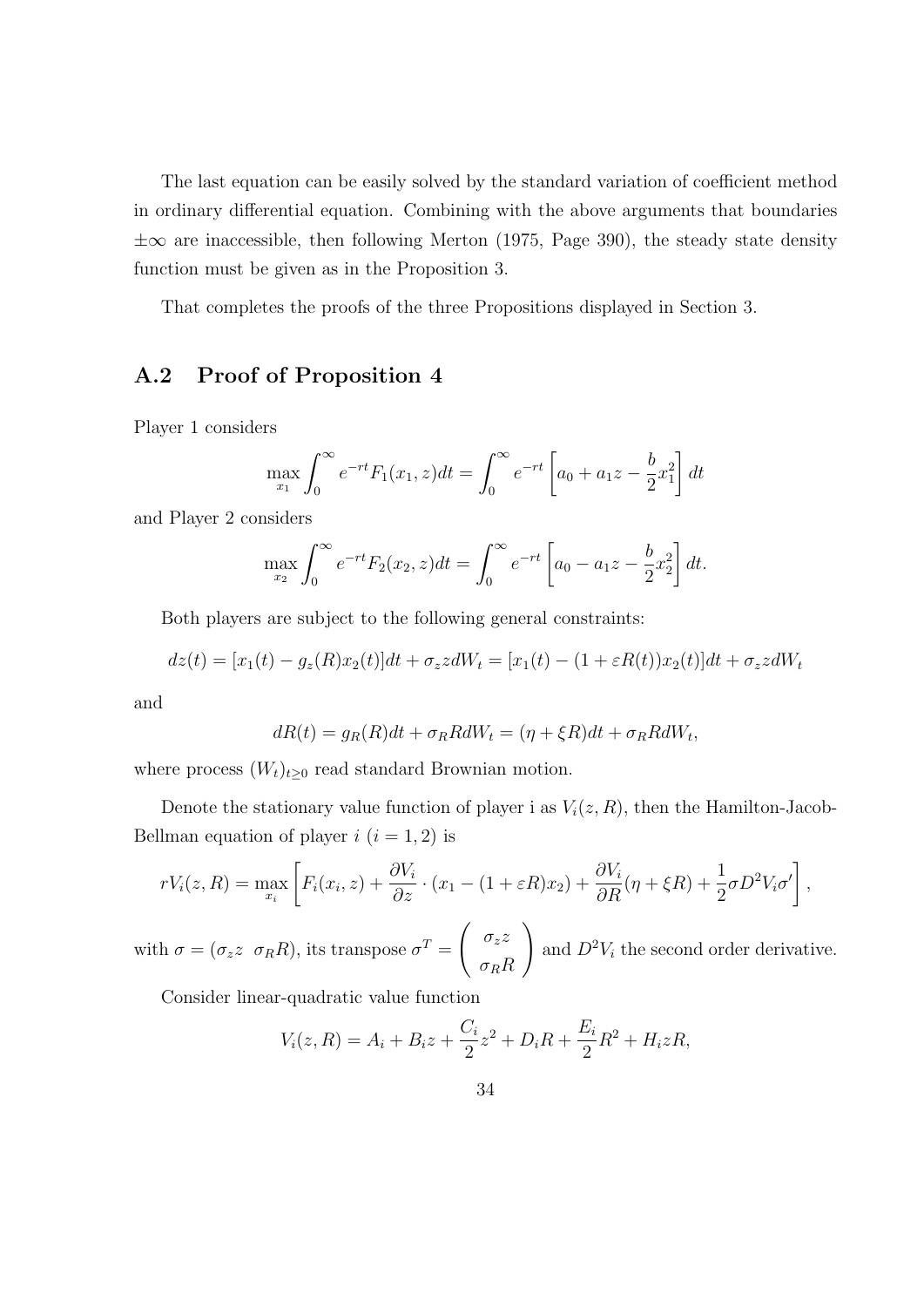then we have

$$
\frac{\partial V_i(z, R)}{\partial z} = B_i + C_i z + H_i R,
$$
  

$$
\frac{\partial V_i(z, R)}{\partial R} = D_i + E_i R + H_i z,
$$

and

$$
D^2 V_i = \begin{pmatrix} \frac{\partial^2 V_i}{\partial z^2} & \frac{\partial^2 V_i}{\partial z \partial R} \\ \frac{\partial^2 V_i}{\partial z \partial R} & \frac{\partial^2 V_i}{\partial R^2} \end{pmatrix} = \begin{pmatrix} C_i & H_i \\ H_i & E_i \end{pmatrix}.
$$

Thus

$$
\Sigma_i = \frac{1}{2}\sigma D^2 V_i \sigma^T = \frac{1}{2} \left[ C_i (\sigma_z z)^2 + 2H_i \sigma_z z \sigma_R R + E_i (\sigma_R R)^2 \right].
$$

Substituting the above functions into the HJB equation, it follows, for  $i = 1, 2$ 

$$
rV_i(z, R) = \max_{x_i} [F_i(x_i, z) + (B_i + C_i z + H_i R) \cdot (x_1 - (1 + \varepsilon R)x_2) + (D_i + E_i + H_i z)(\eta + \xi R) + \Sigma_i],
$$

The standard first order conditions yields the following optimal efforts:

$$
x_1(t) = \frac{1}{b} \frac{\partial V_1}{\partial z} = \frac{(B_1 + C_1 z + H_1 R)}{b}
$$

and

$$
x_2(t) = -\frac{1+\varepsilon R}{b} \frac{\partial V_2}{\partial z} = \frac{-(1+\varepsilon R)(B_2 + C_2 z + H_2 R)}{b}.
$$

Substituting  $x_1$  and  $x_2$  into the right hand side of HJB equations for both players and comparing the coefficients of the left and right hand sides, we have

$$
\begin{cases}\nrA_1 = a_0 + \frac{B_1^2}{2b} + \frac{B_1B_2}{b} + \eta D_1, \\
rB_1 = a_1, \\
C_1 = 0, \\
rD_1 = \frac{2\varepsilon B_1B_2}{b} + \eta E_1 + \xi D_1, \\
rE_1 = \frac{\varepsilon^2 B_1B_2}{b} + \left(\xi + \frac{\sigma_R^2}{2}\right)E_1, \\
H_1 = 0,\n\end{cases}
$$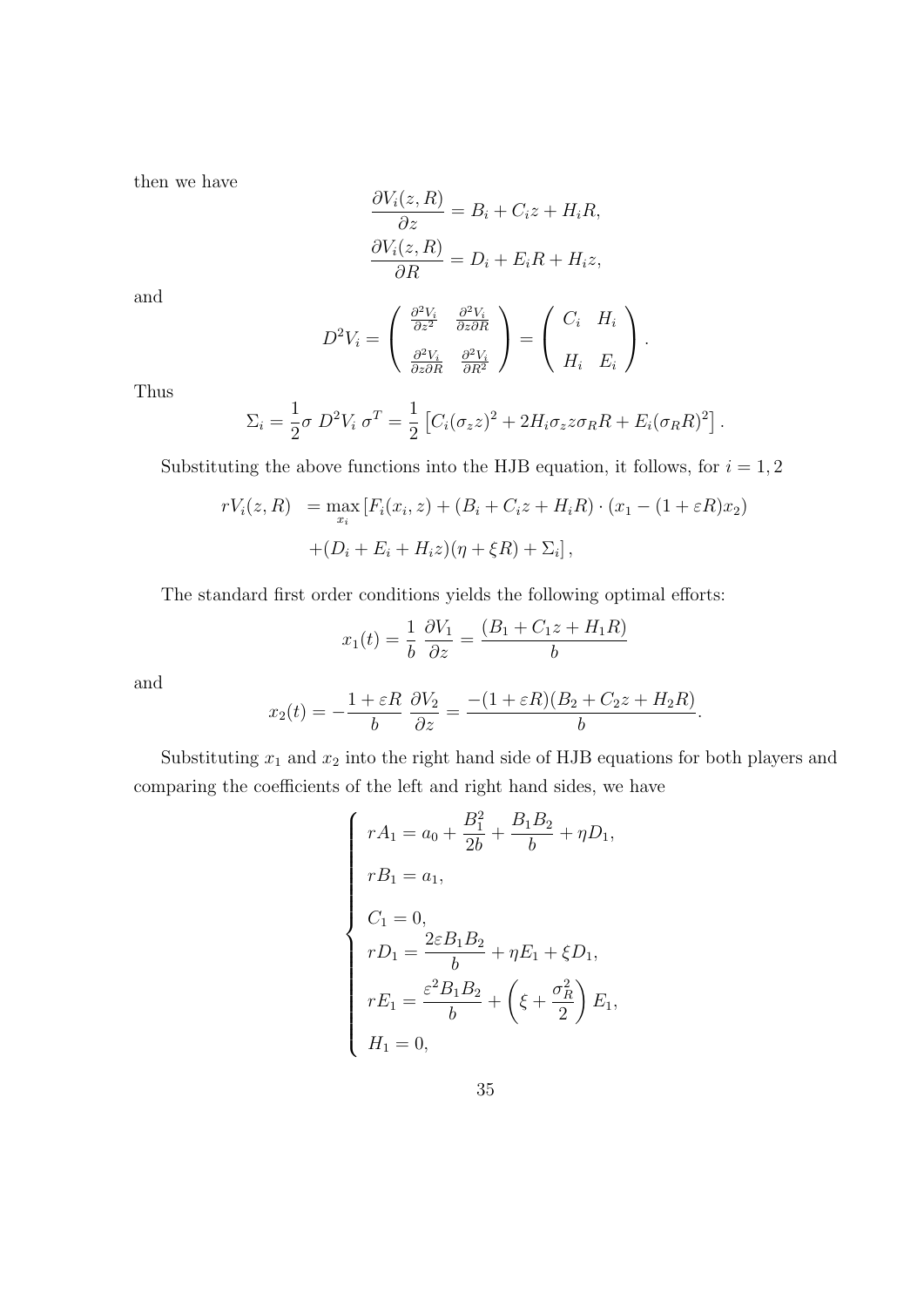and

$$
\begin{cases}\nrA_2 = a_0 + \frac{B_2^2}{2b} + \frac{B_1B_2}{b} + \eta D_2, \\
rB_2 = -a_1, \\
C_2 = 0, \\
rD_2 = \frac{\varepsilon B_2^2}{b} + \eta E_2 + \xi D_2, \\
rE_2 = \frac{\varepsilon^2 B_2^2}{b} + (\sigma_R^2 + 2\xi)E_2, \\
H_2 = 0.\n\end{cases}
$$

Solving these systems yields

$$
\begin{cases}\nC_1 = 0, & H_1 = 0, \ B_1 = \frac{a_1}{r}, \ E_1 = -\frac{2\varepsilon^2 a_1^2}{br^2(r - 2\xi - \sigma_R^2)}, \\
D_1 = \frac{2\varepsilon a_1^2}{br^3(r - \xi)} + \frac{\eta E_1}{r - \xi}, \\
A_1 = \frac{a_0}{r} - \frac{a_1^2}{2br^3} + \frac{\eta D_1}{r},\n\end{cases}
$$

and

$$
\begin{cases}\nC_2 = 0, & H_2 = 0, B_2 = -\frac{a_1}{r}, E_2 = \frac{\varepsilon^2 a_1^2}{br^2(r - 2\xi - \sigma_R^2)}, \\
D_2 = \frac{\varepsilon a_1^2}{br^2(r - \xi)} + \frac{\eta E_2}{r - \xi}, \\
A_2 = \frac{a_0}{r} - \frac{a_1^2}{br^3} + \frac{\eta D_2}{r}.\n\end{cases}
$$

The current value functions are

$$
V_1(z,R) = A_1 + B_1 z + D_1 R + \frac{E_1}{2} R^2, \quad V_2(z,R) = A_2 + B_2 z + D_2 R + \frac{E_2}{2} R^2.
$$

The optimal choice of player 1 is thus

$$
x_1(t) = \frac{1}{b} \frac{\partial V_1}{\partial z} = \frac{B_1}{b} = \frac{a_1}{br}
$$

and the optimal choice of player 2 is

$$
x_2^*(t) = -\frac{1 + \varepsilon R(t)}{b} \frac{\partial V_2}{\partial z} = \frac{a_1(1 + \varepsilon R)}{br}.
$$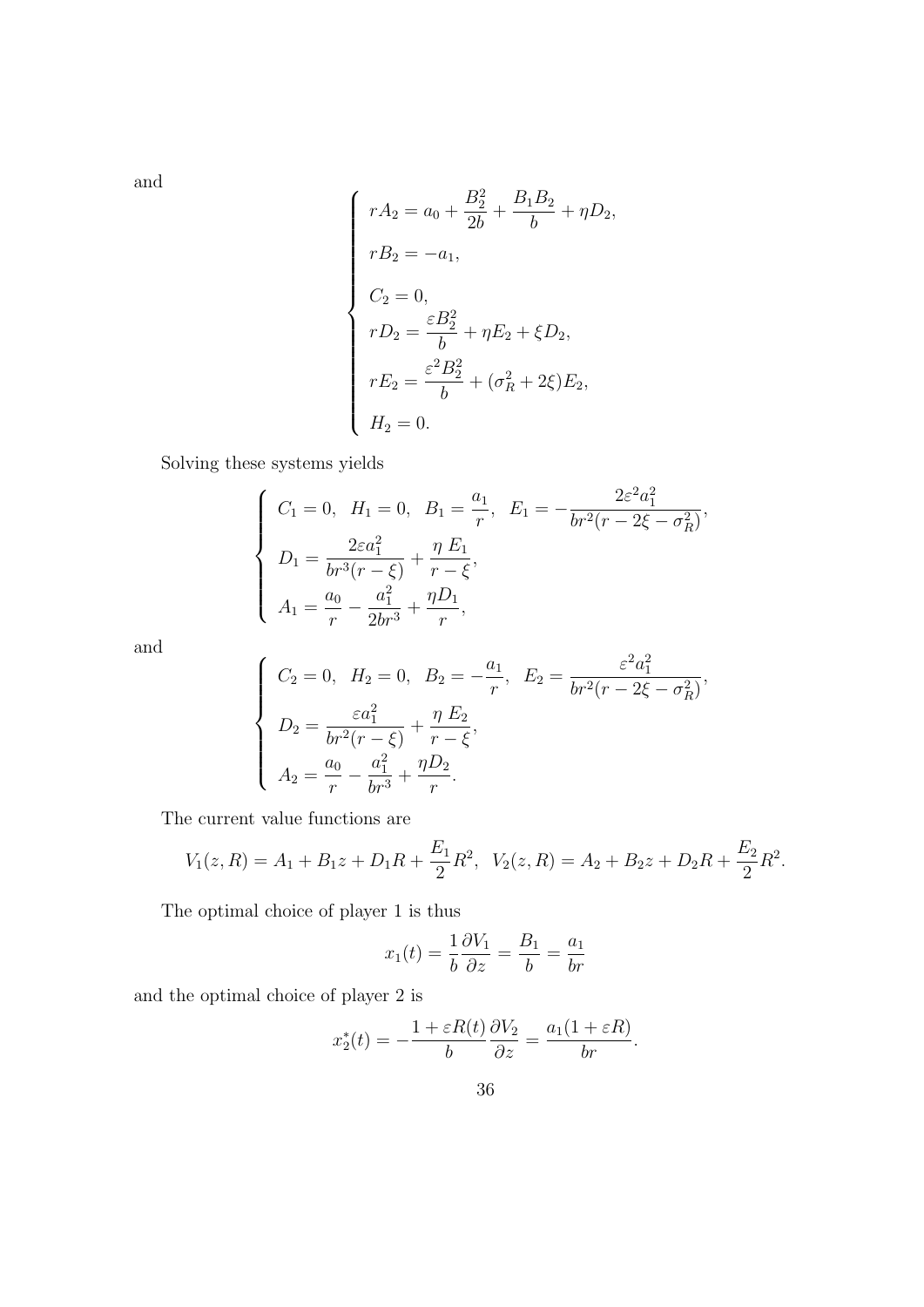Substituting the optimal choices into the two state equations, we obtain the dynamic system  $(14)$ . That finishes the proof.

## **A.3 Proof of Proposition 6**

In the following we keep condition (19) and hence, we only need to study the second term of (18). Let  $X(t)$  be the solution of the following homogenous stochastic equation

$$
\begin{cases} dX(t) = \xi X(t)dt + \sigma_R X(t)dW_t, \forall t \ge s, \\ X(s) = 1. \end{cases}
$$

By Ito's Lemma, the solution satisfies

$$
\ln(X(t;s)) = \left(\xi - \frac{\sigma_R^2}{2}\right)(t-s) + \sigma_R(W_t - W_s),
$$

and

$$
\lim_{t \to \infty} \frac{\mathbf{E} \ln(X(t; s))}{t} = \xi - \frac{\sigma_R^2}{2} < 0
$$

under condition (19). Therefore, for any  $\epsilon \in (0, \frac{\sigma_R^2}{2} - \xi)$ , there exits  $\delta = \delta(\epsilon)$ , such that

$$
| X(t;s) | \le \delta e^{\left(\xi - \frac{\sigma_R^2}{2} + \epsilon\right)(t-s)}, \ \ \forall t \ge s.
$$

Hence, we have

$$
\int_0^t X(t;s)ds \le \delta \int_0^t e^{\left(\xi - \frac{\sigma_R^2}{2} + \epsilon\right)(t-s)}ds = \frac{\delta}{\xi - \frac{\sigma_R^2}{2} + \epsilon} \left[1 - e^{\left(\xi - \frac{\sigma_R^2}{2} + \epsilon\right)t}\right].
$$

Furthermore, taking limits on both sides, we have

$$
\lim_{t \to \infty} \eta \mathbf{E} \int_0^t X(t; s) ds \le \frac{\eta \delta}{\xi - \frac{\sigma_R^2}{2} + \epsilon}.
$$

Take  $\epsilon = \frac{1}{2}$  $\frac{1}{2} \left( \xi - \frac{\sigma_R^2}{2} \right)$ , then  $\delta = \delta(\xi, \sigma_R)$  and lim *t→∞ η* ∫ *<sup>t</sup>* 0  $X(t; s)ds \leq \eta H(\xi, \sigma_R) < +\infty$ ,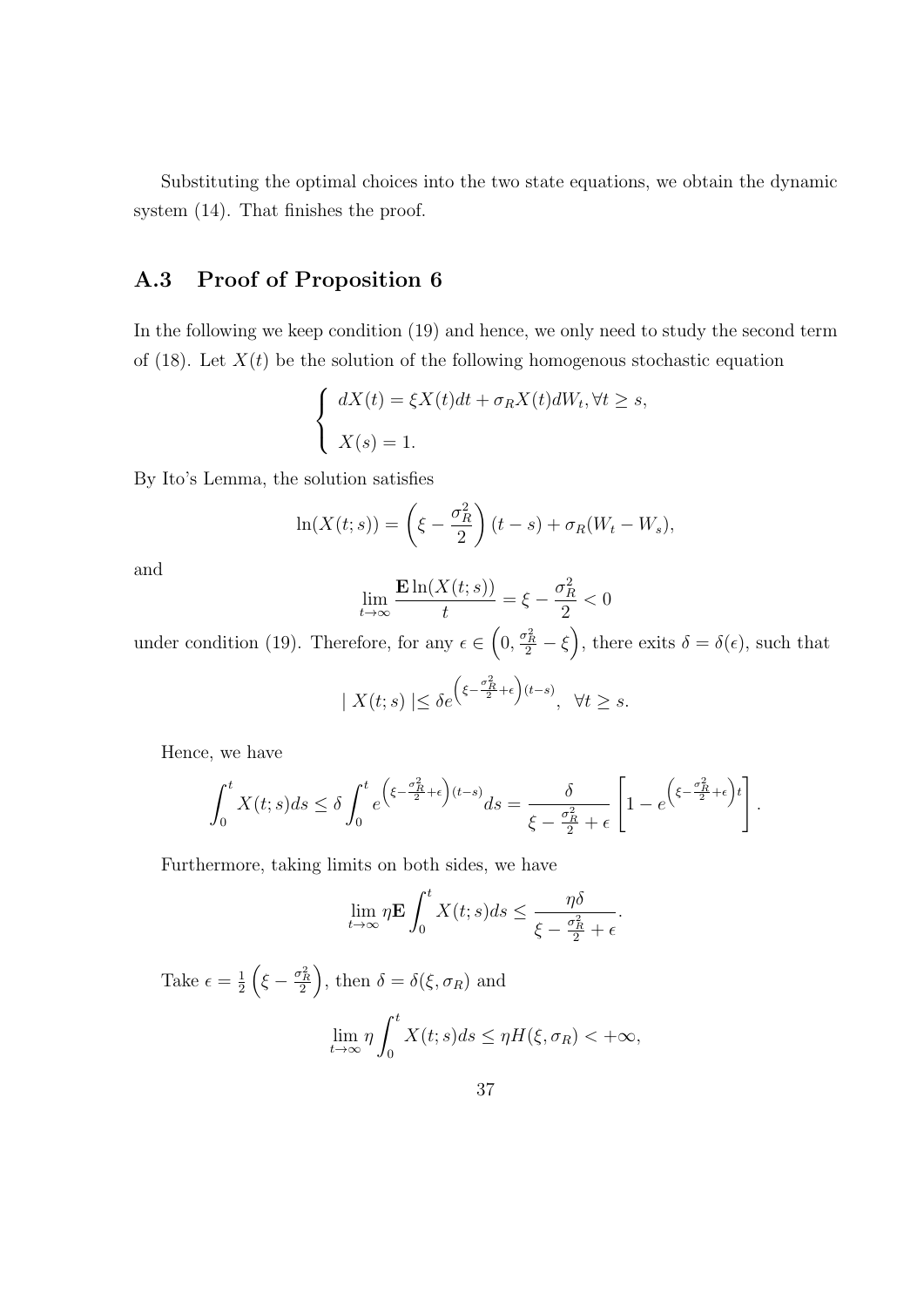where  $H(\xi, \sigma_R)$  is a constant which depends on  $\xi$  and  $\sigma_R$  only. In other world, the second part of (18) is bounded under condition (19).

Combining the first and second parts together, it yields that condition (19) guarantees that function  $R(t)$  is finite for any  $t \geq 0$ .

Substituting the above bounded results of  $R(t)$  into the expression of  $z(t)$  given in 15, and applying the same analysis, we could conclude that *z*(*t*) is also bounded given  $-\sigma_z < 0$ . That finishes the proof.

## **A.4 Proof of Proposition 7**

The proof of existence of steady state density distribution of stochastic process  $R(t)$  is exactly the same as Merton (1975).

Given  $R(t)$  is a diffusion process, its transition density function will satisfy the Kolmogorov-Foller-Planck "forward" equation. Let  $P(R, t)$  as the conditional probability density for process  $R(t)$  at time *t*, given initial condition  $R(0) = R_0$ . Then the corresponding Kolmogorov-Foller-Planck "forward" equation would be

$$
\frac{\partial P}{\partial t} = -\frac{\partial}{\partial R} [(\eta + \xi R) P(R, t)] + \frac{\partial^2}{\partial R^2} \left( \frac{\sigma_R^2 R^2}{2} P(R, t) \right).
$$

The above equation can be rewritten as

$$
\frac{\partial P}{\partial t} = (\sigma_R^2 - \xi)P(R, t) + (4\sigma_R R - \xi R - \eta)\frac{\partial P}{\partial R} + \frac{\sigma_R^2 R^2}{2} \frac{\partial^2}{\partial R^2}P(R, t). \tag{26}
$$

Suppose that *R* has a steady state distribution, independent of  $R_0$ , then

$$
\lim_{t \to \infty} P(R, t) = \pi_R(R)
$$

and

$$
\lim_{t \to \infty} \frac{\partial P}{\partial t} = 0.
$$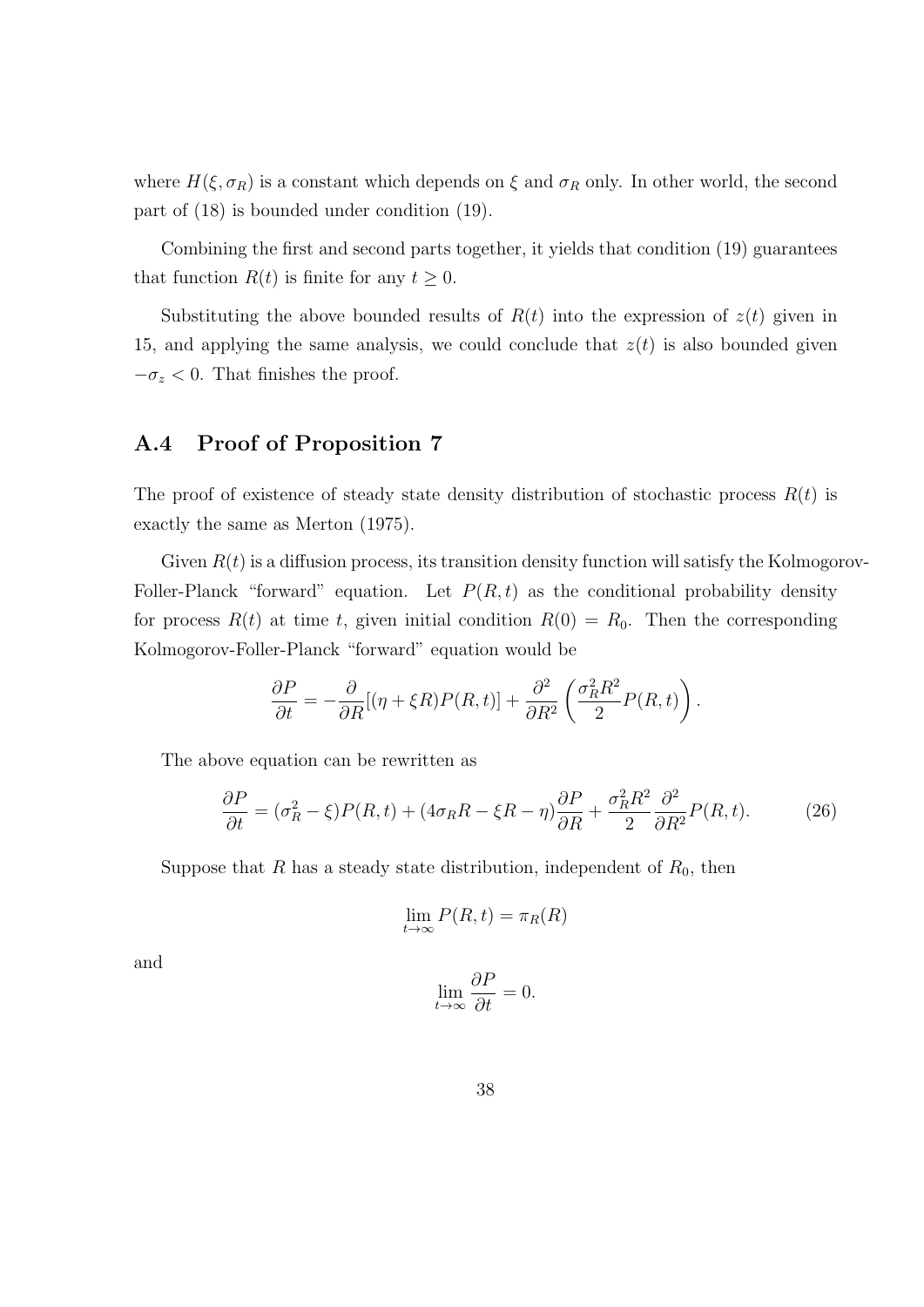Thus, the stationary density function  $\pi(R)$  is the solution of the following second order differential equation:

$$
0 = \frac{d}{dR} \left[ -(\eta + \xi_R R)\pi(R) \right] + \frac{d}{dR} \left( \frac{\sigma_R^2 R^2}{2} \pi_R(R) \right) \right]. \tag{27}
$$

The rest will follow the same arguments as Appendix B of Merton (1975), except the inaccessible of one natural boundary  $R = 0$ , where we recall the stochastic differential equation

$$
dR(t) = (\eta + \xi R)dt + \sigma_R R dB_t, \qquad (28)
$$

with  $R \in [0, M_R]$ . To finish this part of proof, we follow the method of Merton (1975, Page 390-391) that we "compare the stochastic process generated by" (28) "with another process which is known to have inaccessible boundaries and then to show that the probability that"  $R$  "reaches its boundary"  $R = 0$  "is no larger than the probability that the comparison process reaches its" boundary.

Define a new process  $X(t) = \ln(R)$ . By Ito's Lemma, it follows from condition (19) that

$$
dX = \left(\frac{\eta}{R} + \xi - \frac{\sigma_R^2}{2}\right)dt + \sigma_R dB_t, \tag{29}
$$

with  $\xi - \frac{\sigma_R}{2} < 0$ .

Noticing that if  $M_R > 1$  and  $R \in [1, M_R]$ , by continuity, it is impossible that  $R(t) \to 0$ as  $t \to \infty$ . Thus, we only need to consider the case  $R \in [0, \min\{1, M_R\}]$ .

Take 
$$
\delta = \frac{1}{2} \left( \frac{\sigma_R^2}{2} - \xi \right) > 0
$$
, then, provided  $\eta > 0$   

$$
\frac{\eta}{R} + \xi - \sigma_R^2 \ge \delta > 0
$$

if and only if,

$$
R \le \frac{2\eta}{3\left(\frac{\sigma_R^2}{2} - \xi\right)} = \underline{R}.
$$

Consider a Wiener process  $W(t)$  with drift  $\delta$  and variance  $\sigma_R^2$  defined on the interval [*−∞, R*] where *R* is a reflecting barrier. I.e.,

$$
dW(t) = \delta dt - \sigma_R dB_t
$$